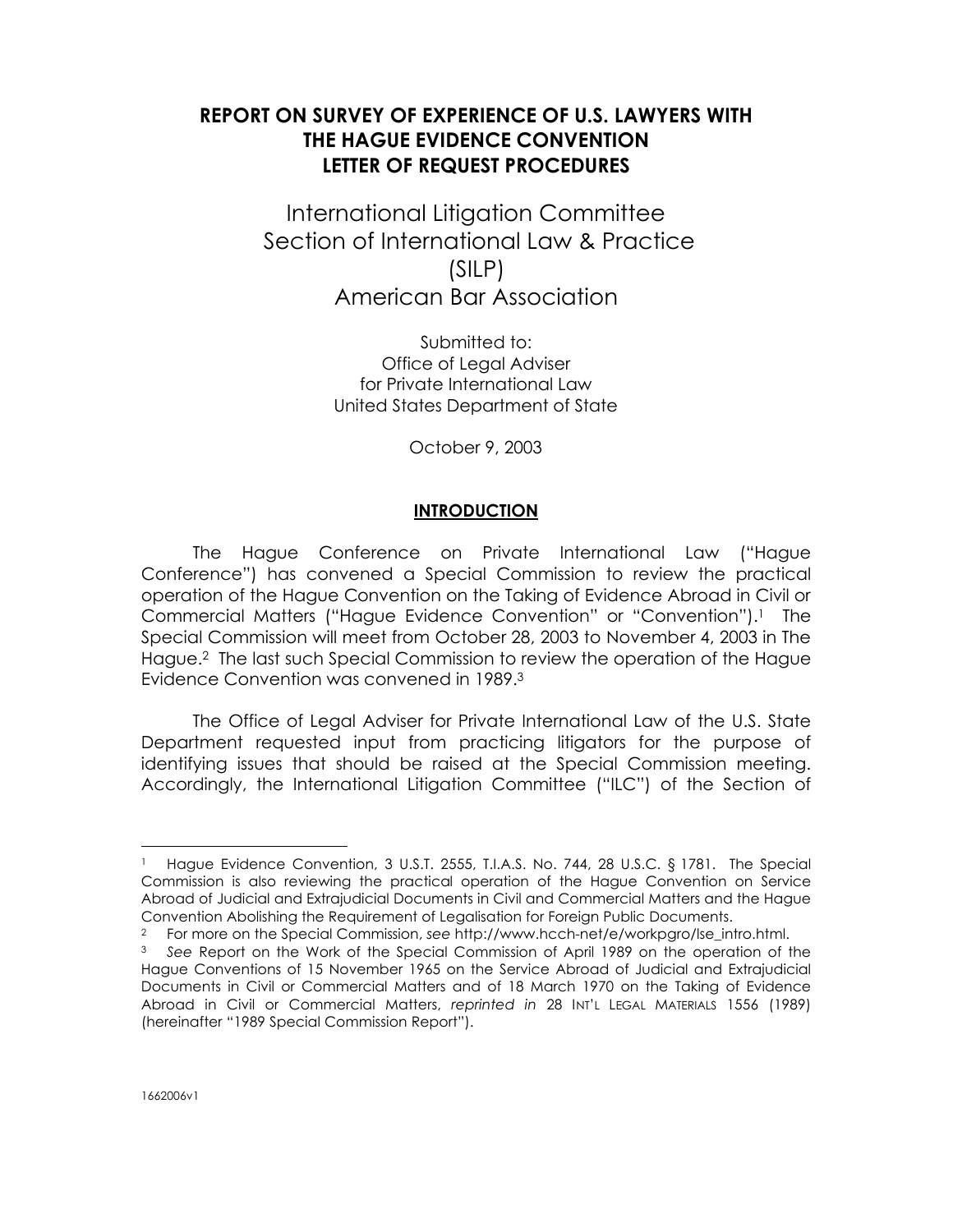International Law and Practice ("SILP") of the American Bar Association ("ABA")<sup>4</sup> initiated a survey to elicit feedback from American lawyers concerning their experience with the letter of request procedures under the Hague Evidence Convention. A copy of the questionnaire is attached as Appendix A.<sup>5</sup>

This report summarizes the results of the survey and, on the basis of the survey data and other feedback received by the ILC, presents recommendations to the Office of Legal Adviser concerning issues that might be raised at the meeting of the Special Commission.

<sup>4</sup> ABA members represent approximately half of all lawyers in the United States. The Section of International Law and Practice of the ABA includes over 13,000 members and serves as one of the primary links between the American legal profession and its counterparts around the world. The ABA International Section's mission is to "promote interest, activity and research in international and comparative law and related areas; to further its development; to diffuse knowledge thereof among members of the legal profession and others; to formulate professional opinion thereon; to promote professional relationships with lawyers similarly engaged in foreign countries; and to implement Goal VIII of the [American Bar] Association, 'to advance the rule of law in the world.'"

<sup>5</sup> The survey form was developed by Glenn P. Hendrix (Arnall Golden Gregory, LLP, Atlanta), with substantial input by Robert F. Brodegaard (Thacher Profit & Wood, New York). The following attorneys and ABA staff members also provided invaluable feedback: Donald J. Hayden (Baker & McKenzie, Miami), Barton Legum (Office of Legal Adviser), Rachel Pittman (SILP staff), Thomas B. McNamara (Davis Graham & Stubbs, LLP, Denver), and several attorneys at Arnall Golden Gregory, LLP who "pre-tested" the questionnaire.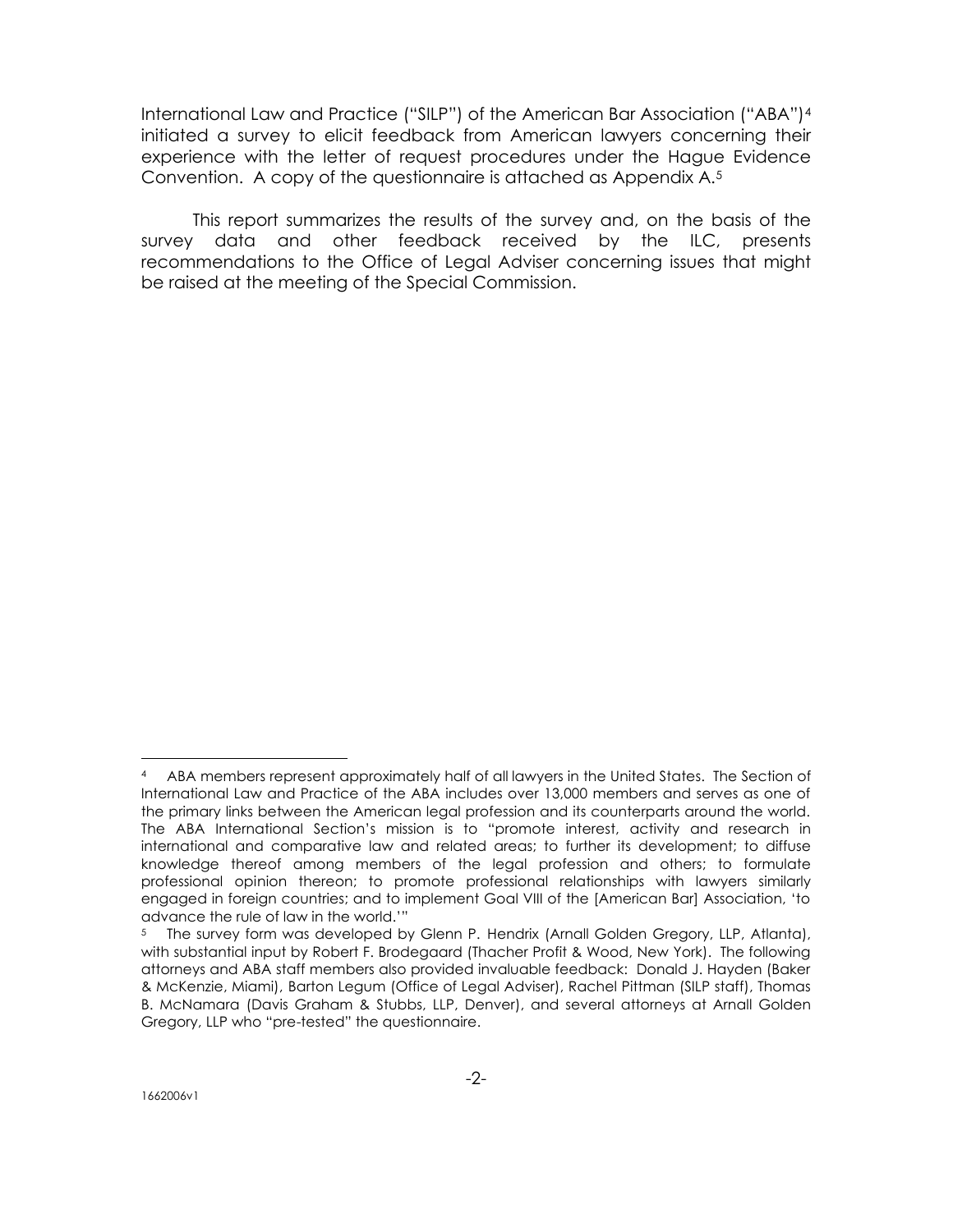# **I. BACKGROUND**

# **A. The Hague Evidence Convention**

The Hague Evidence Convention allows U.S. litigants to obtain evidence in "civil or commercial matters" from 37 other jurisdictions.6 The Convention sets forth two basic methods of gathering evidence. Chapter I outlines the procedure for "letters of request," which are requests from a "judicial authority" for the purpose of "obtain[ing] evidence which is … intended for use in judicial proceedings, commenced or contemplated." Each signatory designates a "central authority" to receive letters of request and oversee their execution. The court submits the letter of request directly to the foreign central authority, which in turn forwards it to the appropriate foreign judicial authority to obtain the requested evidence. The evidence is then returned via the same route. The requesting court may be informed of the time when, and the place where, the witness examination will take place, in order that the parties and their representatives may attend. If so indicated in the letter of request, this information is sent directly to the parties or their counsel. Under article 10 of the Convention, compulsory process is available against recalcitrant witnesses "in the instances and to the same extent as are provided by [the foreign state's] internal law" for domestic proceedings. Chapter II of the Convention provides for the taking of evidence from voluntary witnesses by diplomatic officers or commissioners. The ILC survey focused solely upon the Chapter I letter of request procedures.

# **B. Distribution of the Survey Form**

The questionnaire was posted on the websites of SILP and the Litigation Section of the ABA. The chairs of the International Litigation Committees of SILP and the Litigation Section<sup>7</sup> sent emails to members of their committees soliciting responses to the survey. Emails soliciting responses were also sent to SILP's International Commercial Dispute Resolution Committee and U.S.-based members of the International Litigation Committee of the International Bar Association.

<sup>6</sup> A complete list of member nations, together with their declarations and reservations and sample forms, is available on the Hague Conference website at http://www.hcch.net/e/status/stat20e/html.

SILP is grateful for the assistance of Donald J. Hayden, Co-Chair of the International Litigation Committee of the Litigation Section.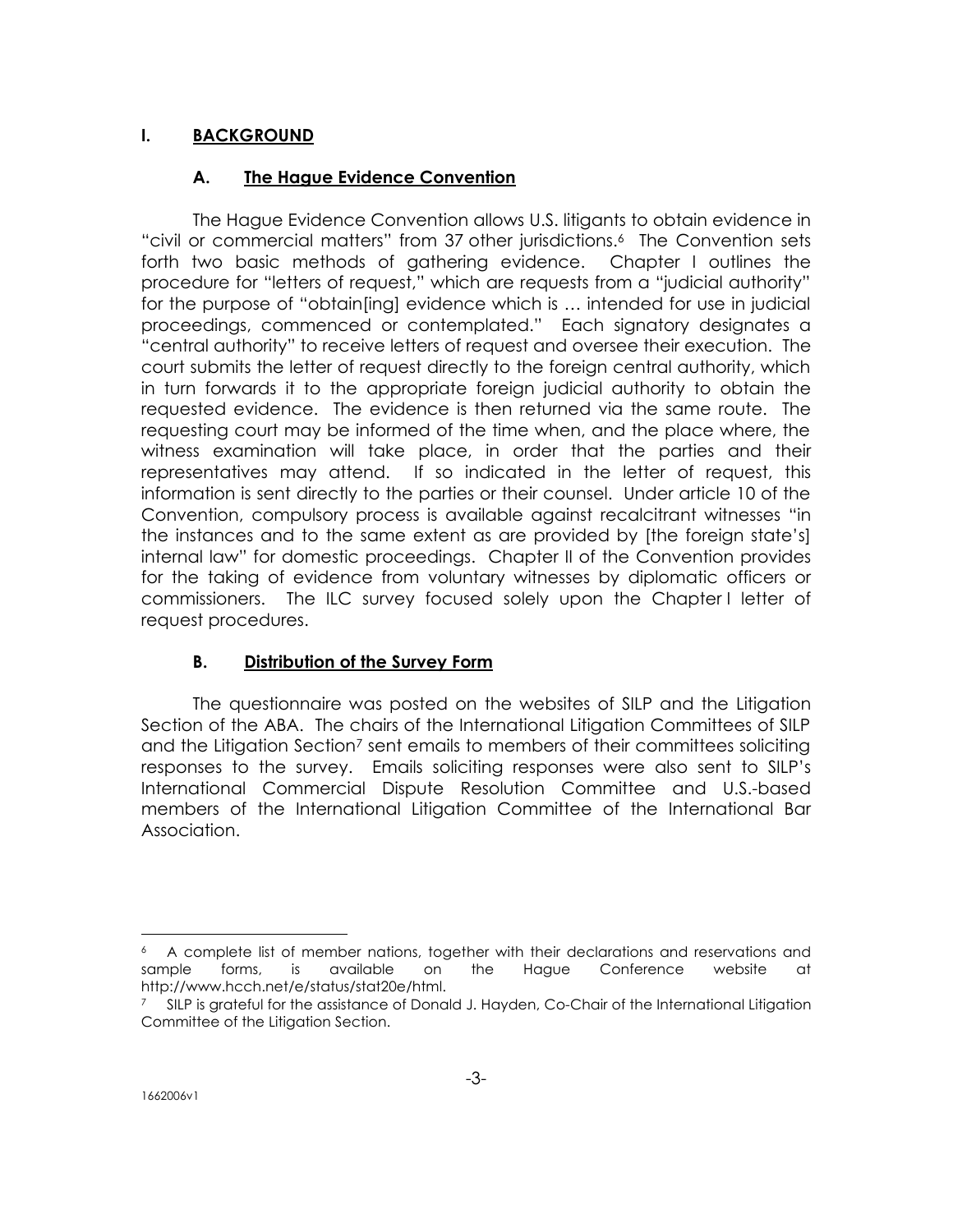The SILP International Litigation Committee also compiled a compendium of 116 reported cases decided after the Supreme Court's landmark decision in *Societe National Industrielle v. United States District Court8* that cite the Hague Evidence Convention.<sup>9</sup> A list of 203 attorneys who participated in those cases and their email addresses was compiled from the compendium,10 and emails were sent to each of them requesting that they participate in the survey.

#### **II. OVERVIEW OF THE SURVEY RESULTS**

There were 72 responses to the survey, including 42 from attorneys who had used the Convention letter of request procedures.<sup>11</sup>

The respondents who indicated having used the Convention procedures seem to represent a fairly broad cross-section of the legal community. Many of the larger multi-national firms are represented, together with several regional firms, and numerous small firm lawyers. Sixteen states and the District of Columbia are represented among the respondents who identified themselves on the form.<sup>12</sup>

The ILC also received helpful feedback in the form of a detailed narrative from Legal Language Services, Inc. ("LLS"), which provides international litigation support services to law firms.

## ? ? **Hague Evidence Convention Contracting States Represented in the Survey Responses**

?? The United Kingdom ("UK") is the most common destination for letters of request from the United States – 21 of 40 respondents who answered this question indicated that they had used the Convention procedures in that country. The UK was followed by France (18); Germany (17); Switzerland (8); Hong Kong (7); Italy (4); Argentina, Mexico, the Netherlands and Spain (3 each); Denmark, Israel, Singapore, and South Africa (2 each); and Australia, Barbados, China, Kuwait, Turkey, and Venezuela (1 each).

<sup>8</sup> 428 U.S. 522 (1987).

<sup>9</sup> The compendium is posted on the SILP website at http://www.abanet.org/interlaw/divisions/business/intl-lit/compendium-hague.pdf. The compendium was prepared by Thomas B. McNamara, Glenn P. Hendrix and Martha Charepoo. <sup>10</sup> A SILP intern, Arsineh Arakel, performed this task.

<sup>&</sup>lt;sup>11</sup> Many respondents did not answer each and every question, however, and thus, there are fewer than 42 responses to most of the questions.

<sup>&</sup>lt;sup>12</sup> A list of the respondents who identified themselves is attached as Appendix B.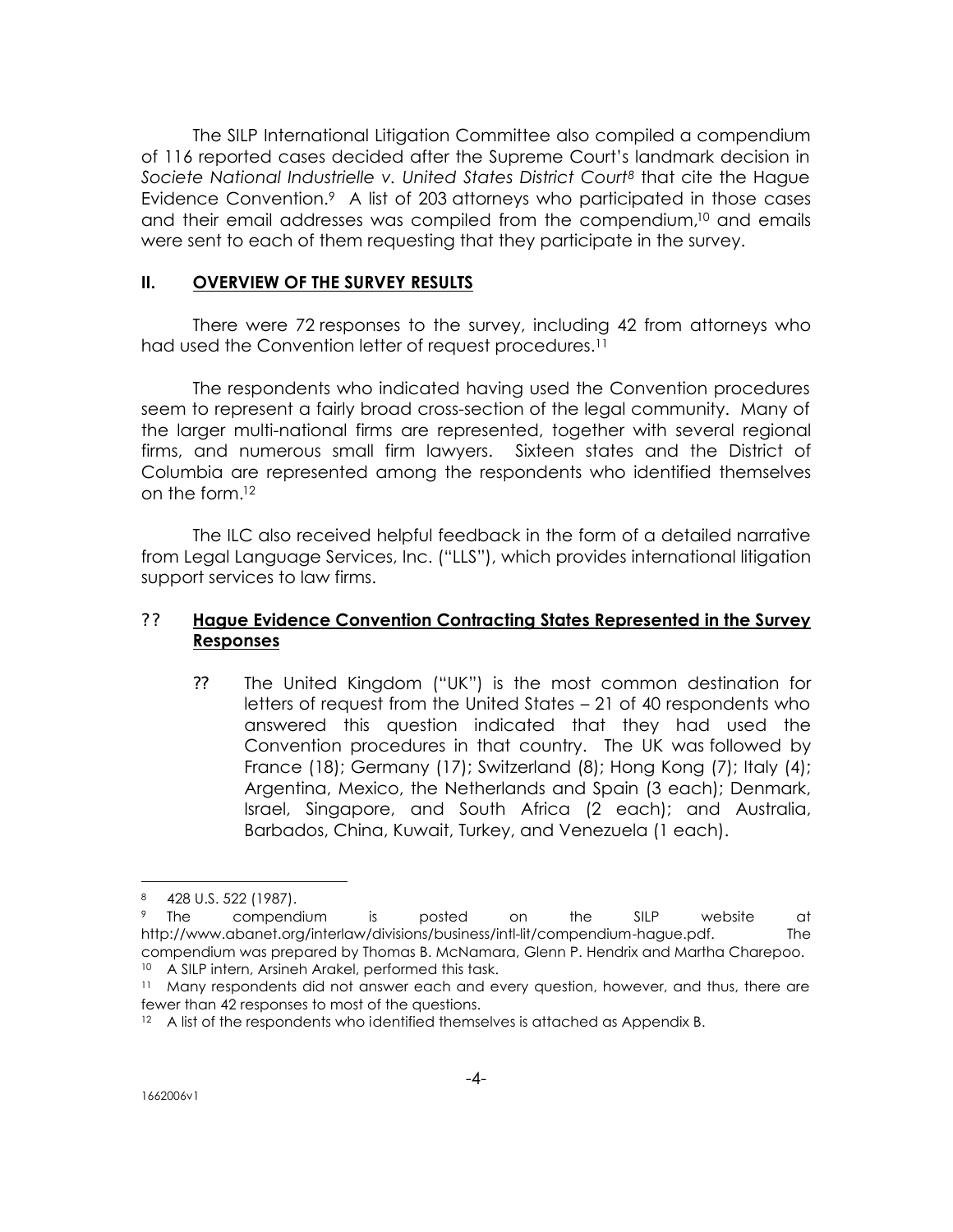- ?? After asking respondents to indicate the countries with which they had Convention experience, the questionnaire included the following instruction: **"[I]f you have participated in Convention discovery of evidence from more than one country, we ask that you choose only one such country and answer the following questions as to only that country. Please select the country with respect to which you believe your experience would be most helpful to the Hague Conference. Obviously, we would be delighted if you would complete separate questionnaires as to each country for which you have Convention experience, and we encourage you to do so."**  The purpose of this instruction was to ensure that the responses could be related back to experience in a particular country.
- ?? 24 of 40 respondents (62%) had experience with more than one country, as reflected in the following breakdown:

| Number of Countries in<br>Which Respondent Used<br><b>Convention Procedures</b> | Number of Respondents |
|---------------------------------------------------------------------------------|-----------------------|
|                                                                                 |                       |
| 5                                                                               |                       |
|                                                                                 | 5                     |
|                                                                                 |                       |
|                                                                                 |                       |
|                                                                                 |                       |

Despite being requested to fill out additional forms for each country with which they had Convention experience, virtually all of the respondents completed only one form for only one country.<sup>13</sup>

?? The countries "selected" by the respondents, and with respect to which they completed the questionnaire, included: France (11 responses), the UK (10 ), Switzerland (7), Germany (5), Australia (2), Hong Kong (2), Italy (2), the Netherlands (2), Argentina (1), Barbados (1), Singapore (1), and Venezuela (1).

<sup>&</sup>lt;sup>13</sup> The single exception was an attorney who completed questionnaires as to 4 countries in which he had used the Convention procedures.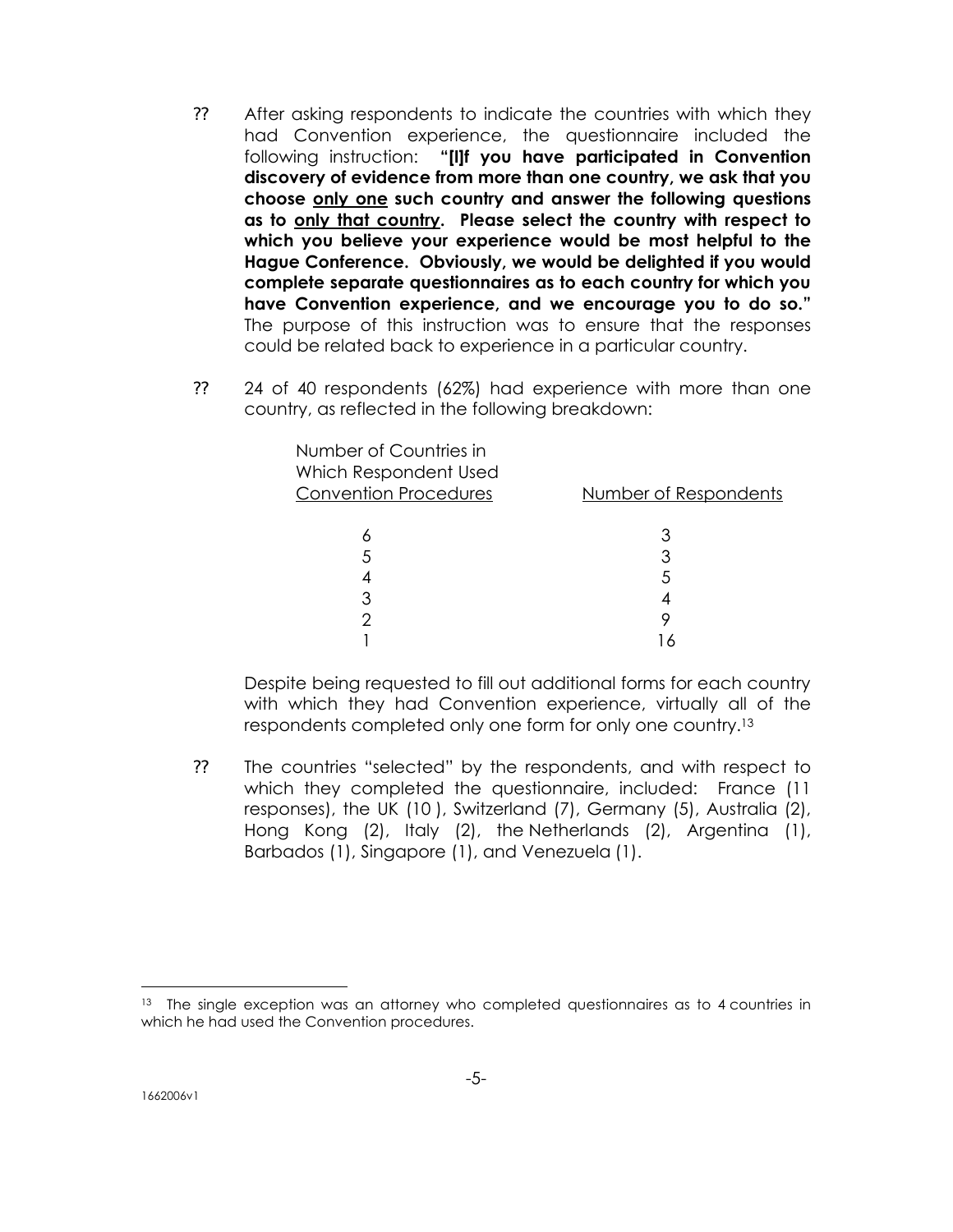# ? ? **Overall Assessments of the Effectiveness of the Hague Evidence Convention Letters of Request Procedure**

- ?? As noted, most of the respondents had Convention experience in two or more countries, but filled out a survey form as to only one country. Assuming that they followed the instruction to complete the form as to the country with respect to which their "experience would be most helpful to the Hague Conference," this may have introduced an element of bias into the results. Most respondents would presumably tend to select a country with which they had encountered problems.
- ?? Even so, many respondents were positive about their experience with the Convention. Eleven of 28 respondents indicated that their experience was "more satisfactory" than they had anticipated. They were responding as to their experiences in the UK (4 respondents), Germany (3), Switzerland (2), Hong Kong, and the Netherlands.
- ?? The 17 respondents who indicated that their experience with the Convention was "less satisfactory" than they had anticipated were responding as to France (6 respondents), the UK (4), Switzerland (2), Barbados, Germany, the Netherlands, and Venezuela.
- ?? Although 60% of respondents stated that their experience was "less satisfactory" than expected, 24 of 33 (73%) respondents indicated that they were "glad" they had used the Convention and would again initiate the Convention procedures under the same circumstances. They were responding as to their experiences in the UK (5 respondents), France (4), Germany (3), Switzerland (3), Italy (2), the Netherlands (2), Argentina (1), Barbados (1), and Singapore (1). The 9 respondents who indicated that they were not "glad" that they had used the Convention and would not initiate the Convention procedures again under similar circumstances were answering as to their experiences in the UK and France (3 respondents each), Switzerland (2), and Germany. Three other respondents answered, "I don't know".
- ?? 18 of 30 respondents indicated that testimony obtained through the Convention had an impact on the ultimate disposition or settlement posture of the case. (5 respondents indicated that it had no impact; 7 indicated that they did not know).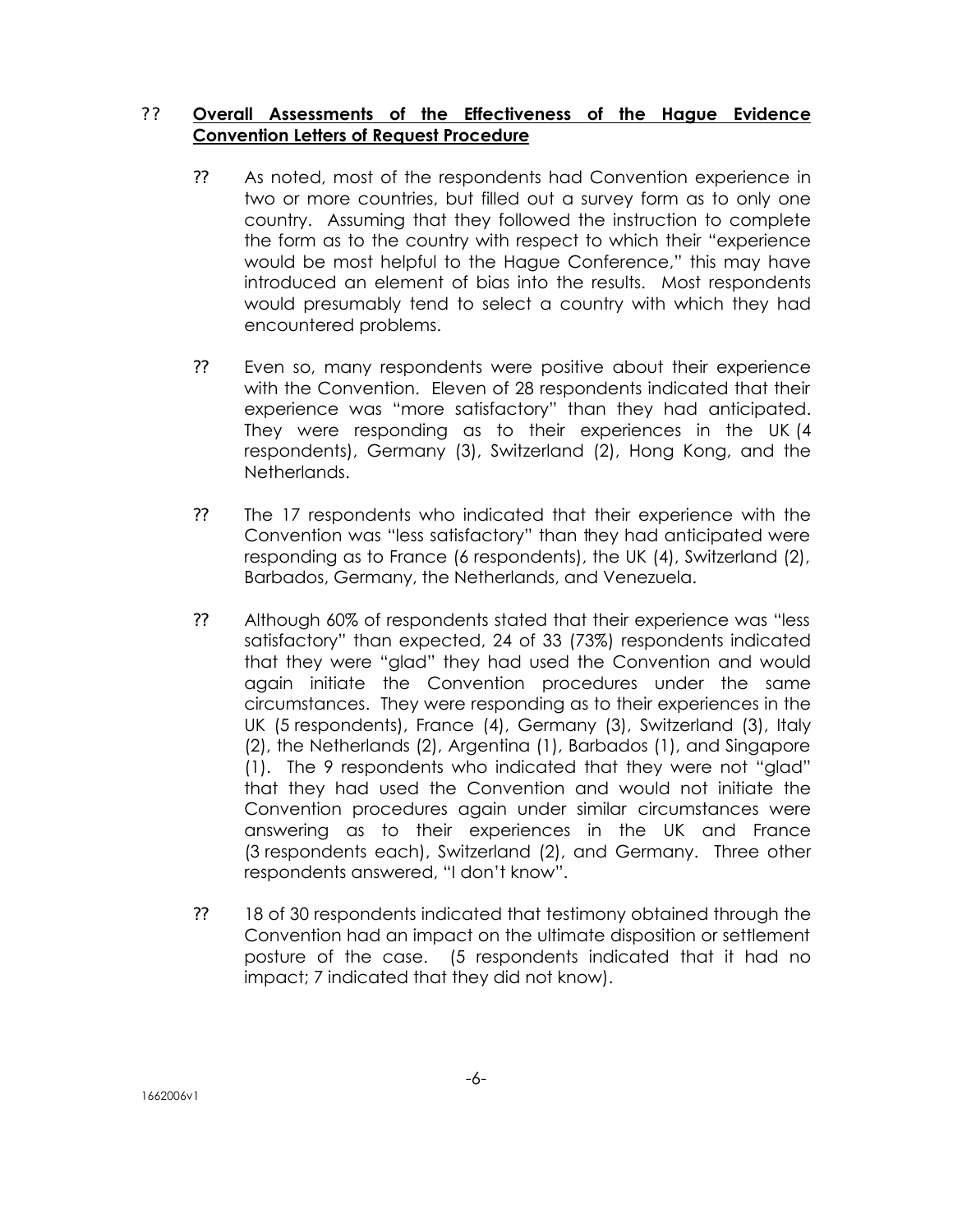## ? ? **Effectiveness of Measures of Compulsion**

- ?? 12 of 33 respondents had experienced a situation in which the foreign judicial authority required the attendance of the witness through measures of compulsion (e.g., subpoena, etc.), but such measures did not result in the appearance of the witness.
- ?? One respondent commented: "use [the Convention] in France if you have to, but don't expect them to do anything if the witness refuses to show or produce docs." Another respondent complained of the same problem in France, claiming that "the result appeared protective of major French company."

# ? ? **Methods and Procedures for Taking Oral Testimony**

American parties seem to have generally been afforded leeway in witness examinations:

- ?? 20 of 24 respondents who directly examined the witness indicated that they were permitted to conduct an American-style crossexamination. The exceptions were in Switzerland (2 respondents) and France (also 2 respondents).
- ?? With regard to respondents who did not directly conduct the witness examination,
	- $\mathscr{L}$  questioning was conducted exclusively by the judge in 3 instances, (in Switzerland, France, and Germany);
	- ex one respondent, commenting as to his experience in Switzerland, indicated that the examination was conducted by "foreign judicial authority [with] follow up by me as long as on topic of written question;"
	- **Example 20** another respondent, commenting as to his experience in Germany, indicated that the examination was conducted in accordance with "each of the first three choices above [i.e., by American counsel, foreign counsel, and the foreign judicial authority], but primarily [by] the foreign judge."
- ?? Although most respondents were satisfied with the examination procedure, 9 of 27 respondents indicated that the means by which the testimony was taken before the foreign judicial authority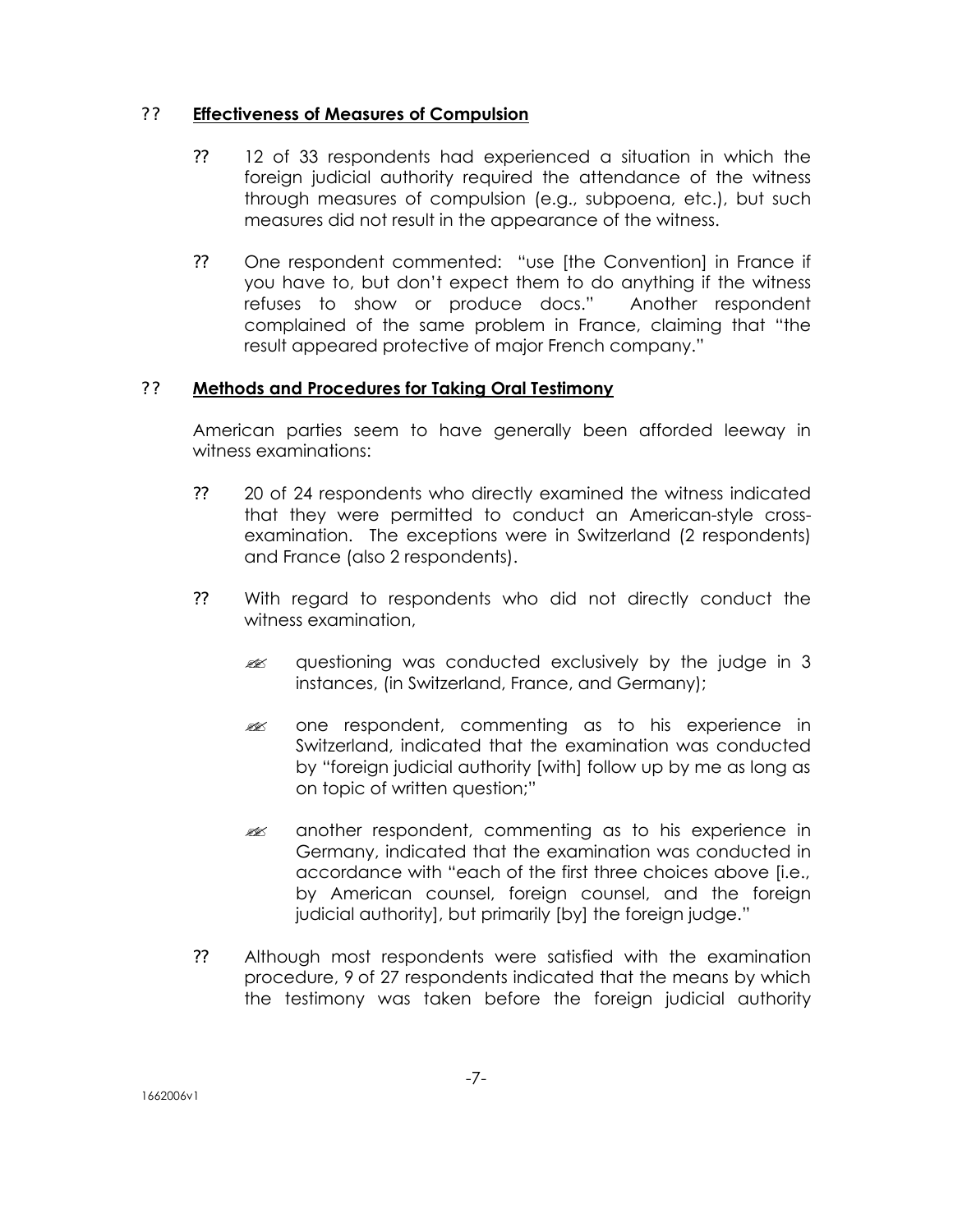diminished the utility or effectiveness of the procedure. Their comments were as follows:

"No ability to compel videotaped deposition for use at trial." (France)

"No follow up questions." (France)

"No effective cross-examination." (Switzerland)

"The answers were incomplete or evasive. Answers could not be followed up." (Switzerland)

"The judicial authority started by the written questions attached to our letter request. Once that process was completed, counsel were allowed to ask follow up questions but only to the extent they fell under the scope of the written questions." (Switzerland)

"Unable to cross-examine and critical questions suggested to the Court to ask the witness were rejected without explanation." (Germany)

"The court insisted on the witness and all lawyers speaking in French, although the witness and both sides' lawyers were native English speakers. Thus, all questions had to be translated from English to French, and then all answers from French to English." (France)

"Lack of clarity in answers." (Switzerland)

- ?? 6 respondents reported instances in which the foreign judicial authority upheld an evidentiary privilege that would not likely have been upheld by the American court issuing the letter of request (in Barbados, France, Germany, the UK, Venezuela, and Switzerland).<sup>14</sup>
- ?? 23 of 30 respondents indicated that a verbatim transcript was taken. In every instance in which no verbatim transcript was taken, the record of the testimony was deemed by the survey respondent to be substantially accurate. One of the respondents, while indicating that the summary was substantially accurate, did

<sup>&</sup>lt;sup>14</sup> Of course, the assertion of an evidentiary privilege recognized in the state of execution and not the state of origin is permitted pursuant to article 11 of the Convention.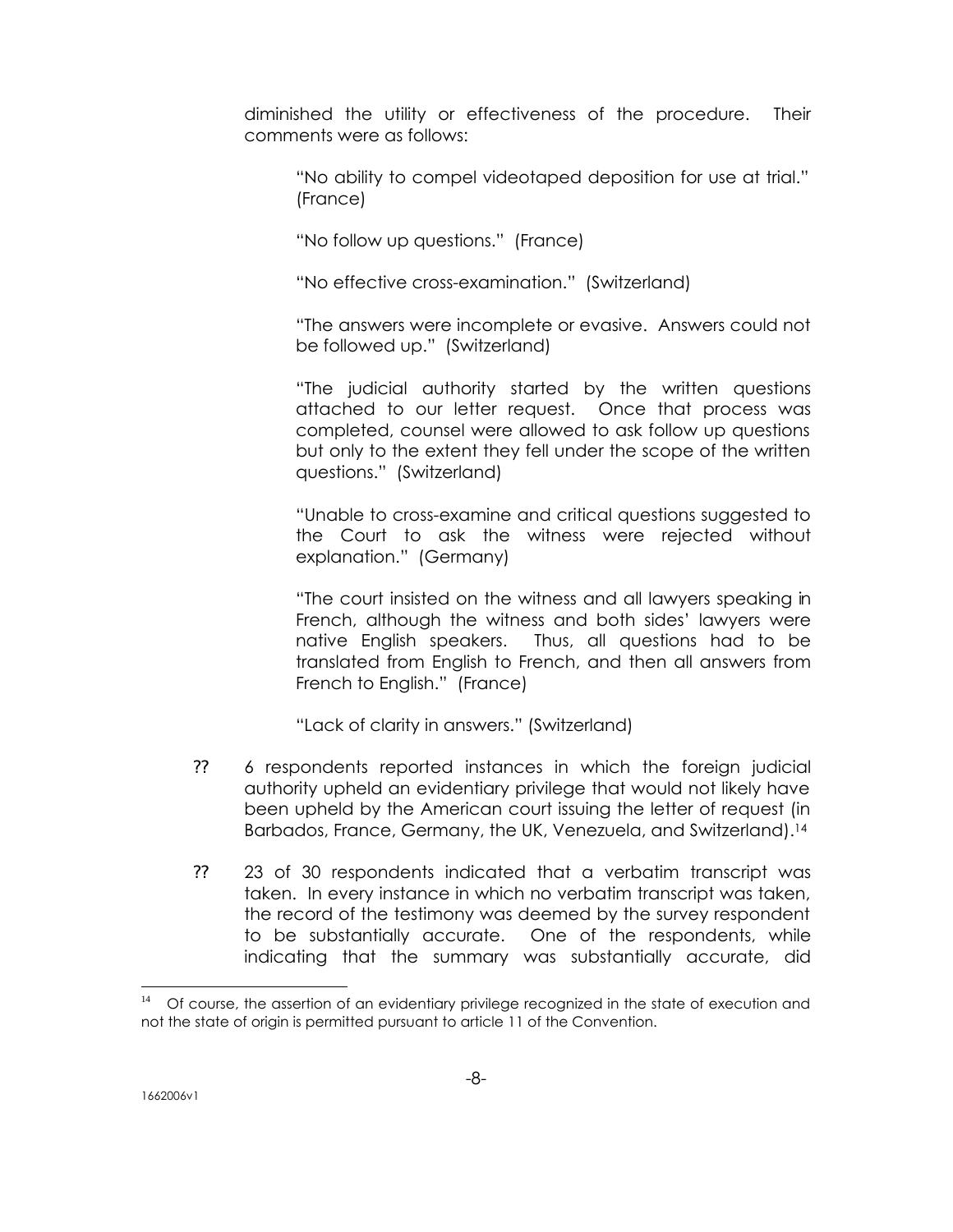complain that the lack of a verbatim transcript "diminish[ed] its value in an American court."

?? Only 3 respondents indicated having an evidentiary objection upheld in the United States with regard to testimony obtained through the Convention. (The respondents' answers pertained to France, Germany and Venezuela).

# ? ? **Requests for Documents**

- ?? 14 of 30 respondents indicated that they received all of the documents sought in a letter of request. The countries from which the documents were obtained were the UK (4 respondents), France (3) Switzerland (2), Italy (2), the Netherlands, and Argentina.<sup>15</sup>
- ?? In the remaining 16 instances, the foreign judicial authority did not compel production of the documents. The countries at issue were France (5 respondents), the UK (4), Switzerland (2), the Netherlands, Germany, and Venezuela. In 4 of these instances, however, the foreign judicial authority "blue penciled" the request and compelled production of some of the documents requested (in Germany, the Netherlands, the UK, and Venezuela).
- ?? The reasons given for the denial of document requests were as follows:

|                                                          | <b>Respons</b> |
|----------------------------------------------------------|----------------|
|                                                          |                |
|                                                          | Total          |
| the foreign country deemed the request as one for        | 8              |
| "pretrial discovery" (the UK - 4 respondents;            |                |
| Switzerland $-2$ ; Germany $-1$ ; the Netherlands $-1$ ) |                |
| the documents were not identified with sufficient        |                |
| specificity (Hong Kong, Italy, the UK, Venezuela)        |                |
| a claim of privilege (Germany, Switzerland)              | ⌒              |
| Other:                                                   |                |
| "no real compulsion, witness and docs never              |                |
| appeared" (France)                                       |                |

<sup>&</sup>lt;sup>15</sup> One respondent did not indicate the country from which documents were obtained. Another respondent, who had utilized the Convention procedures more than ten times in France, indicated that he had obtained the requested documents in certain instances, but not in others.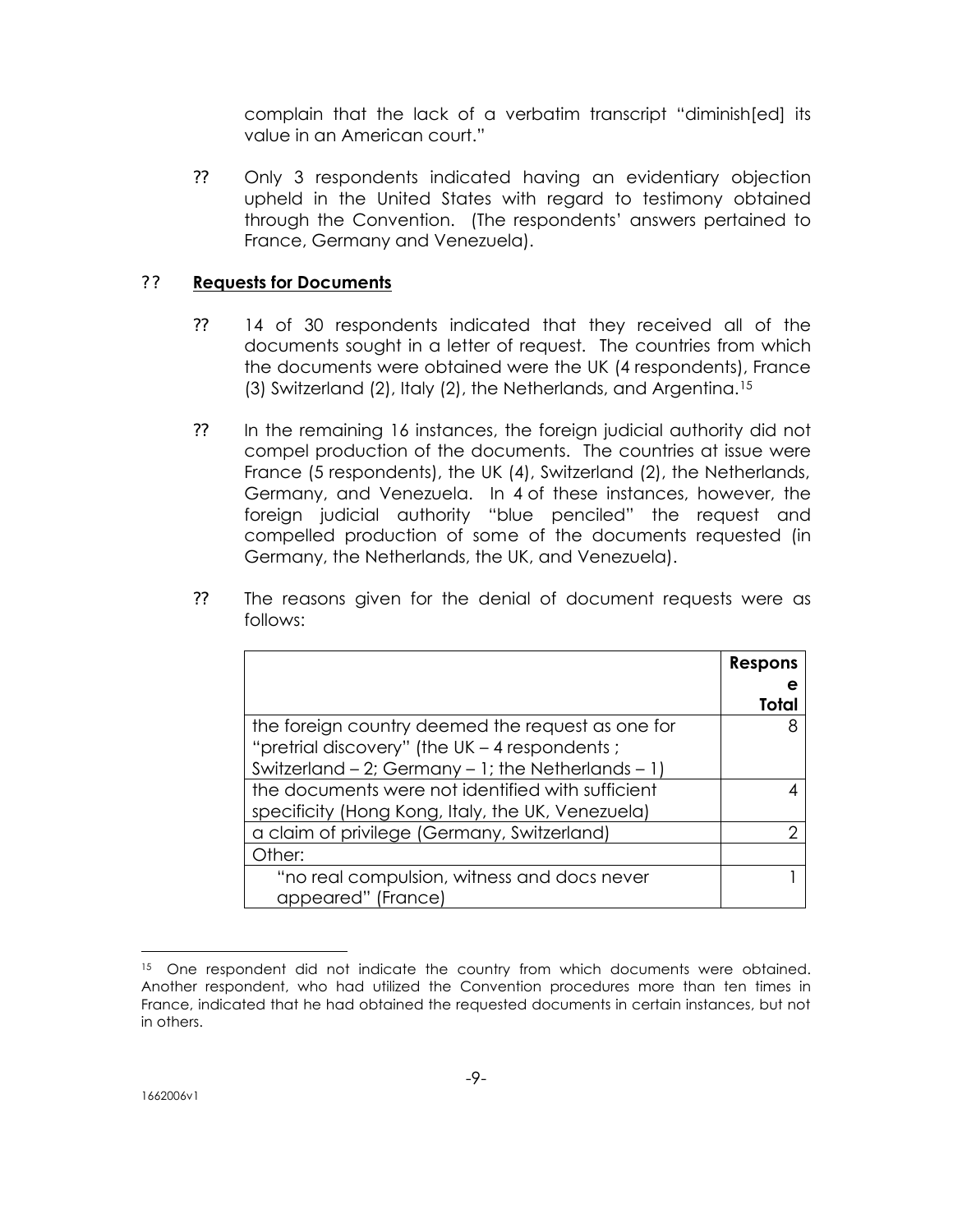|                                                     | Respons |
|-----------------------------------------------------|---------|
|                                                     |         |
|                                                     | Total   |
| "Names of plaintiffs were not revealed; Court       |         |
| insisted that true names of plaintiffs be provided" |         |
| (France)                                            |         |
| "The local court deemed the request improper and    |         |
| questioned the jurisdiction of the US court"        |         |
| (Switzerland)                                       |         |
| "Fishing expedition" (the Netherlands)              |         |
| "blocking statute" (France)                         |         |
| "simply declined without particular explanation"    |         |
| (France)                                            |         |

# ? ? **Timeframes for Execution of Letters of Request**

?? With regard to oral testimony, the average length of time from issuance of a letter of request until the parties' receipt of the evidence or a final determination was as follows:

|                                                               | <b>Respons</b> | <b>Respons</b> |
|---------------------------------------------------------------|----------------|----------------|
|                                                               | е              | е              |
|                                                               | Percent        | Total          |
| 1 month or less                                               | 0%             |                |
| 1-2 months                                                    | 12.5%          |                |
| 2-4 months                                                    | 53.1%          |                |
| 4-6 months                                                    | 18.8%          |                |
| 6-9 months                                                    | 6.2%           | $\overline{2}$ |
| 9-12 months                                                   | 0%             |                |
| 12-18 months <sup>16</sup>                                    | 6.2%           | 2              |
| more than 18 months                                           | 0%             |                |
| N/A (never received the evidence or a final<br>determination) | 3.1%           |                |

?? With respect to documents, the execution periods were as follows:

|                 | Respons   Respons |       |
|-----------------|-------------------|-------|
|                 |                   |       |
|                 | Percent           | Total |
| 1 month or less | $2\%$             |       |

<sup>&</sup>lt;sup>16</sup> The answers of 12-18 months pertained to a letter of request directed to Switzerland and France.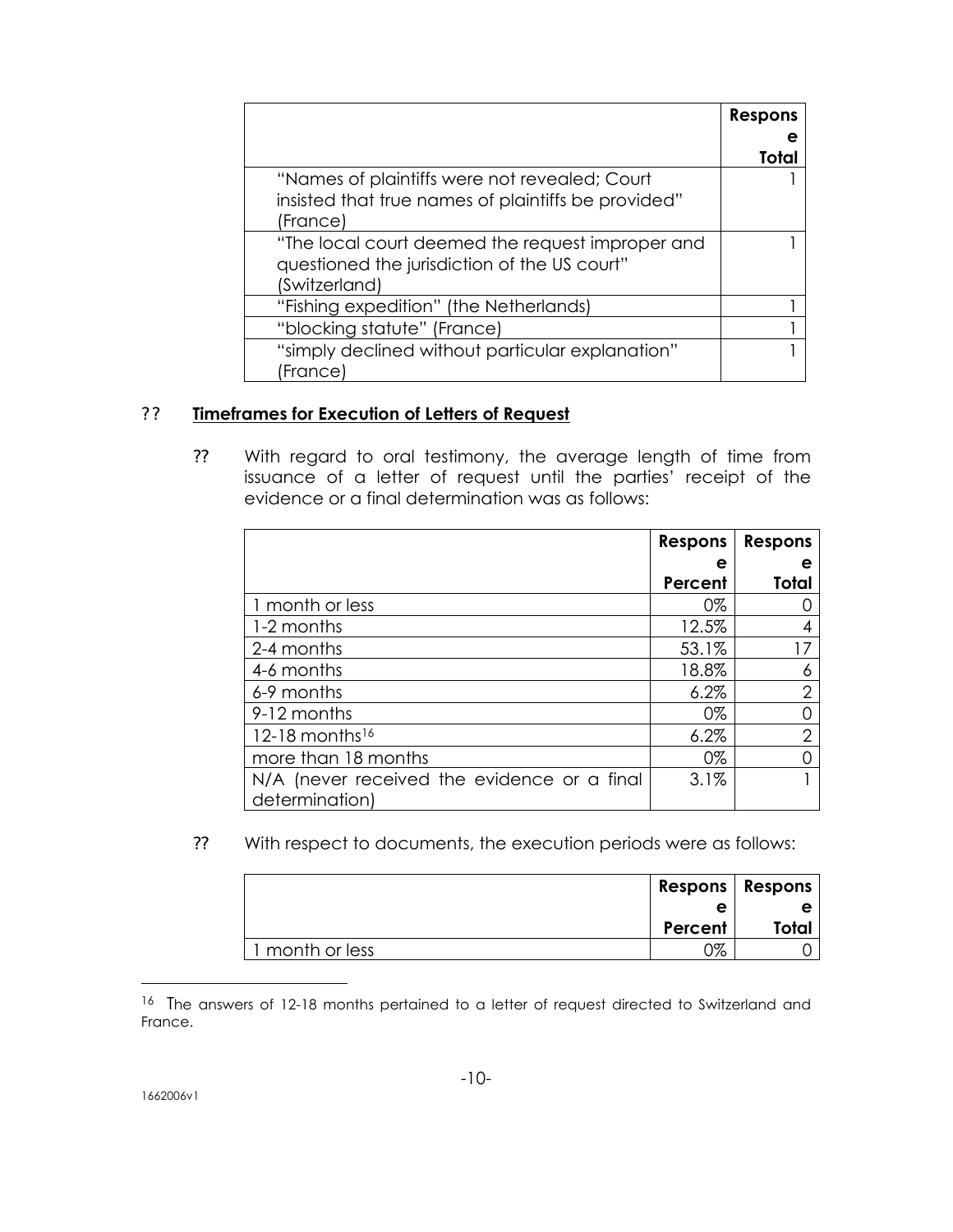| 1-2 months                                  | 11.1.% | 3 <sup>1</sup> |
|---------------------------------------------|--------|----------------|
| 2-4 months                                  | 37%    |                |
| 4-6 months                                  | 33.3%  | 9              |
| 6-9 months                                  | 3.7%   |                |
| 9-12 months                                 | 0%     |                |
| 12-18 months <sup>17</sup>                  | 3.7%   |                |
| more than 18 months                         | 0%     |                |
| N/A (never received the evidence or a final | 11.1%  | 3              |
| determination)                              |        |                |

- ?? These periods are consistent with the report of a 1985 Special Commission of the Hague Conference that the average length of time to execute a letter of request is between one and six months.<sup>18</sup>
- ?? A slight majority of respondents (19 of 37) indicated that use of the Convention letter of request procedure did not delay case management or trial of the domestic litigation.

## ? ? **Reasons for Non-use of the Convention**

?? Asked whether they had ever considered using the Convention letter of request procedures, but elected not to, respondents with experience using the Convention indicated the following reasons:

|                                                 | <b>Respons</b> | <b>Respons</b> |
|-------------------------------------------------|----------------|----------------|
|                                                 |                |                |
|                                                 | Percent        | Total          |
| Insufficient familiarity with the Convention    | $3.4\%$        |                |
| procedure (either generally or with respect to  |                |                |
| a particular country)                           |                |                |
| Concerns over delays                            | 51.7%          | 15             |
| Concerns regarding the assertion of foreign     | 27.6%          | 8              |
| evidentiary privileges                          |                |                |
| Inability to conduct an American-style witness  | 37.9%          |                |
| examination                                     |                |                |
| Inability to identify the documents sought with | 34.5%          |                |
| the specificity required by the foreign country |                |                |
| Expense to the client                           | 31%            |                |

<sup>&</sup>lt;sup>17</sup> The answer of 12-18 months pertained to France.

<sup>18</sup> Hague Conference on Private International Law: Report of the Special Commission on the Operation of the Hague Convention on the Taking of Evidence Abroad in Civil or Commercial Matters, *reprinted in* 24 INT'L LEGAL MATERIALS 1668, 1674 (1985) (hereinafter "1985 Special Commission Report").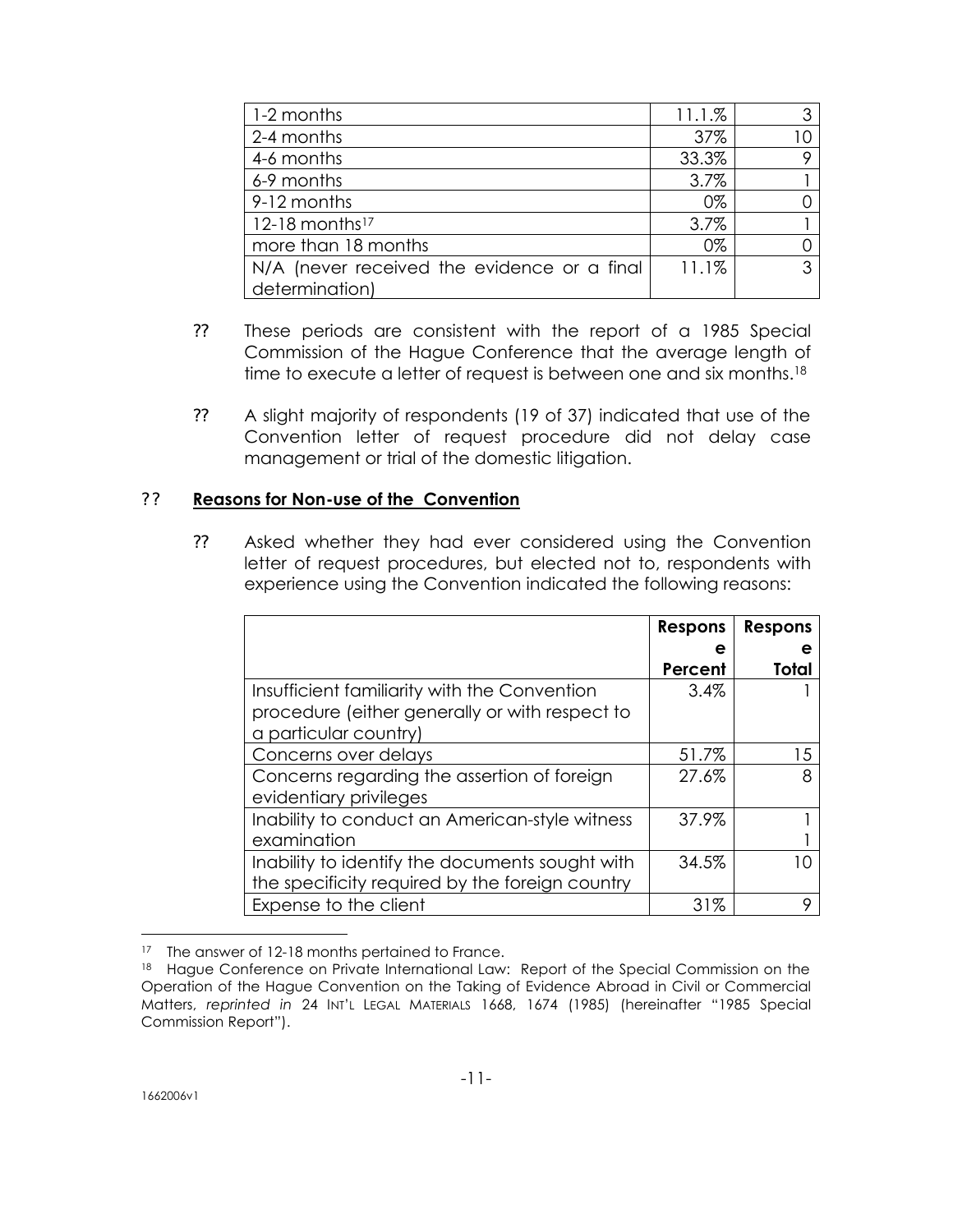|                                              | <b>Respons</b> | <b>Respons</b> |
|----------------------------------------------|----------------|----------------|
|                                              |                |                |
|                                              | Percent        | Total          |
| Other:                                       | 24.1%          |                |
| "The UK will not allow 'discovery' under the |                |                |
| Rule 26 because it is considered a 'fishing  |                |                |
| expedition' under their laws. We went to     |                |                |
| enormous effort and expense and              |                |                |
| obtained no discovery."                      |                |                |
| "Voluntary arrangement for witnesses         |                |                |
| giving deposition evidence"                  |                |                |
| "Took a voluntary deposition"                |                |                |
| "Bar of pretrial discovery"                  |                |                |
| "Animosity of Swiss courts to American       |                |                |
| courts and litigants"                        |                |                |
| "Concern it would be deemed pre-trial"       |                |                |
| "Arbitrary judicial bias favoring nation's   |                |                |
| witness"                                     |                |                |
| N/A                                          | 20.7%          |                |

?? In responding to the same question, respondents with no experience using the Convention gave the following reasons:

|                                                 | <b>Respons</b> | <b>Respons</b> |
|-------------------------------------------------|----------------|----------------|
|                                                 | е              | е              |
|                                                 | Percent        | Total          |
| Insufficient familiarity with the Convention    | 28.6%          | 4              |
| procedure (either generally or with respect to  |                |                |
| a particular country)                           |                |                |
| Concerns over delays                            | 64.3%          | 9              |
| Concerns regarding the assertion of foreign     | 21.4%          | 3              |
| evidentiary privileges                          |                |                |
| Inability to conduct an American-style witness  | 42.9%          | 6              |
| examination                                     |                |                |
| Inability to identify the documents sought with | 0%             |                |
| the specificity required by the foreign country |                |                |
| Expense to the client                           | 50%            |                |
| Other:                                          |                |                |
| "Proceeded with a voluntary deposition"         | 21.4%          |                |
| "Court ordered discovery under Federal          |                |                |
| <b>Rules of Civil Procedure"</b>                |                |                |
| "Stipulations regarding discovery"              |                |                |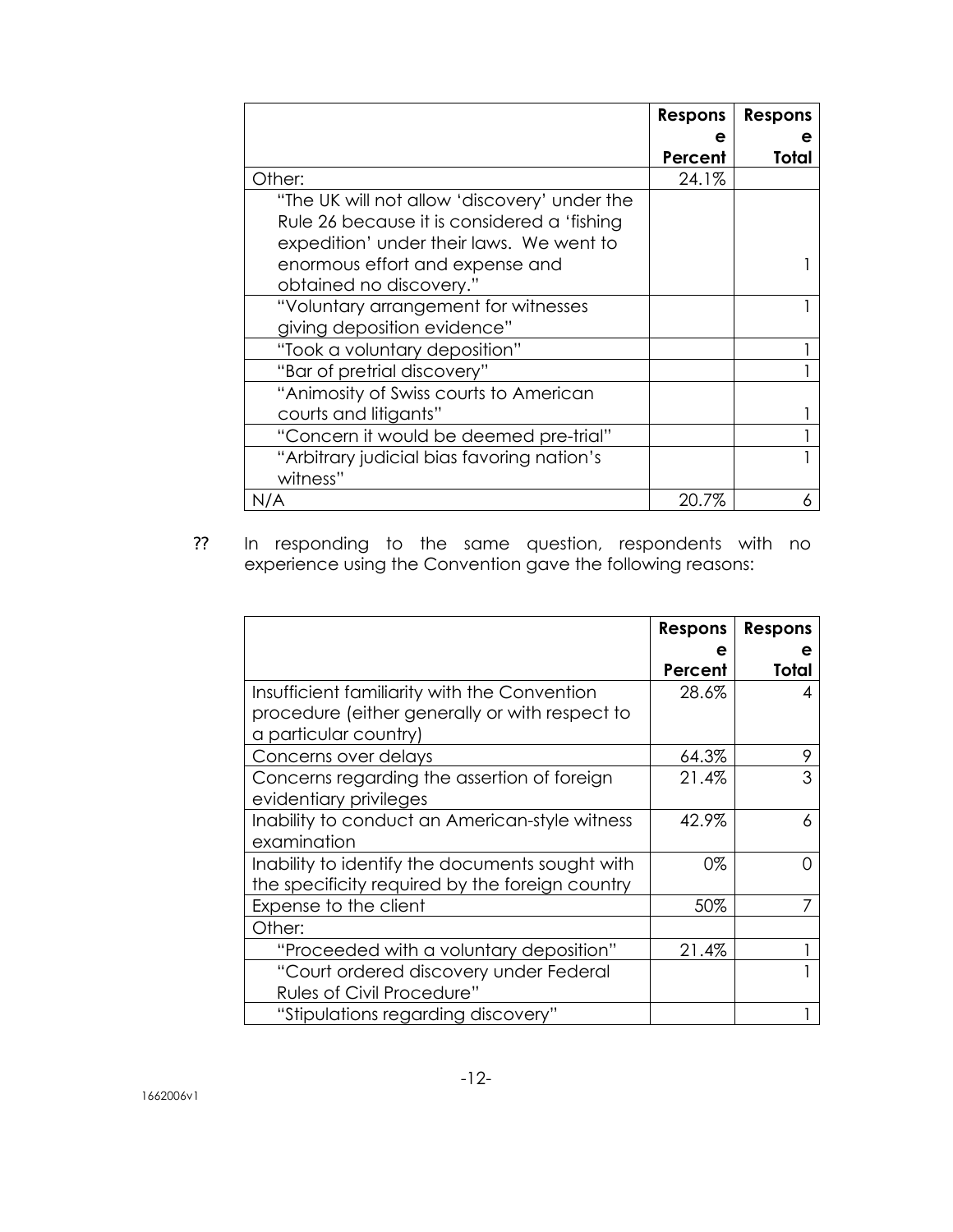|     | Respons   Respons |              |
|-----|-------------------|--------------|
|     | е                 | е            |
|     | Percent           | <b>Total</b> |
| N/A | 14.3%             |              |

It is perhaps significant that respondents with no Convention experience were more concerned over possible delays than those who had Convention experience.

## ?? One of the questions asked:

"Have you ever been involved in a case in which a party agreed not to file a motion to require resort to the Convention letter of request procedure with respect to a foreign witness in exchange for an agreement that the discovery proceed on stipulated terms (e.g., that the deposition occur in the witness' country of residence, etc)?"

Of the 50 respondents who answered this question, 32 responded "yes."

# **III. ISSUES FOR THE SPECIAL COMMISSION MEETING**

# **A. Denial of Requests for Oral Testimony That Are Deemed to Constitute "Pretrial Discovery"**

The Hague Evidence Convention provides for the obtaining of "evidence" that is "intended for use in judicial proceedings."19 A few contracting states, most notably, the United Kingdom, draw a distinction between letters of request for the purpose of obtaining "evidence", on the one hand, and for the purpose of obtaining "pretrial discovery", on the other. The Convention itself makes that distinction only with respect to the pretrial discovery of *documents*. Specifically, article 23 of the Convention provides that:

A Contracting State may at the time of signature, ratification or accession, declare that it will not execute Letters of Request issued for the purpose of obtaining pre-trial discovery of documents as known in Common Law countries.

There is no counterpart provision in the Convention with respect to oral depositions. Nevertheless, requests for oral depositions which an English court

<sup>-</sup><sup>19</sup> Hague Evidence Convention, *supra* note 1, at art. 1.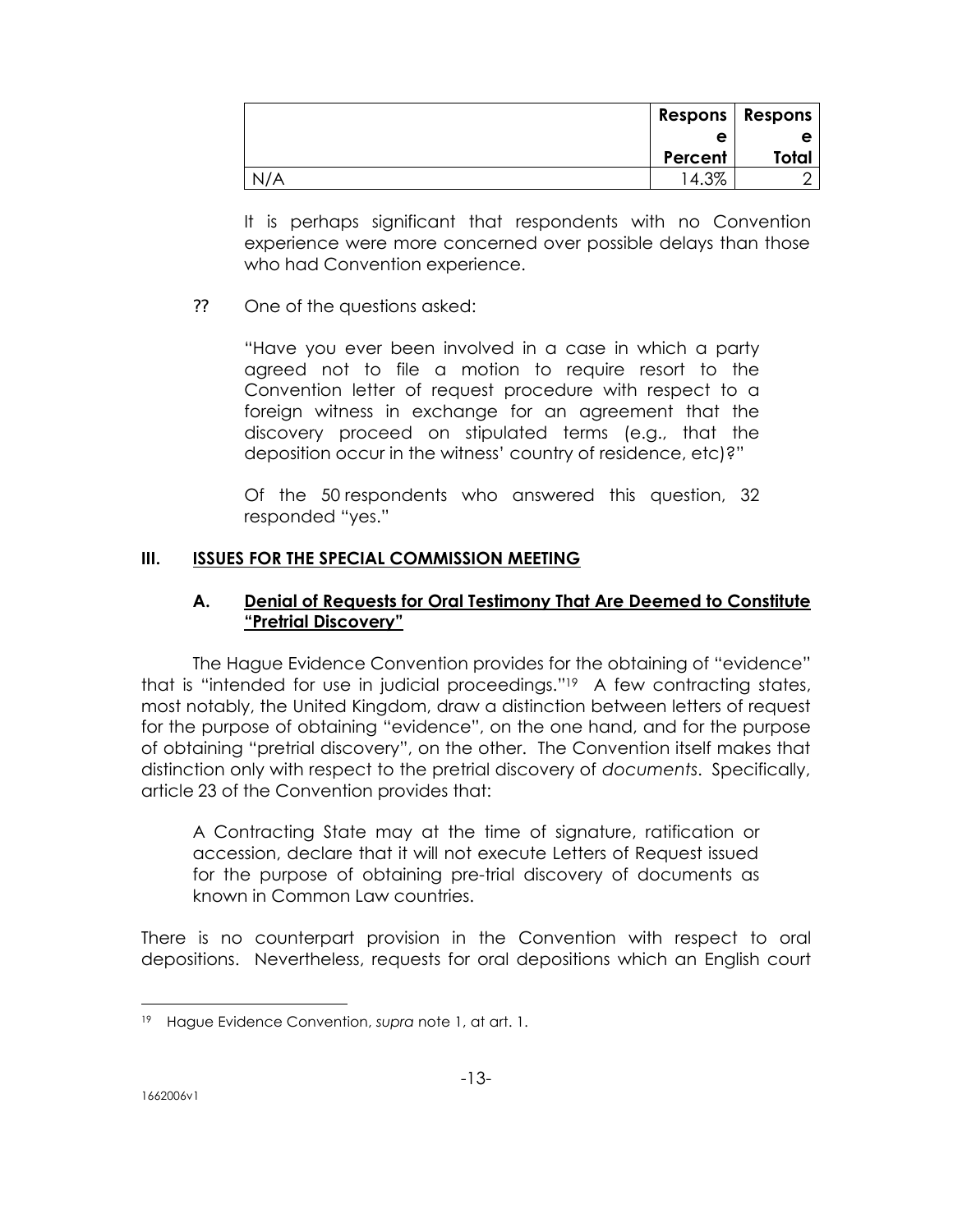deems are being sought for "discovery" purposes, rather than as "evidence", may be denied. This issue is addressed in further detail below.

# **1. Survey Responses Concerning the UK**

Prior to detailing the concerns of certain respondents regarding their experience in the UK, it should be emphasized that most respondents seemed satisfied with the disposition of their requests by the English courts. For instance, although 21 respondents indicated having utilized the letter of request procedure in the UK, only 10 selected that country for their focused response,<sup>20</sup> which might imply that the other 11 did not encounter significant problems. Furthermore, 8 of the 10 who focused their responses on the UK had no Convention experience with any other country, and the UK was thus the only country as to which they could respond.

Of the 10 respondents who focused on the UK, only 4 indicated that their experience was "less satisfactory" than they had anticipated prior to first using it; 4 responded that it was "more satisfactory"; and 2 responded, "I don't know". Five of 8 indicated that they were "glad" they had utilized the procedure in the UK and would initiate it again under the same circumstances.<sup>21</sup> Indications of effective use of the letter of request procedures by American litigants in the UK can be found in the case law.<sup>22</sup>

Nevertheless, the few respondents who indicated a negative experience expressed very strong sentiments. For instance, one respondent stated: "Concerning my experience in attempting to obtain American discovery in the UK, if told I must resort to the Hague Convention to obtain necessary discovery in the UK – I will run from the room screaming."23 Another respondent indicated that:

<sup>&</sup>lt;sup>20</sup> As previously indicated, after asking respondents to indicate the countries with which they had Convention experience, the questionnaire included the following instruction: "[I]f you have participated in Convention discovery of evidence from more than one country, we ask that you choose only one such country and answer the following questions as to only that country. Please select the country with respect to which you believe your experience would be most helpful to the Hague Conference. Obviously, we would be delighted if you would complete separate questionnaires as to each country for which you have Convention experience, and we encourage you to do so." (Emphasis in original).

<sup>&</sup>lt;sup>21</sup> Two of the respondents who answered as to the UK did not respond to this question.

<sup>22</sup> *See e.g., LNP Engineering Plastics, Inc. v. Miller Waste Mills, Inc.*, 77 F. Supp. 2d 514 (D. Del. 1999) (letter of request issued from US court on September 8, and English court issued deposition summons seven days later, on September 15).

<sup>&</sup>lt;sup>23</sup> She explained further that: "We won at the trial court in the UK. Defendants then appeared and we lost at the intermediate court after being forced to hire a 'silk' and a second barrister. The reported decision makes clear that because we were seeking 'discovery' under Fed. R. Civ. Pro. 26 and 'discovery' is not allowed under English law because 'discovery' amounts to a fishing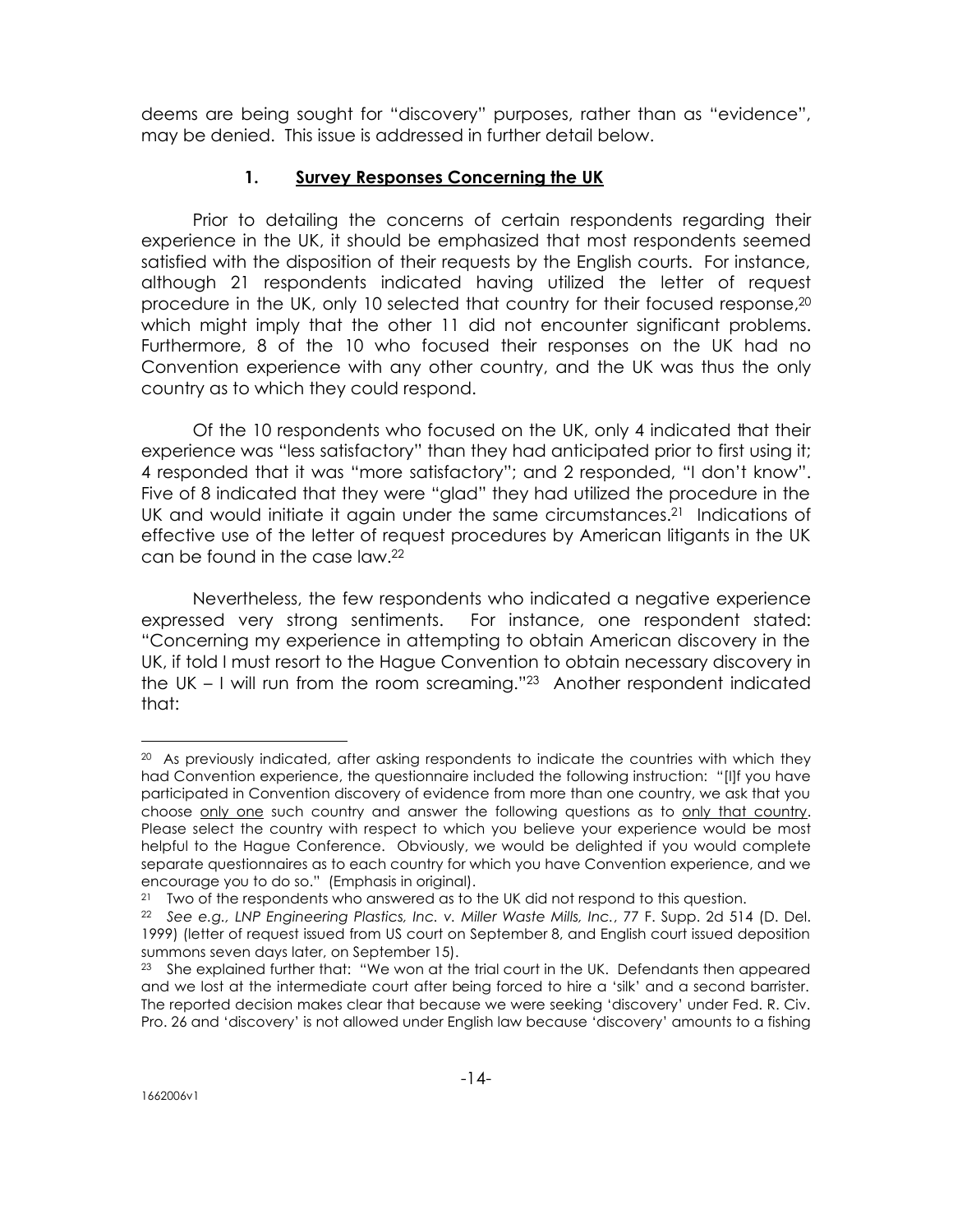We faced severe hostility to our request because of the "fishing expedition" reputation that has been given to US discovery practice. We obtained a letter request in a case in the federal court in New York to question several witnesses residing in England, and started a proceeding in London, UK, to enforce it, including getting an "Examiner" appointed by the court in London. However, the court in London later decided the request was not enforceable. The questioning was opposed by an English entity (that was not a party to the action in New York), but which was fearful that the witnesses (employees and former employees) might give answers which could create liability problems. To protect them, the court ruled that the letter request lacked sufficient detail the [sic] on the subjects for the questioning and issued a decision that cited the witness protection attitudes in case law and the provisions of English statutory enactments on the subject. . . . We were told that to pass muster in England the letter request from the US court needed to give specific reasons why the questioning was relevant and necessary for the evidence at trial and should have included a list of the questions to be asked. Essentially the petition submitted to get the US court to issue the letter request needed to anticipate and answer the opposition we faced in England. Our efforts to provide these details to the London court, as a response to the local opposition, were rejected on the basis that they had not been considered by the US court. Our effort to get documents was also rejected.

At least one U.S. court has also noted difficulties with letters of request to the UK. In *First American Corp. v. Price Waterhouse LLP*, the court observed that: "A letter of request served by First American in the same underlying lawsuit has been the subject of enforcement proceedings in Britain. The letter of request sought the testimony and documents of specific PW-UK partners. The English court refused to enforce the letter of request, because First American was seeking pretrial discovery not provided for under the Hague Convention or British law."<sup>24</sup>

expedition – we were not going to get the information we sought – at all! I have no confidence that any American litigant will ever receive discovery they seek from a UK court under the Hauge [sic] convention. The 'silk' I hired told me we would never win as long as Rule 26 contained the word 'discovery'. My experience convinced me that despite the fact the UK is a signator of the Hauge [sic] Convention, it will never respect American discovery requests. Further. American litigants will bear the expense of a losing attempt in the UK courts where the loser pays."

<sup>24</sup> 154 F.3d 16, 22 (2d Cir. 1998).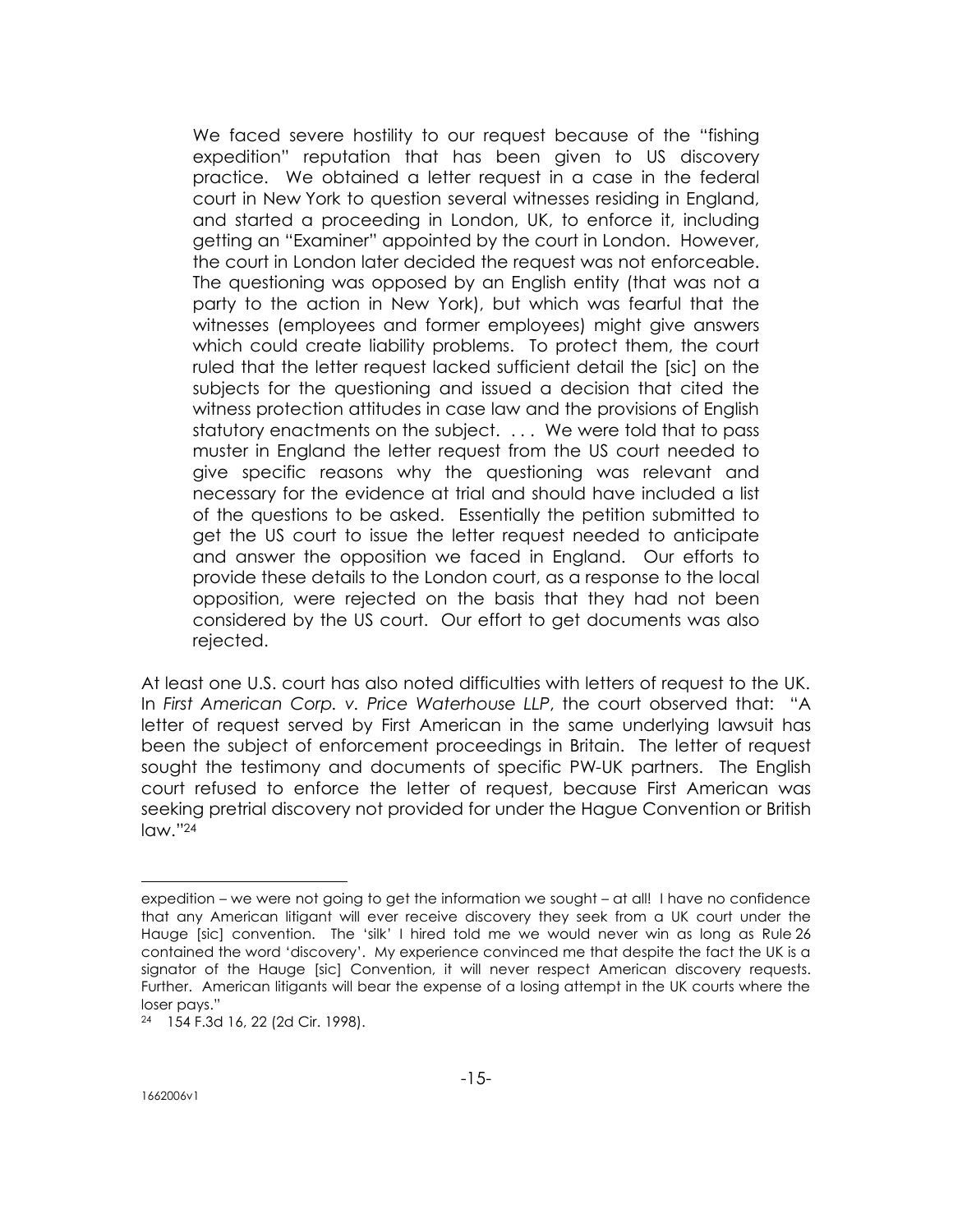To some extent, such dissatisfaction arises from the UK's long-standing refusal to honor requests for documents that are not identified with a high degree of particularity (i.e., date of letter, sender, recipient, subject matter, etc.). Indeed, all 4 respondents who indicated that their experience with the UK was "less satisfactory" than they had anticipated had requested documents and did not obtain them.25 As a practical matter, this issue will continue to be problematic in view of the UK's article 23 reservation.

Nevertheless, the survey responses also raise what may be a more fundamental concern regarding oral depositions. As discussed in the following section of this Report, several recent reported English cases have applied restrictive standards to letters of request from the U.S. for oral depositions, and not merely to requests for document discovery.

## **2. Reported English Cases Involving Letters of Request from the United States**

The UK "Evidence (Proceedings in Other Jurisdictions) Act of 1975" (the "Evidence Act") prohibits courts from making an order requiring "any particular steps to be taken unless they are steps which can be required to be taken by way of obtaining evidence for the purposes of civil proceedings" in the English court. In accordance with that provision, the English rules distinguish between (i) evidence in the nature of proof to be used for the purposes of the trial and (ii) evidence in the nature of pre-trial discovery to be used for purposes of a train of enquiry which might produce evidence for trial.

In a 1978 decision, *Rio Tinto Zinc Corp. v. Westinghouse Elec. Corp.*, <sup>26</sup> Lord Diplock stated that the Evidence Act:

prohibits the making of an order for the examination of a witness not a party to the action for the purpose of seeking information which, though inadmissible at the trial, appears to be reasonably calculated to lead to the discovery of admissible evidence. This is permitted by rule 26 of the United States Federal Rules of Civil Procedure.

Yet, Lord Diplock also indicated that he "would not be inclined to place any narrow interpretation on the phrase 'evidence' to be obtained for the purposes of civil proceedings." He stated further that the court should generally "be prepared to accept the statement by the requesting court" as to the purpose of

 $25$  It should be noted, however, that 4 other respondents did obtain the documents requested, and a fifth received some of the documents through a "blue pencil" exercise by the court. <sup>26</sup> [1978] A.C. 547 (H.L.), 1977 WL 58879.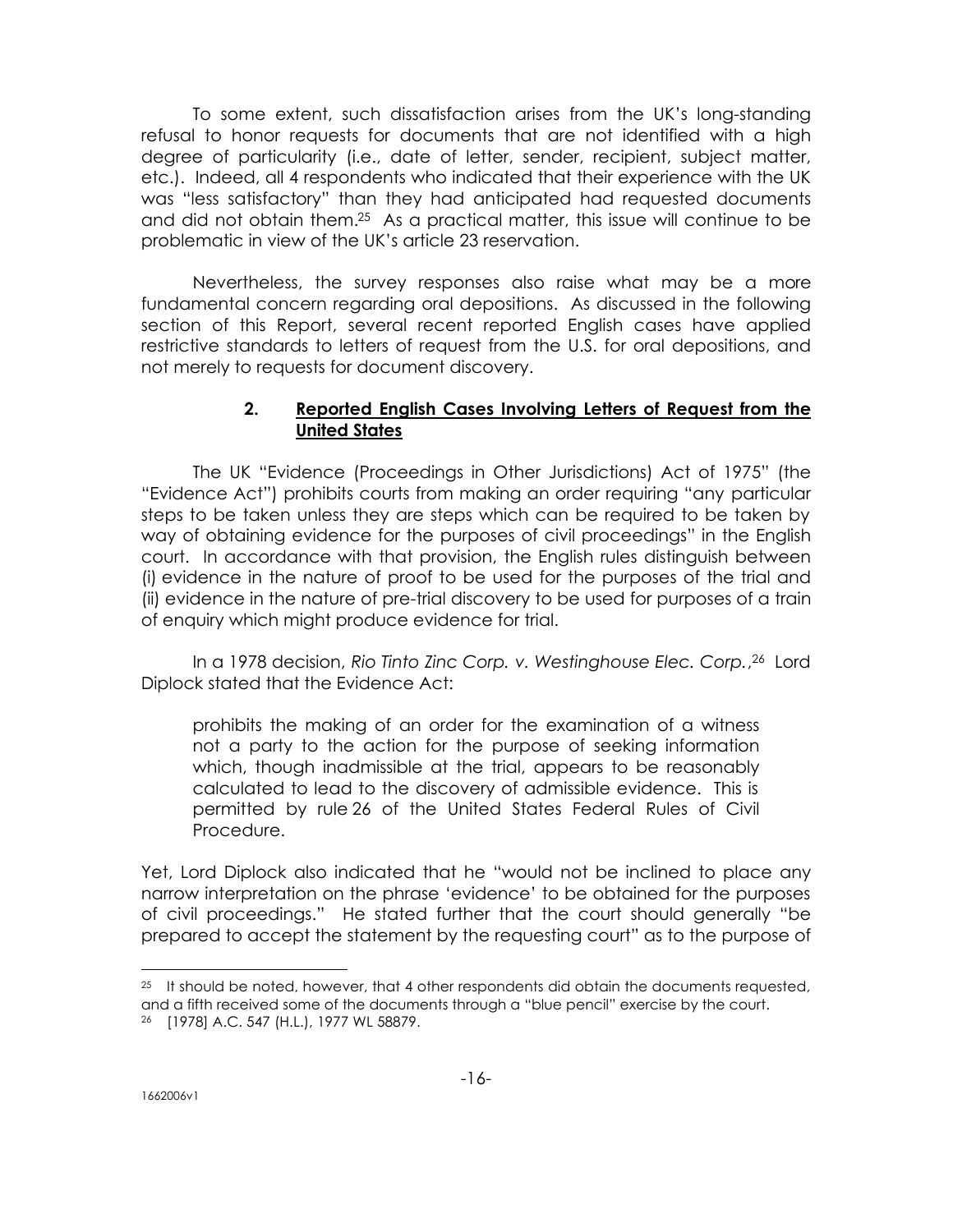the examination and should not refuse a letter of request unless it is "satisfied that the application would be regarded as falling within the description of frivolous, vexatious or an abuse of the process of the court."

Likewise, in the same case, Lord Keith opined:

In the face of a statement in letters rogatory that a certain person is a necessary witness for the applicant, I am of opinion that the court of request should not be astute to examine the issues in the action and the circumstances of the case with excessive particularity for the purposes of determining in advance whether the evidence of that person will be relevant and admissible. That is essentially a matter for the requesting court.

Thus, while strictly scrutinizing the document requests, *Westinghouse* applied a relatively liberal standard regarding requests for oral testimony that was highly deferential to the requesting court.

Similarly, in a 1985 case, *In re Asbestos Insurance Coverage Cases*, <sup>27</sup> the House of Lords upheld a challenge to a document request, but allowed oral depositions to proceed, observing that:

Each of these three appellants admits that he is in a position to give some evidence that is relevant to the co-ordination proceedings. It may be that they will be asked for evidence about matters which are outwith their experience, and which they are not qualified to deal with. If so, they can say so. It would be quite inappropriate, even if it were possible, for this House or any English court to determine in advance the matters relevant to the issues before the Californian courts on which each of these witnesses is in a position to give evidence.

Based on such rulings, most commentators have noted the difficulties of obtaining documents from the UK, but have concluded that "[r]equests for oral testimony will generally be granted where the letter of request states that a person is a necessary witness."<sup>28</sup>

<sup>27</sup> [1985] E.C.C. 531, 1985 WL 311458.

<sup>28</sup> Darrell Prescott & Edwin Alley, *Effective Evidence-Taking Under The Hague Evidence Convention*, 22 INT'L LAW. 939, 972 (1988); *see also*, Robert C. O'Brien, *Compelling the Production of Evidence by Non-Parties in England Under the Hague Convention*, 24 SYRACUSE J. INT'L L. & COMM. 77 (1998) ("United States courts have apparently adequately demonstrated that requested evidence is intended for use at trial merely by making the recital and noting the date of the pending trial and, where appropriate, that the discovery cut-off date in the underlying case has passed."); Edward L. Kling, *United Kingdom*, in ANTITRUST TRIAL PRACTICE HANDBOOK SERIES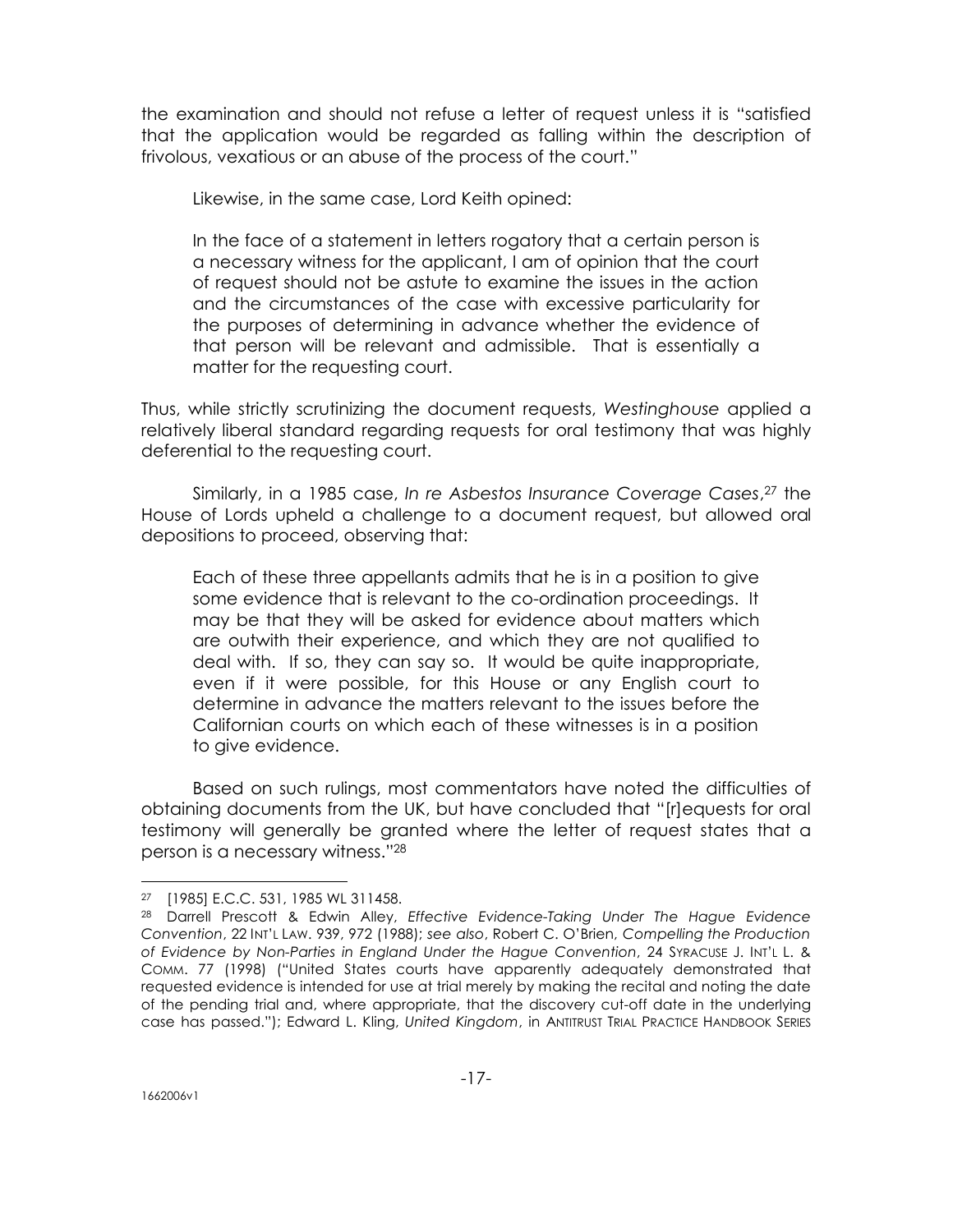That no longer appears to be the case. In an influential 1986 article, Sir Lawrence Collins challenged the "myth" that had "developed that the power of reservation under Article 23 for pre-trial discovery of the documents means that the contracting states are bound to execute letters rogatory from the United States . . . seeking oral depositions for discovery purposes."29 Collins maintained that requests for oral depositions for "pretrial discovery" purposes are no less objectionable than pretrial discovery requests for documents.30 With regard to the fact that article 23 applies on its face only to pretrial discovery of documents, Collins allowed that this article was "perhaps only partially successful in drafting terms."31 Regardless of the actual wording of the Convention, however, Collins maintained that "the representatives of the United Kingdom could not have intended 'evidence' to include discovery, since it was well established in the English case law that 'evidence' or 'testimony' is material in the nature of proof for the trial."32 Collins seems to acknowledge that "between 1976 and 1985 the prevailing orthodoxy in the discussions at the Hague Conference" was contrary to his position.<sup>33</sup> Nevertheless, according to one commentator, Collins' "view is now widely accepted in England."<sup>34</sup>

That view is certainly reflected in the recent case law.35 Indeed, in one recent decision, the Court of Appeals appears to cite article 23 as applying to all "pretrial discovery" from non-parties, including oral depositions:

Once again time and money is being spent in the English courts over Letters Rogatory requesting the English court to order the production of documents *and oral depositions* from third parties to litigation in the United States of America. That time and money would be unnecessary, if those seeking the request from the United

VOLUME 1: OBTAINING DISCOVERY ABROAD at 27 (John F. McClatchey et al. eds. 1990) ("The potentially extraordinary hurdle that needs to be overcome in relation to documents is not the same in the case of oral testimony."); Charles Platto, *Taking Evidence Abroad for Use in Civil Cases in the United States*, 16 INT'L LAW. 757 (1982) ("In our experience [in the UK], the deposition request which obtained only a general description of the subject matter of the examination, was approved in the first instance, but the document request was closely scrutinized.").

<sup>29</sup> Lawrence Collins, *The Hague Evidence Convention and Discovery: A Serious Misunderstanding?*, 37 INT'L COMP. L. Q. 765, 780 (1986).

<sup>30</sup> *Id.* ("There is no difference in principle between documentary and oral discovery in this respect.").

<sup>31</sup> *Id.* at 783.

<sup>32</sup> *Id.* at 777.

<sup>33</sup> *Id.* at 782.

<sup>34</sup> Campbell McLachlan, *Obtaining Evidence in England in Aid of a US Proceeding,* 77 PLI/Comm 181, 184 (1998).

<sup>35</sup> *See e.g.*, *State of Minn. & Blue Cross & Blue Shield v. Philip Morris*, [1998] I.L. Pr. 170, 1997 WL 1105492 *(*citing Collins' article with approval).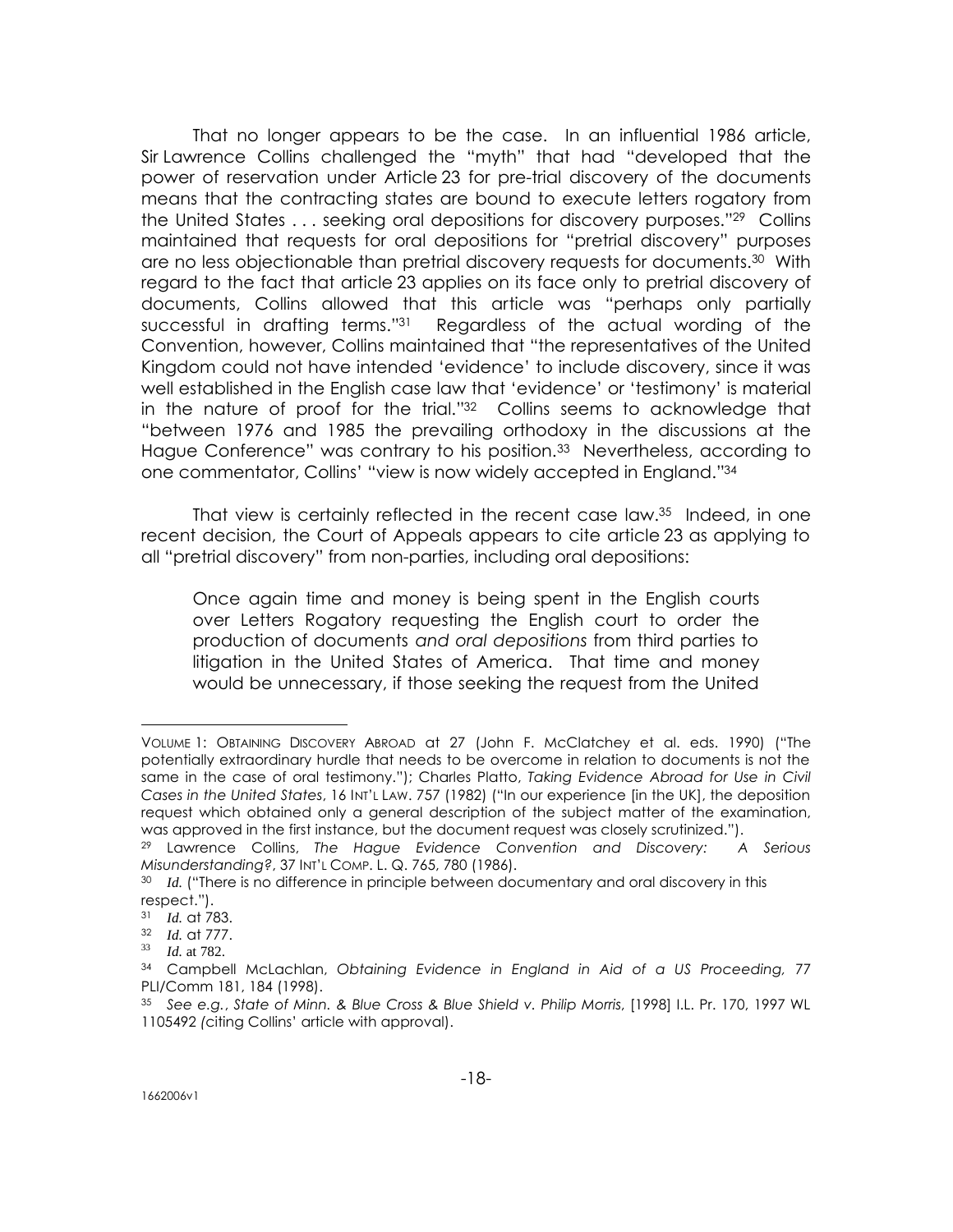States Court appreciated the differences between the attitude of the United States Courts to the making of "discovery" orders against non-parties, and the attitude of the English court to the making of such orders. *The United Kingdom, when becoming parties to the Hague convention concluded in 1970, registered a reservation pursuant to Article 23 which became enshrined in the Evidence (Proceedings in Other Jurisdiction) Act 1975 making it clear that discovery against non-parties was something the English court would not provide because it simply was not part of its procedure*. 36

In several recent cases, requests for oral depositions have been deemed to constitute "fishing" and have been disallowed.37 The English courts have reached that result notwithstanding recitals in the letter of request in which the U.S. court indicated that the deposition was sought for use at trial. In at least one such case, the English court's decision seemed to turn primarily on the fact that the moving papers to the U.S. court in connection with the deposition made passing references to the word "discovery."<sup>38</sup>

The foregoing discussion should be tempered with a few observations. First, as previously noted, the overall experience of American lawyers with the UK seems to be positive. According to the ILC survey, the UK is the leading destination of letters of request from the United States, and the ILC is grateful for the assistance provided by English courts under the Convention.

Furthermore, in some of the reported cases, problems might have been avoided had the proponent of the request involved English counsel earlier in the process. Indeed, American lawyers would be well-advised to retain English counsel even prior to submitting the application for a letter of request to the U.S. court.

Finally, some of the recent English decisions might be explained in part by the nature of the cases. For instance, *Philip Morris* was a tobacco case, which may have been viewed with disfavor by the English court. In other cases, concerns regarding the breadth of the request might have been legitimate. In one of the reported cases, for instance, the proponent of the request sought testimony from 26 witnesses.

<sup>36</sup> *Genira Trade & Finance, Inc., et al. v. Refco Capital Markets Ltd.*, [2001] C.P. Rep. 15, 2001 WL 1347093 (emphasis added).

<sup>37</sup> *See e.g.*, *id.*; *Philip Morris*, [1998] I.L. Pr. 170, 1997 WL 1105492; *Lloyd's Register of Shipping et al. v. Hyundai MIP Dockyard*, [2001] High Court QBD, 2001 WL 1422850; *APA Excelsior v. Premiere Technologies, Inc.*, [2002] EWHC 2005, 2002 WL 31523279.

<sup>38</sup> *See e.g.*, *APA Excelsior*, 2002 WL 31523279.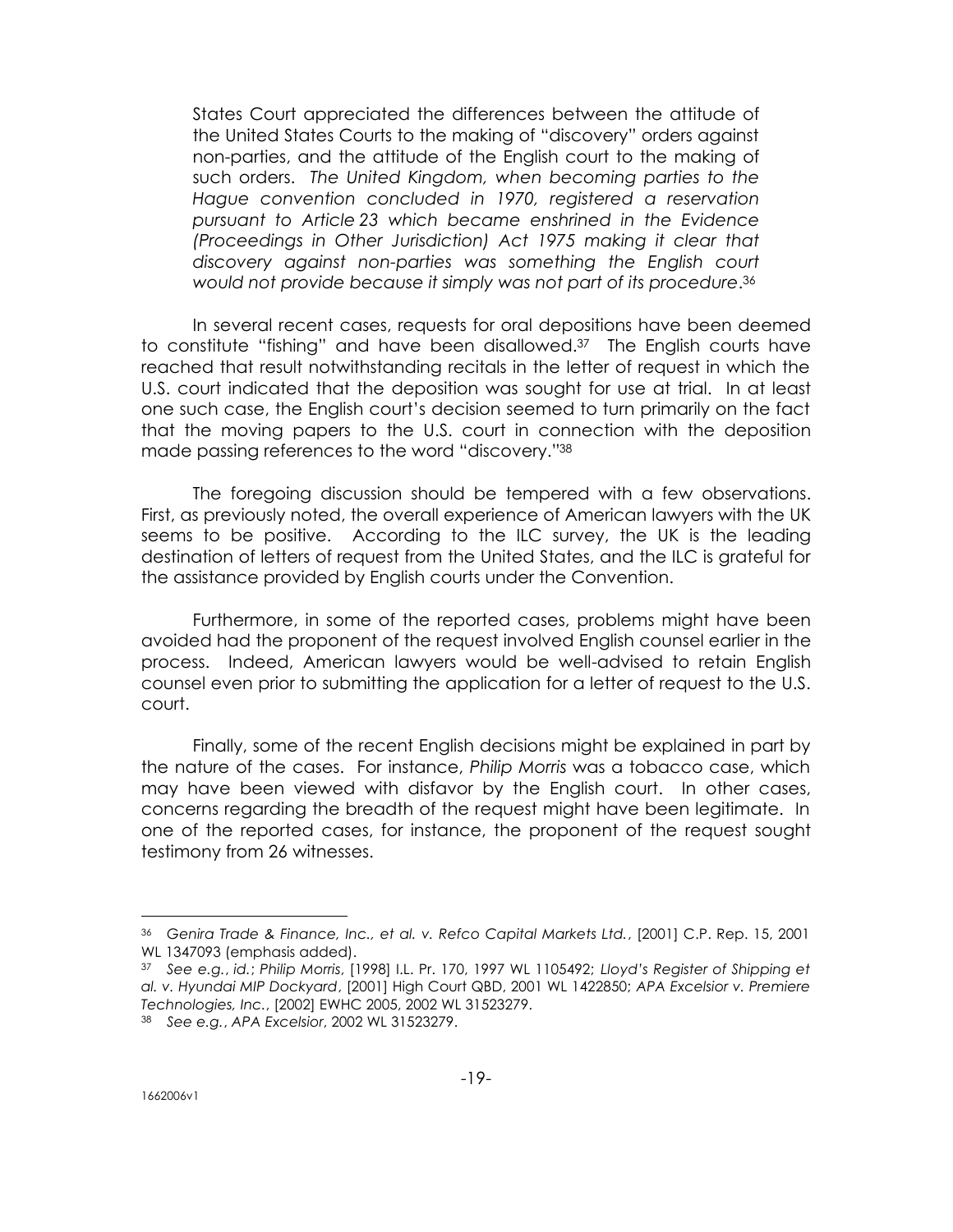## **3. Problems with the Discovery/Evidence Distinction in the Context of Oral Testimony**

Regardless of these explanations, however, the seeming erosion in the case law of the distinction between the standards for evaluating requests for oral and documentary evidence is a matter of concern that should be broached at the Special Commission meeting.

The Convention, on its face, restricts only "pretrial discovery of documents," and makes no reference to restrictions on requests for oral testimony.39 Different treatment of document discovery and depositions might make some sense. As noted by Professor Hazard, "[a]lthough discovery depositions are more numerous and more lengthy [in the United States] than abroad, they are similar to examinations at trial in other common-law systems and examinations at hearings in civil-law systems. But document discovery American style is something unto itself."40 Document discovery is "something unto itself" under the terms of the Convention as well, and article 23 reservations cannot be extended to cover requests for oral depositions.

In addition, the distinction between "discovery" and "evidence" depositions is not tenable. Often, an attorney will know that a witness has knowledge of matters at issue in the case and is in a position to give evidence relevant to those issues, but does not know in advance what answers to the questions the witness will give.41 This does not turn the deposition into a "fishing expedition." If the testimony from a foreign deposition proves useful, it may be used at trial in accordance with Federal Rule of Civil Procedure 32. If not, it will likely be used by the other side. Either way, the deposition is taken for use as "evidence."

Furthermore, the focus on evidence "in the nature of proof for the trial" does not take into account the extensive use of deposition testimony in the United States as evidence in support of motions for summary judgment. Article 1 of the Convention provides for obtaining evidence that is intended for use in

<sup>39</sup> *Id.* at 781.

<sup>40</sup> Geoffery C. Hazard, *From Whom No Secrets Are Hid*, 76 TEX. L. REV. 1665, 1676 (1998).

<sup>41</sup> One recent English decision seems to acknowledge this point. *First Am. Corp. v. Sheik Zayed bin Sultan Al-Nahyan*, [1997] I.L. Pr. 179, 1998 WL 1042425. In *First American*, Justice Scott observed that: "In framing questions to ask a witness from whom no proof has been taken, the questioner can be expected to ask a number of preliminary questions in order to feel his way in. This is not fishing. It is a normal technique of examination. A topic for legitimate questioning may have merely background significance. I repeat that, in my opinion, if there is sufficient ground for believing that an intended witness may have relevant evidence to give on topics which are relevant to the issues in the action, a Letter of Request seeking an order for the oral examination of the witness on those topics cannot be denied on the ground of fishing." *Id.* Nevertheless, the court rejected the requests as overly broad and "oppressive." *Id.*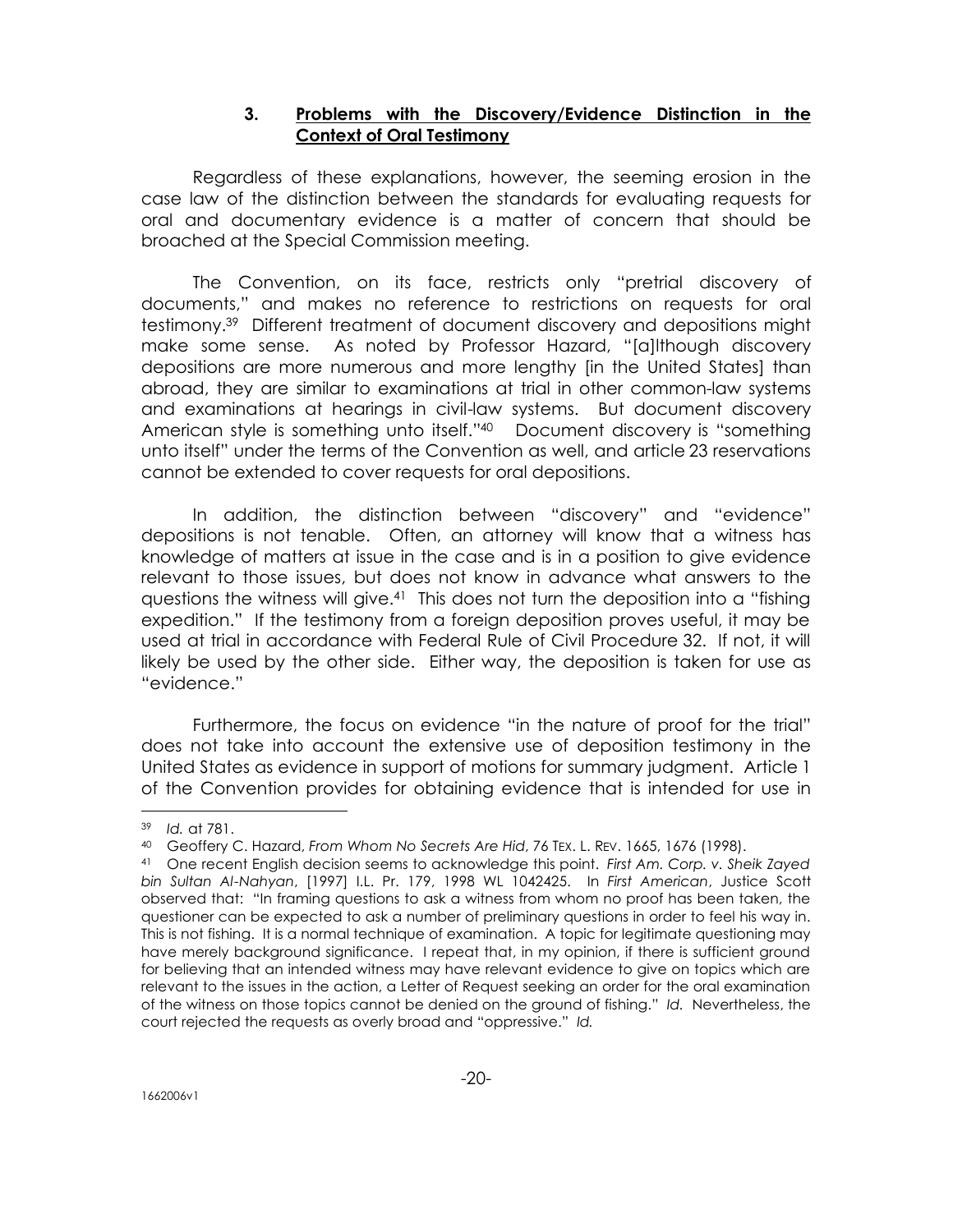any "judicial proceedings." Thus, deposition testimony cited in a dispositive motion is no less "evidence" than testimony presented at trial. Following a trilogy of landmark U.S. Supreme Court cases decided in 1986,42 summary judgment procedure has emerged in the United States as "the new fulcrum of civil dispute resolution".43 The percentage of civil cases proceeding to trial in the federal courts dropped from 8.5% of all pending cases in 1973 to just 1.8% in 2002.44 The percentage of cases terminated by summary judgment, on the other hand, more than doubled between 1975 and 2000, from 3.7% to 7.7%.<sup>45</sup> (Of course, the vast majority of cases are resolved by settlements between the parties).

Finally, the English decisions do not seem to take into account changes in American civil procedure and discovery practices over the past twenty-five years. For instance, in describing discovery in the United States, cases continue to quote Lord Diplock from the 1978 *Westinghouse* decision – "The approach to discovery in jurisdictions such as the United States is sometimes categorized unattractively, and perhaps inappropriately, as 'fishing'".<sup>46</sup> The changes in discovery rules since that time are succinctly summarized by Professor Arthur R. Miller, one of the United States' foremost scholars on domestic civil procedure:

Rule 26, the centerpiece of the discovery process, has undergone dramatic revisions as a result of amendments in 1983, 1993, and 2000 that provide for greater judicial control over the discovery process and set limitations on the availability of discovery. The initial – somewhat tentative – step in 1983 directed the district court to set limits on "redundant" or "disproportionate" discovery and imposed a good-faith and reasonable-inquiry standard on attorneys for all motions, requests, and responses . . .

The 1993 amendments were much more dramatic, mandating . . . a meeting of counsel to formulate and submit a discovery plan to the court, including an identification of the issues and a timetable, and a heightened duty to supplement information provided in the discovery process. In addition, the Rules now set presumptive limits

<sup>42</sup> *Matsushita Electric Industrial Co. v. Zenith Radio Corp.*, 475 U.S. 574 (1986); *Anderson v. Liberty Lobby, Inc.*, 477 U.S. 242 (1986); *Celotex Corp. v. Catrett*, 477 U.S. 317 (1986).

<sup>43</sup> Paul W. Mollica, *Federal Summary Judgment at High Tide*, 84 MARQ. L. REV. 141 (2000).

<sup>44</sup> *Id.;* Administrative Office of the United States Courts, *2002 Annual Report of the Director: Judicial Business of the United States Courts*, Table C-4A.

<sup>45</sup> Arthur R. Miller, *The Pretrial Rush to Judgment: Are the "Litigation Explosion", "Liability Crisis", and Efficiency Cliché's Eroding Our Day in Court and Jury Trial Commitments*, 78 N.Y.U.L. REV. 982, 1049 (2003).

<sup>46</sup> *Philip Morris*, 1997 WL 1105492, *quoting Westinghouse* (Diplock, L.J.), 1977 WL 58879.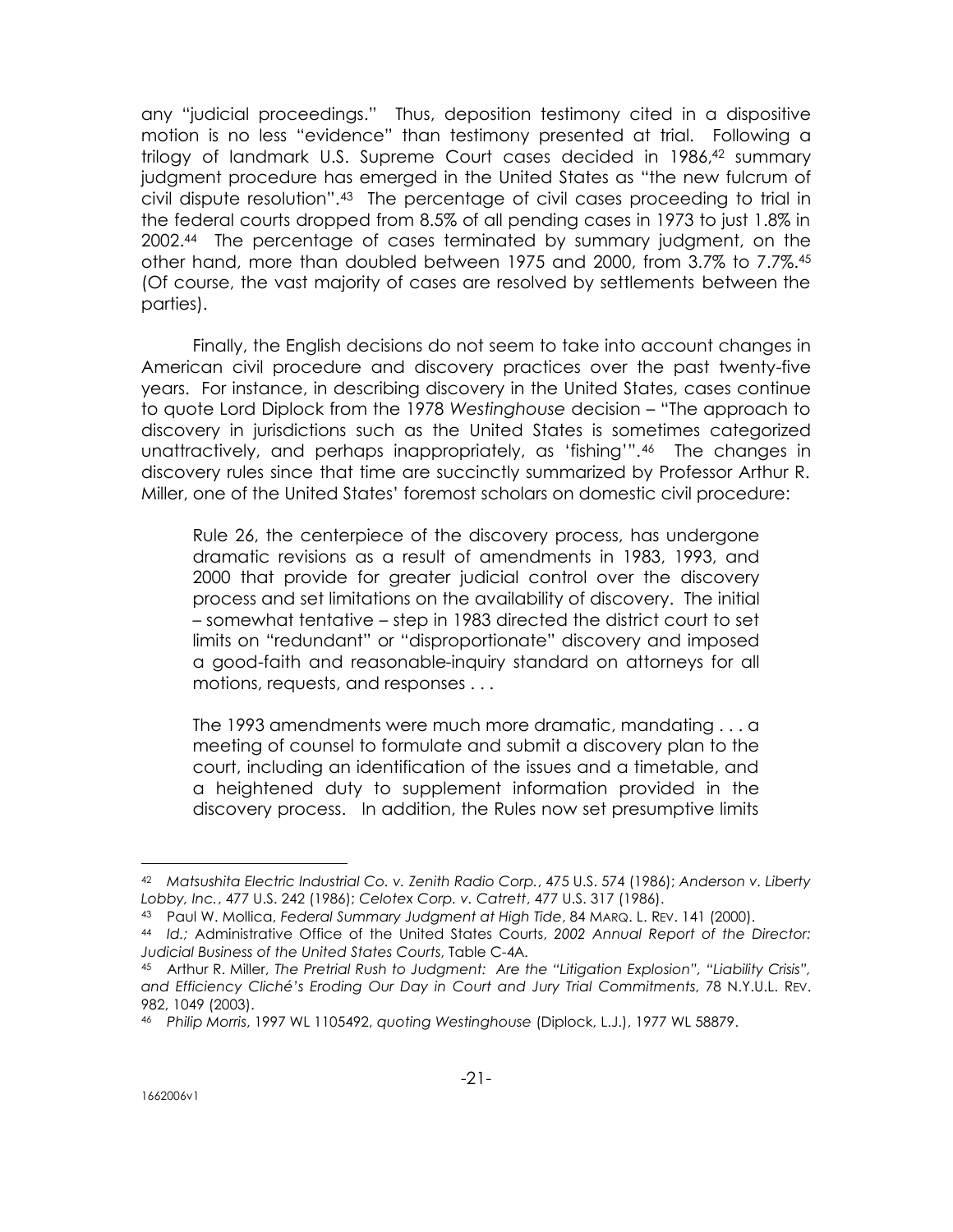on the number of depositions and interrogatories each party is allowed, requiring court approval to exceed these numbers. . . .

Work continued on the discovery rules and in 2000 . . . additional limitations on discovery emerged. Perhaps most significant is the modification of the language of the scope-of-discovery provision, which since 1938 had embraced anything "relevant to the subject matter of the action" but now reads anything "relevant to a claim or defense in the action." The advisory committee note indicates that the change "signals" to judges their "authority to confine discovery." ...

Especially in conjunction with Rule 16,<sup>47</sup> the amended discovery rules give the judge substantially greater control over the process.<sup>48</sup>

Thus, although the right to "discovery" is undoubtedly broader in the United States than in other countries, the stereotype of discovery constituting a "fishing expedition" run amok, without judicial supervision or oversight,49 does not take into account recent developments. <sup>50</sup>

<sup>47</sup> Federal Rule of Civil Procedure 16 addresses case management by the court and was amended in 1993. Professor Miller notes that the effect of the 1993 amendment, "in conjunction with other contemporary changes in practice, has been to transform the presiding judge's role from that of neutral arbiter to case supervisor." Miller, *supra* n. 45, at 1012.

<sup>48</sup> *Id*. at 1013-14. *See also* Stephen N. Subrin, *Discovery in Global Perspective: Are We Nuts?* 52 DEPAUL L. REV. 299, 301 (2002) ("The rapid pace of amendments to the federal discovery rules has brought expanded case management, discovery conferences, pretrial conferences, required attorney consultations, more stringent certification, numeric discovery limits, the concept of proportionality, mandatory disclosure, [and] a redefinition of 'scope'"); Richard L. Marcus, *Retooling American Discovery for the Twenty-First Century: Toward a New Work Order* 7 TUL. J. INT'L & COMP. L. 153, 183 (1999) "([T]he cumulative effect of the changes that have been made [to the discovery rules] already move beyond mere tinkering. . . . [I]t could be said that America is finally eliminating the 'extravagant' features of discovery, opening the way to accommodation with the practice of the rest of the world"); Alba Conte & Herberg B. Newberg, 3 NEWBERG ON CLASS ACTIONS  $\S$  9.10 (4<sup>th</sup> ed. 2003) ("Revisions to Rule 26 governing discovery generally have been specifically designed to control both discovery excesses and avoidance."); Jeffrey W. Stempel, *Ulysses Tied to the Generic Whipping Post: The Continuing Odyssey of Discovery 'Reform'"* 64 SUM LAW & CONTEMP PROBS. 197 (2001).

<sup>49</sup> Hazard, *supra* n. 40, at 1676. ("Put bluntly, the impression of American discovery in most foreign countries is that of an alien legal regime conducting a warrantless search in someone else's domestic territory.").

<sup>&</sup>lt;sup>50</sup> Of course, as with most stereotypes, this one was always grossly exaggerated. A 1997 study of the Federal Judicial Center (a governmental entity) reported that "empirical research about discovery in civil litigation has yielded results that differ from the conventional wisdom, which claims that discovery is abusive, time-consuming, unproductive, and too costly. In contrast to this picture of discovery, empirical research over the last three decades has shown consistently that voluminous discovery tends to be related to case characteristics such as complexity and case type, that the typical case has relatively little discovery, conducted at costs that are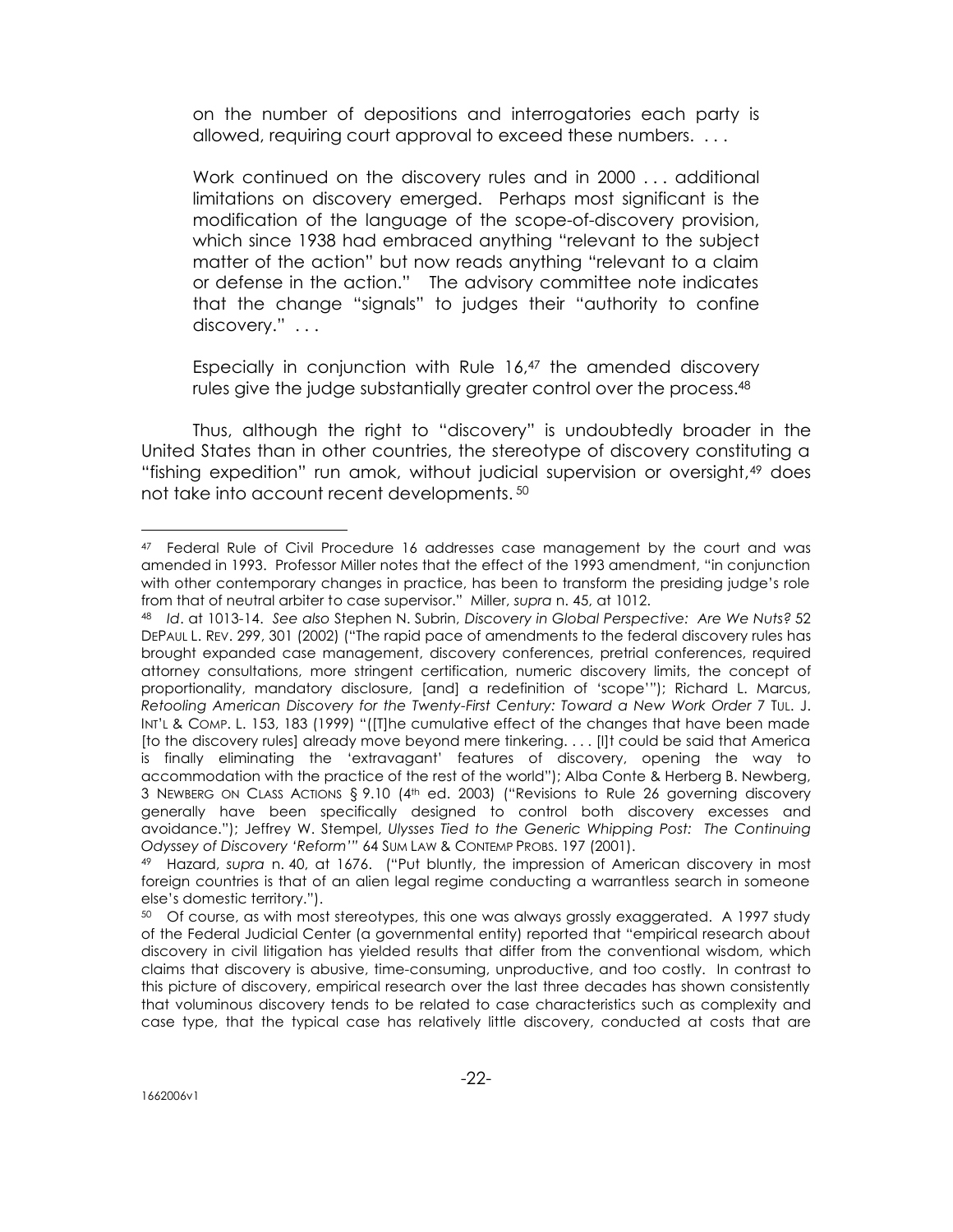The ILC respects the right and obligation of English courts to protect witnesses from vexatious or oppressive letters of requests emanating from foreign courts, but believes that greater deference should be afforded to statements by U.S. courts in letters of request that the testimony sought is, indeed, intended for use as "evidence" in the proceeding.

## **B. "No Show" Witnesses**

As indicated in the overview section of this letter, 12 of 33 survey respondents indicated having problems with "no show" witnesses.51 The Convention offers a mechanism for compelling discovery from recalcitrant witnesses. Specifically, article 10 provides that the requested state "shall apply the appropriate measures of compulsion in the instances and to the same extent as are provided by its internal law" for internal proceedings.

Unfortunately, the internal law of certain countries may provide for only minimal penalties if a witness fails to appear or, indeed, may not provide for any measures of compulsion at all with respect to certain classes of witnesses. For instance, in many civil law countries, the parties to an action cannot be compelled to testify. This will not generally present a problem for an American litigant because a party to a U.S. lawsuit will be subject to the Federal Rules of Civil Procedure. Nevertheless, certain civil law jurisdictions also treat certain individuals as being equivalent to a party and therefore not subject to compulsion. This might include, for example, the members of the board of directors of a stock corporation, the managing director(s) of a company with limited liability, the general partner(s) of a limited partnership, and all partners in a general partnership. Thus, a situation may arise in which a foreign corporate entity is subject to jurisdiction in the United States, but various individuals affiliated with the corporation, who may be critical witnesses, are not. In that event, the American litigant may not be able to compel the individual to testify

proportionate to the stakes of the litigation, and that discovery generally – with notable exceptions – yields information that aids in the just disposition of cases." Thomas E. Willging et al. *An Empirical Study of Discovery and Disclosure Practice Under the 1993 Federal Rule Amendments*, 39 B.C.L. REV*.* 525, 527 (1998). *See also* Subrin, *supra* n. 48, at 308 ("What neither foreign commentators on American discovery nor homegrown conservative critics tend to mention is the extensive empirical research in our country demonstrating that in many American civil cases, often approaching fifty percent, there is no discovery, and in most of the remainder of the cases there is remarkably little").

<sup>51</sup> *See also Reiss v. Societe Centrale Du Groupe Des Assurances Nationales*, 246 F.Supp.2d 285, 289 (S.D.N.Y. 2003) (in determining whether to issue letters of request to France, court noted that one party had already spent "nearly two years … attempting to take the testimony of the French Witnesses through coercive means").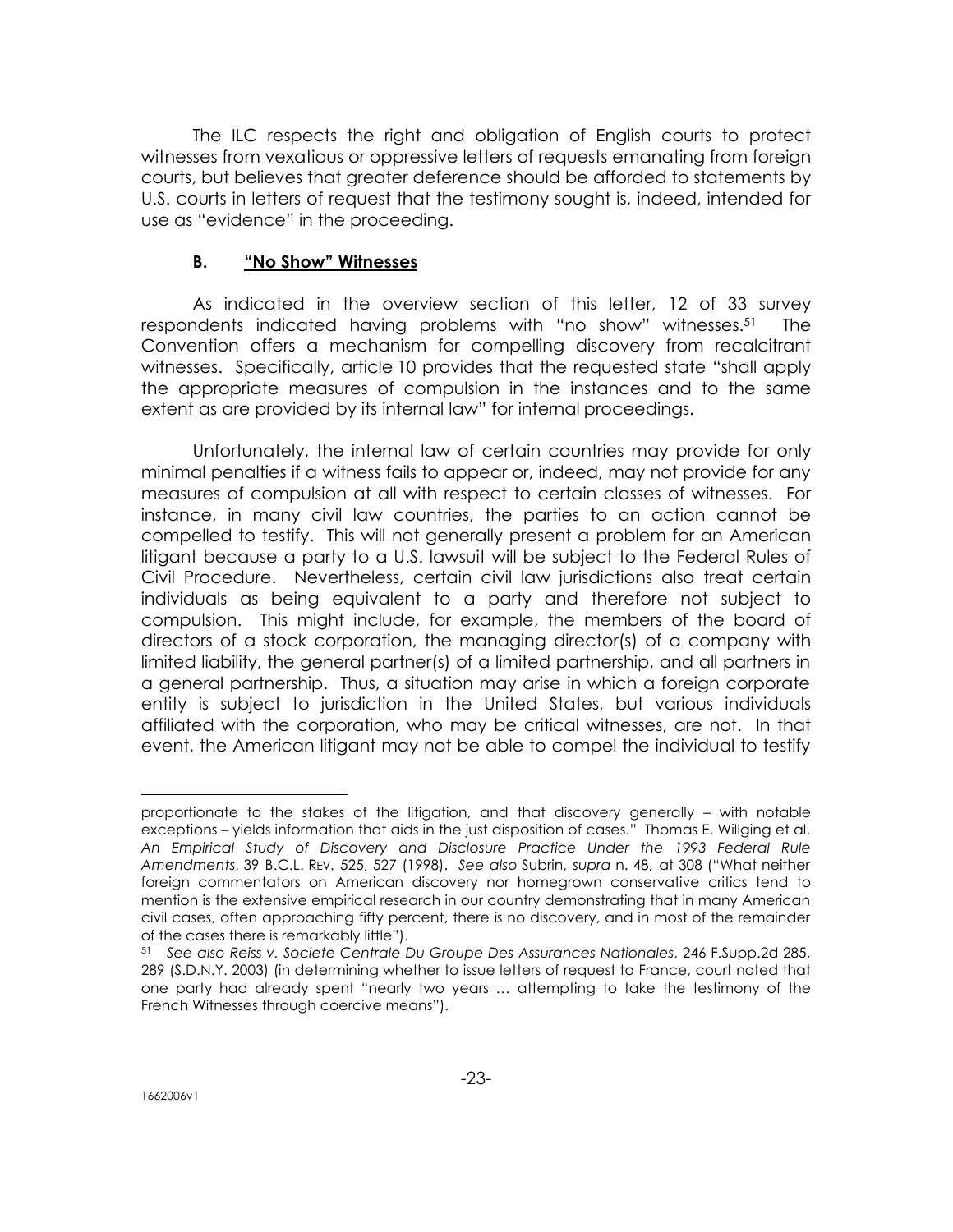under U.S. law, and since that individual is treated as a "party" under the foreign law, he or she is not subject to compulsion in the foreign jurisdiction either.

It may be that little can be done about this issue because, again, contracting states are required to apply measures of compulsion only to the extent required by their internal laws.<sup>52</sup> Nevertheless, this is a problem in certain cases for U.S. litigants and should perhaps be noted to the Special Commission.

A more fundamental issue relating to the non-appearance of witnesses was noted by Legal Language Services, Inc. ("LLS"), which provides international litigation support to law firms:

LLS . . . is often surprised by the willingness of foreign judges to honor last minute requests by the witness's counsel which delay the hearing date. LLS is generally able to secure a place on the foreign docket within 4 to 6 weeks of filing a Request and obtain a hearing date within 2 to 3 months. However, decisions to reschedule a hearing date within 5-7 days of that date are not uncommon, especially in France, Spain and the Netherlands. It is also not uncommon for such a hearing to be rescheduled in this way 3 to 4 times, stretching overall turnaround time to 5-6 months.

Foreign hearings are expensive – LLS typically bills \$3,000-\$5,000 day for interpreters, interpreting equipment and court reporters (which must sometimes be brought in from neighboring countries) excluding the cost of hotels and transportation and the billable time of the attorneys themselves. As a result, delays and rescheduling are enormously expensive to US counsel. In some instances, the witness' counsel has managed by such tactics to frustrate US counsel to the point of abandoning the Request altogether.

Foreign judicial authorities might be encouraged to take this issue into account when considering requests for continuances.

<sup>&</sup>lt;sup>52</sup> In the Explanatory Report to the Convention, Philip Amram observed that: "The requesting authority cannot ask the executing authority to grant compulsion in the execution of the Letter to any extent greater than the compulsion which would be applied, under the same circumstances, in a domestic proceeding in the State of execution." Philip Amram, Explanatory Report on the Convention on the Taking of Evidence Abroad in Civil or Commercial Matters, S. Exec. Doc. A, p.11, 92d Cong., 2d Sess. 11 (1972), *reprinted* in 12 INT'L LEGAL MATERIALS 327 (1973).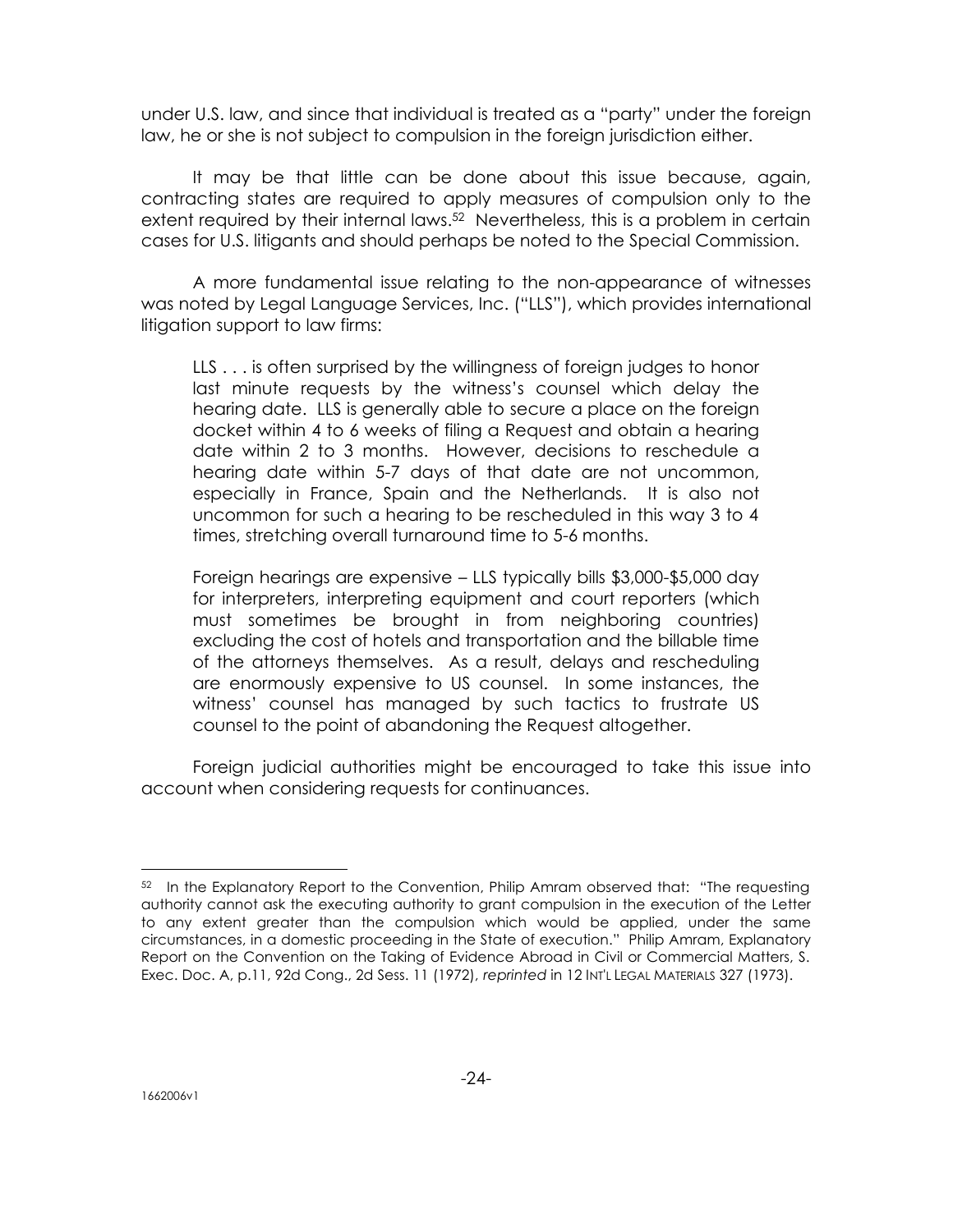# **C. Methods And Procedures For Examining Witnesses**

As indicated in the overview, most survey respondents seemed satisfied with the means by which testimony was taken before the foreign judicial authority. This is a remarkable testament to the Convention, as the methods and procedures for examining witnesses in civil law countries, in particular, differ significantly from those in the United States. In many countries, for instance, the witness, who is not sworn, initially gives an uninterrupted narrative of his version of the facts; thereafter the judge acts as examiner-in-chief, with counsel asking only follow-up questions, subject to leave of the court, and without using leading questions. In fact, in certain countries, the attorney does not pose his follow-up questions directly to the witness, but rather provides them to the court, which then presents them to the witness. In lieu of a verbatim transcript, the judge pauses from time to time to dictate a summary of the testimony for the file. The summary is read back to the parties and the witness for their approval and suggestions on how the wording might be improved.

The differences between legal systems are smoothed out to some extent by article 9 of the Convention, which provides that a judicial authority that executes a letter of request shall apply its own law as to the methods and procedures to be followed, but "will follow a request of the requesting authority that a special method or procedure be followed, unless this is incompatible with the internal law of the State of execution or is impossible of performance by reason of its internal practice and procedures or by reason of practical difficulties." Several countries have taken significant measures to implement article 9. For instance, France incorporated article 9 into its Civil Procedure Code (Noveau Code de Procédure Civile).<sup>53</sup>

Nevertheless, a few respondents to the SILP survey indicated that the method by which witnesses were examined diminished the utility or effectiveness of the procedure. Their comments were as follows:

"No follow up questions." (France) "No effective cross-examination." (Switzerland) "The answers were incomplete or evasive. Answers could not be followed up." (Switzerland) "The judicial authority started by the written questions attached to our letter request. Once that process was completed, counsel were allowed to ask follow up questions but only to the extent they fell under the scope of the written questions." (Switzerland)

<sup>53</sup> Art. 739, N.C.P.C.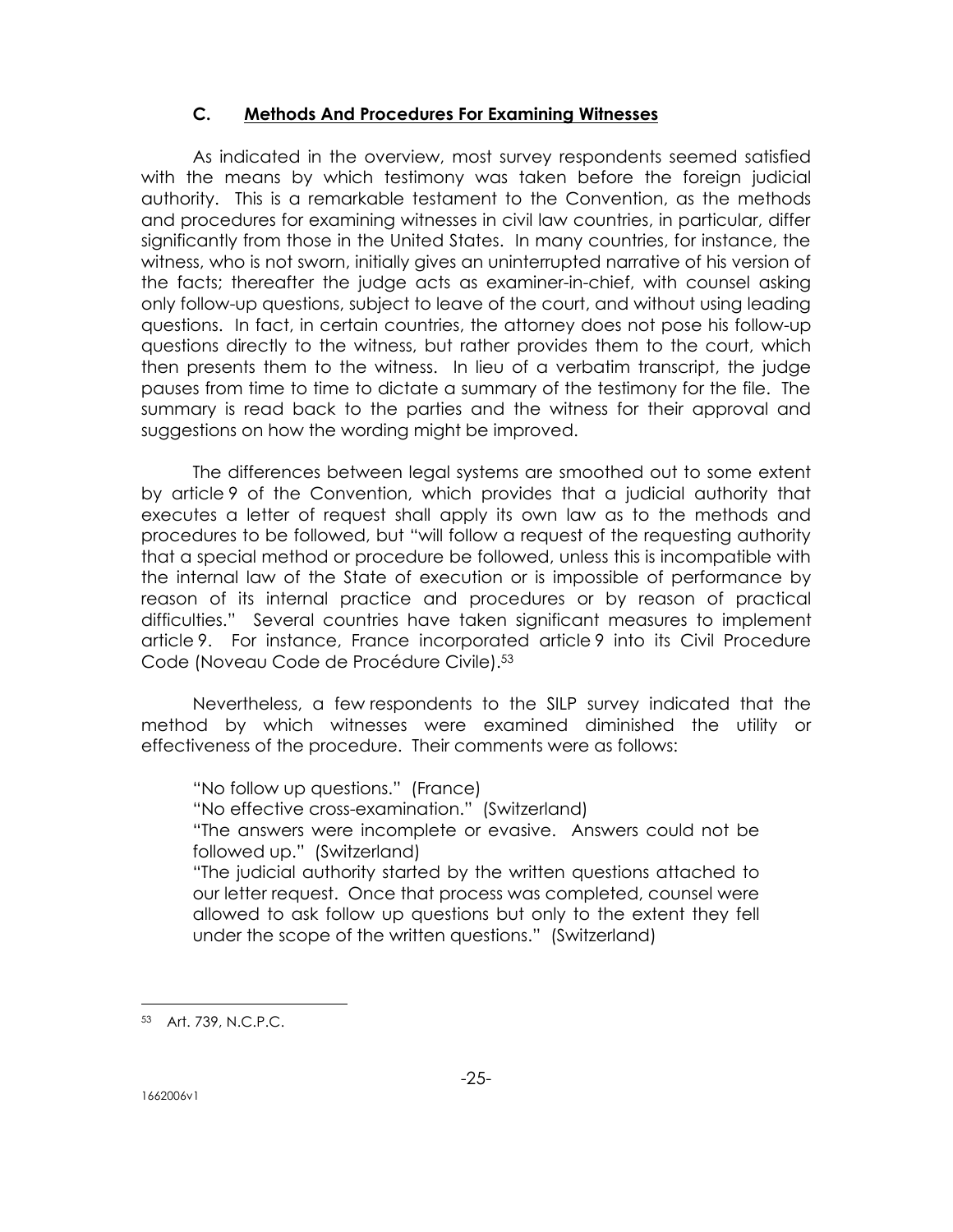"Unable to cross-examine and critical questions suggested to the Court to ask the witness were rejected without explanation." (Germany)

"Translation process slow and burdensome." (France)<sup>54</sup>

These responses are consistent with the observations of legal commentators.<sup>55</sup>

On the other hand, as to each of the three countries referenced in these comments – France, Switzerland and Germany – several respondents indicated being quite satisfied with the examination procedures, which bears out an observation by Legal Language Services, Inc. that "the personality and experience of the presiding judge is an important factor in determining the degree to which US counsel will be accommodated."<sup>56</sup>

Philip Amram, the rapporteur at the proceedings that resulted in the Convention, described the intent of article 9 as follows:

To be "incompatible" with the internal law of the State of execution does not mean "different" from the internal law. It means that there must be some constitutional inhibition or some absolute statutory prohibition. No Civil Law delegation suggested that his country had constitutional or statutory provisions which would prevent the examination of witnesses and the preparation of the transcript of the testimony "Common Law style". …

<sup>54</sup> Under the French procedure, the attorney's questions and the answers of the witness must be translated into French, even if the witness is a native English speaker. *See* Art. 740, N.C.P.C.

<sup>55</sup> For instance, one French lawyer observes that although "in theory the door is open to a cross examination before the French court, . . . there is little chance of the court agreeing to this, especially as its inexperience of this system will hardly encourage the lawyers acting for the parties to insist on this being done in accordance with common law practice." Jean-Louis Delvolvé, *France in* OBTAINING EVIDENCE IN ANOTHER JURISDICTION IN BUSINESS DISPUTES at 86 (Charles Platto & Michael Lee eds. 2d ed. 1993). *See also* Judith L. Holdsworth, et al., *Germany*, *in*  TRANSNATIONAL LITIGATION – A PRACTITIONER'S GUIDE GER-56 (Richard H. Kreindler et al. eds. 1997) ("The extent to which a German judge will permit deviation from German procedures in executing a Letter of Request for testimony from a German national depends on the directives he has received from the Central Authority, the individual judge's preferences, and the facts and circumstances of the case."); *In re Vitamin Antitrust Litigation*, 2001 U.S. Dist. LEXIS 25070 (D.D.C. Sept. 10, 2001) (special master's report) (citing French legal expert for the proposition that "[w]hile depositions where counsel may ask questions can be taken, cross-examination is up to the French judge").

<sup>56</sup> *See also* 1989 Special Commission Report ("Cross-examination was not felt to raise any legal problems . . . Practical problems were foreseen, however, owing to the inexperience of lawyers in civil law countries in such matters"); 1985 Special Commission Report ("it appeared that the courts in civil law countries generally will allow for depositions to be taken 'common law' style if so requested, even though they may sometimes have difficulties conducting a crossexamination").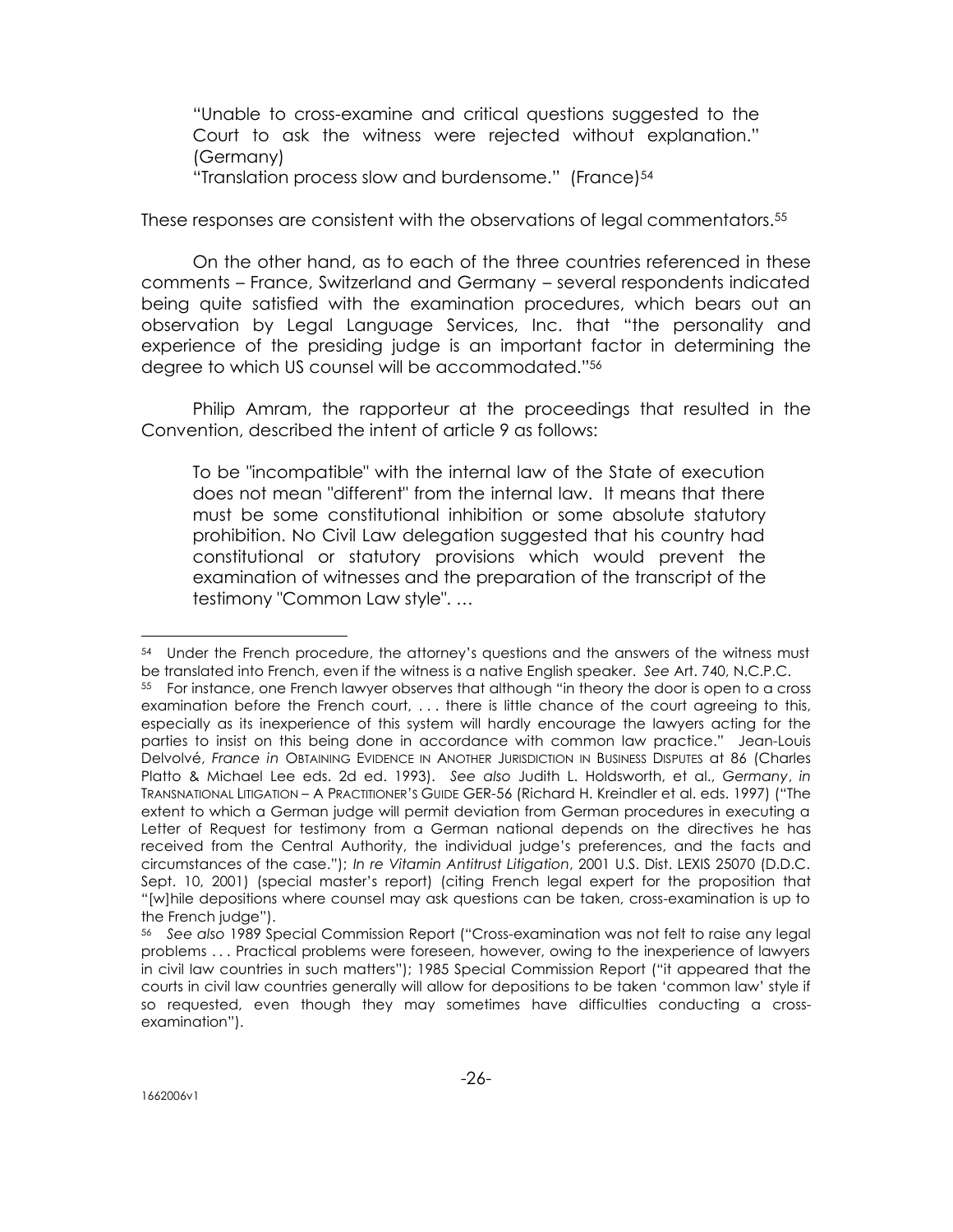There is a clear difference between "impracticable" and "impossible of performance". The latter is a much heavier burden to assume. This was deliberate. The basic intent is to maximize international cooperation and to minimize the possibilities of refusal to cooperate. It is not sufficient for the foreign practice to be "difficult" to administer or "inconvenient"; compliance must be truly "impossible".<sup>57</sup>

Although most courts and judges seem to be applying article 9 in an appropriate manner, this does not appear to be occurring consistently. The ILC believes that foreign central authorities should promote more consistent application of American procedures in witness examinations conducted pursuant to U.S. letters of request.

## **D. Video Depositions**

Three respondents complained of the inability to conduct videotaped depositions in France. One of them stated:

One French judge refused to allow videotaping even though French procedure now allows for videotaping (as our local counsel pointed out to the court), but the court ruled that French "practice" was opposed to videotaping. The US should request that the French Ministry of Justice instruct judges not to oppose reasonable discovery requests for purely subjective reasons.

We have also been provided with a copy of a decision by a Paris court, dated March 4, 2003, denying a request for a video deposition.

The Report of the 1989 Special Commission included the following reference to video depositions:

Particular methods or procedures for taking evidence which had been requested included video evidence, and the opportunity for cross-examination of witnesses. Most delegations did not envisage problems with requests for video recordings, but the representatives of Luxembourg, Denmark and Sweden considered that there would be difficulties with such requests under their laws.

A video deposition is a useful device in arriving at the truth. Unlike a deposition recorded by stenographic means, a video deposition affords the

<sup>57</sup> Philip Amram, Explanatory Report on the Convention on the Taking of Evidence Abroad in Civil or Commercial Matters, S. Exec. Doc. A, p.12, 92d Cong., 2d Sess. 11 (1972), 12 INT'L LEGAL MATERIALS 327 (1973).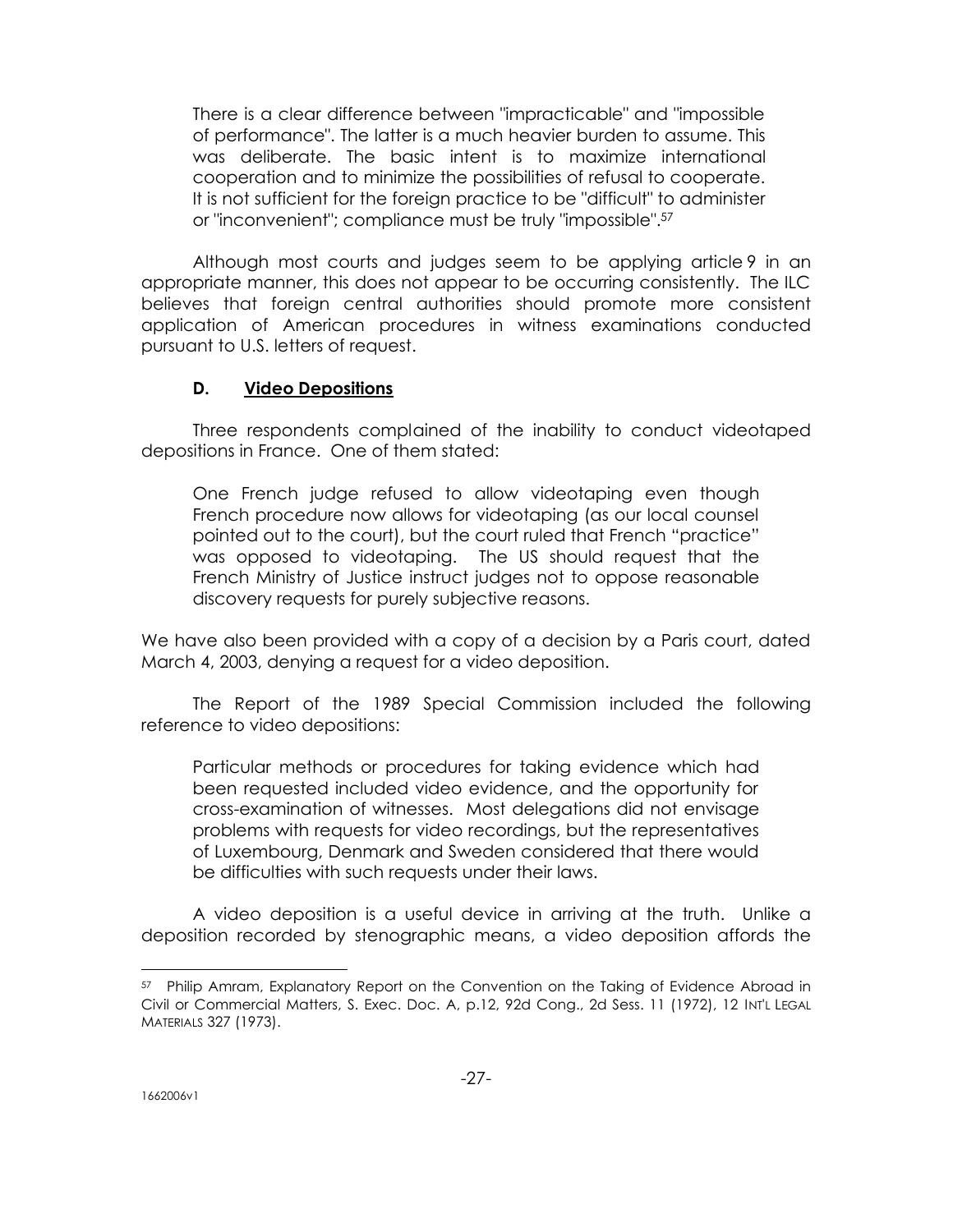fact-finder, be it a judge or jury, the opportunity to evaluate the credibility and demeanor of the witness. Videotaping can also help resolve or avoid disputes among interpreters. The ILC believes that video depositions should be accommodated under article 9 of the Convention.

# **E. Logistical Issues**

LLS noted various logistical problems in arranging for depositions under the Convention letter of request procedure. In particular, foreign judges or law clerks often reject requests to:

- ?? Extend the allotted time for the hearing from 1-2 hours to at least 7 hours per witness (as provided by US federal rules)
- ?? Bring in court reporters even though a dictated summary will be provided by the foreign court (LLS' experience is that a hearing may result in 300-400 pages of verbatim transcript but at the same time only 10 pages of court summary)
- ?? Have audio tape backup as a quality control for court reporters (often denied)
- ?? Bring in videographers (virtually always denied, even though very helpful for cases going to trial where witness testimony will be presented to a jury, and as a quality control for interpreters)<sup>58</sup>
- ?? Force the witness into the courtroom when the witness says he/she has extended business trips or vacation time and cannot honor the hearing date<sup>59</sup>
- ?? Arrange for long-distance participation by opposing counsel by telephone
- ?? Have a room large enough to accommodate attorneys, witnesses and support staff (formal hearings sometimes held in judge's chambers, where space is cramped)
- ?? Allow counsel to object to answers or ask for clarification

<sup>58</sup> *See supra* Section III.D.

<sup>59</sup> *See supra* Section III.B.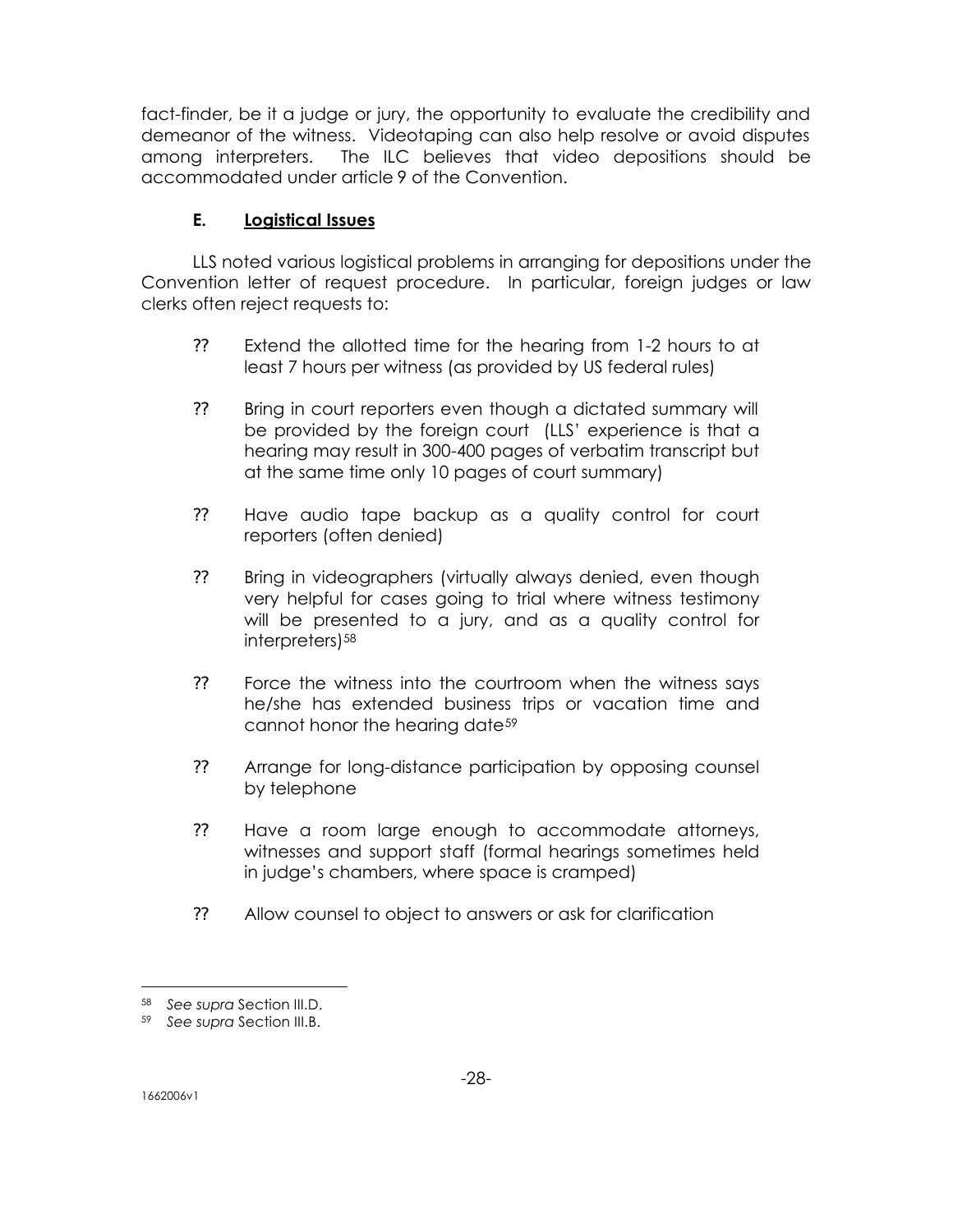?? Bring in large quantities of documents to the hearing for presentation to the witness

These issues might be brought to the attention of the Special Commission.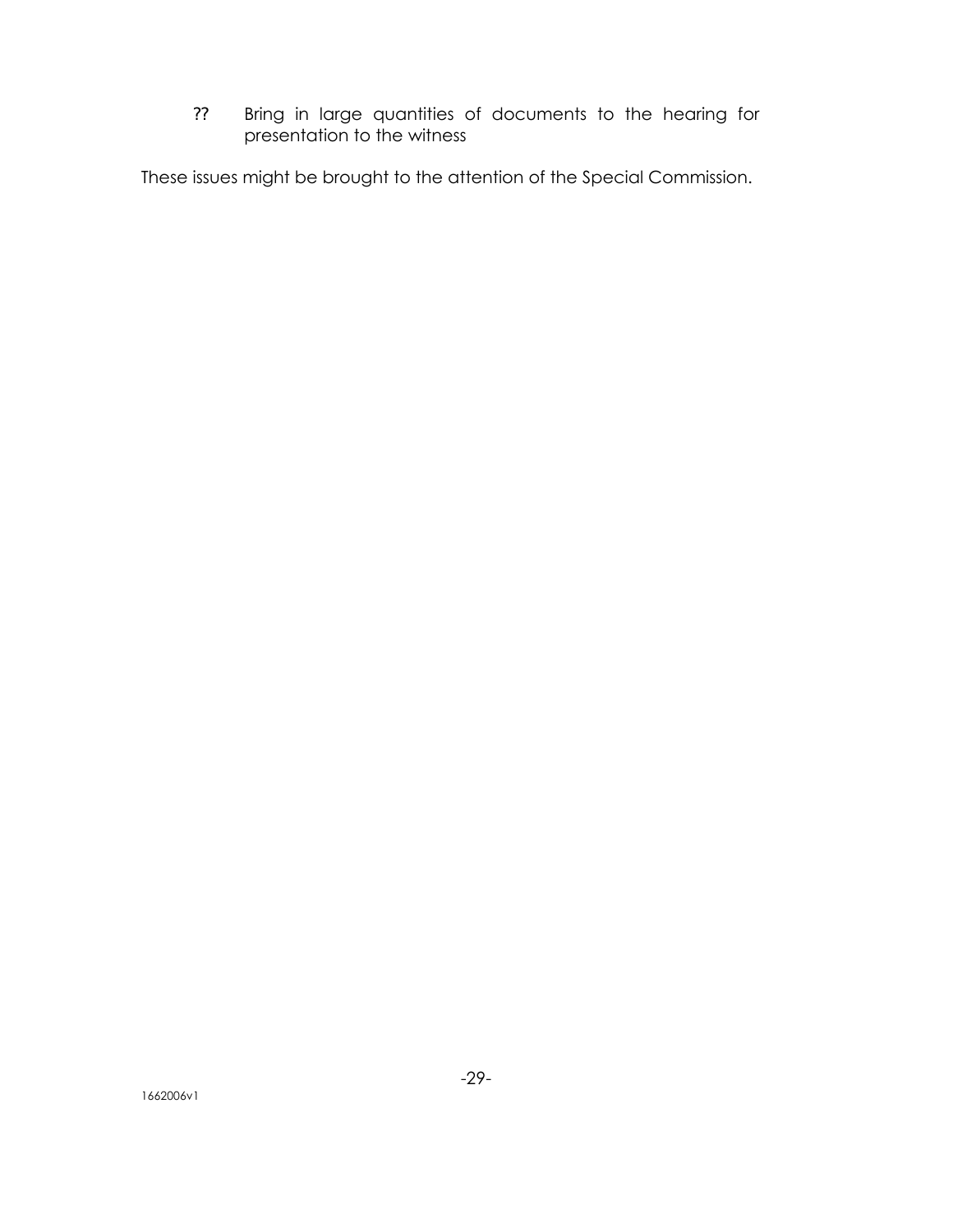## **F. The Nature Of "Pretrial" Discovery**

Although not raised as an issue in the survey, the United States delegation to the Special Commission should perhaps emphasize that "pretrial" does not mean prior to the filing of the action. The issue was previously raised at the 1978 and 1985 Special Commission. As stated in the 1989 Special Commission Report:

The United States Experts emphasized as they had done in 1978 that the expression "pre-trial" does not literally mean: "before the commencement of the proceedings." The fact-finding process can only be engaged after institution of civil proceedings, i.e. after a complaint has been filed with the court and summons been served on the defendant.

Although contracting states with long-term experience under the Hague Evidence Convention seem to understand this point, some of the newer contracting states may not.

For instance, in an otherwise excellent commentary on the Hague Evidence Convention, a staff attorney for the Russian High Commercial Court stated, in connection with a discussion of article 23, that pretrial discovery enables a party to "obtain, even before the institution of legal proceedings, access to documents at the disposal of the opposing party for preparation of the complaint and for future legal proceedings."<sup>60</sup>

Confusion on this point arises because civil law systems do not typically recognize distinct "pretrial" and "trial" phases in civil litigation. Since cases are decided by a judge, rather than a jury, civil proceedings tend not to culminate in a "trial" in the sense of a single, concentrated event in which jurors from the community gather to hear testimony, consider evidence, and render a verdict. Rather, the typical civil proceeding in a civil law country consists of a series of meetings and written communications between attorneys and the judge, with evidence, testimony, motions, and rulings presented in installments. Pretrial discovery, whereby each side is afforded a preview of the other's proof in order

<sup>60</sup> V.V. Starzhenetskii, *Kommentarii k Gaagskoi Konventsii 1970 goda o poluchenii za granitsei dokazatel'stv po grazhdanskim ili torgovym delam [Commentary on the Convention on the Taking of Evidence Abroad in Civil or Commercial Matters of 1970]*, in GRAZHDANIN I PREDPRINIMATEL' V ROSSIISKOM I ZARUBEZHNOM SUDE: PRAVOVAYA POMOSHCH [THE CITIZEN AND ENTREPRENEUR IN RUSSIAN AND FOREIGN COURT: JUDICIAL ASSISTANCE] 100-01 (2002). In the original Russian, this sentence reads in context as follows: "? ??????? ?????? ?????????, ???? ?? ?????? ? ???????? ???????? ? ?? ?? ??????? ?? ? ?? ?????? ????? ???????? ???????????? ?????? ? ????? ????? , ??????? ?? ?? ? ???????? ???? ????????? ??????? , ??? ?????????? ???????? ?????????, ??? ?????????? ? ????? ?? ? ???????? ? ????????????." In referring to "pretrial discovery", the text uses the term "?????????? ??????????, which literally means "pre-judicial discovery".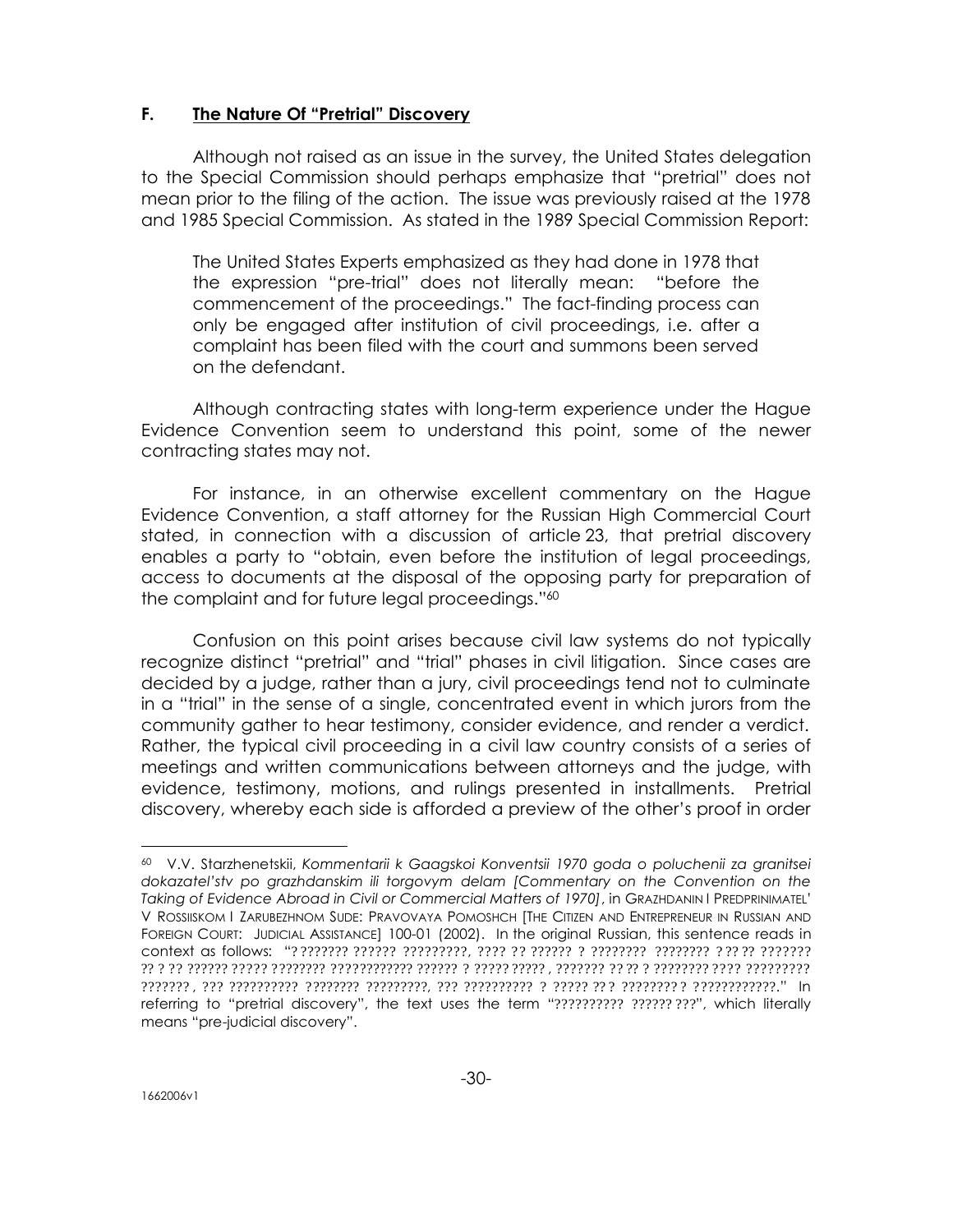to prepare for trial, is less essential to a system of trial by installment than it is to the common law system in which the "trial" constitutes a culminating event.

The United States should perhaps ensure that there is no misunderstanding at the Special Commission regarding the nature of "pretrial" discovery.

# **G. Benefits to Foreign Litigants of the** *Aerospatiale* **Decision**

In *Societe National Industrielle Aerospatiale v. United States District Court,*  the United States Supreme Court considered whether the Hague Evidence Convention preempts the Federal Rules of Civil Procedure with regard to obtaining evidence from abroad.61 In deciding this issue, the Court essentially had four options: (1) rule that the Convention was the exclusive means of obtaining discovery from parties located in Convention countries; (2) rule that the Convention had no application to discovery of foreign persons over whom the American court had personal jurisdiction; (3); rule that resort should first be had to the Convention procedures; or (4) rule that the issue should be decided case-by-case using a comity analysis.62 The Court unanimously rejected options (1) and (2), and by a 5 to 4 margin elected the fourth option -- case-by-case analysis of whether the Convention procedures should be used.<sup>63</sup>

In view of *Aerospatiale*, any request for accommodation of American letters of request might be greeted to some extent with a response of "what have you done for us?"

One obvious response is that U.S. courts are perhaps the most accommodating in the world with regard to rendering assistance to foreign courts seeking evidence.64 Such assistance is in no way contingent on reciprocity.

Second, in a number of recent cases, state courts have applied the *Aerospatiale* comity analysis to require first resort to the Hague Evidence Convention.<sup>65</sup>

<sup>61</sup> 428 U.S. 522 (1987).

<sup>62</sup> *Id.*

<sup>63</sup> *Id.*

<sup>64</sup> *See* 28 U.S.C. § 1782. The legislative history for this provision, enacted in 1964, stated that "[e]nactment of the bill into law will constitute a major step in bringing the United States to the forefront of nations adjusting their procedures to those of sister nations and thereby providing equitable and efficacious procedures for the benefit of tribunals and litigants involved in litigation with international aspects." S. Rep. No. 1580, 88th Cong. 2d Sess., *reprinted in* 1964 U.S.C.C.A.N. 3782, 3793-94.

<sup>65</sup> *See, e.g.*, *Umana v. SCM SpA*, 291 A.2d 446 (N.Y. App. Div. 2002) (in action against Italian manufacturer, court upheld lower court's decision "requiring the plaintiff to follow the Convention procedures in the first instance"); *Husa v. Laboratories Services S.A.,* 740 A.2d 1092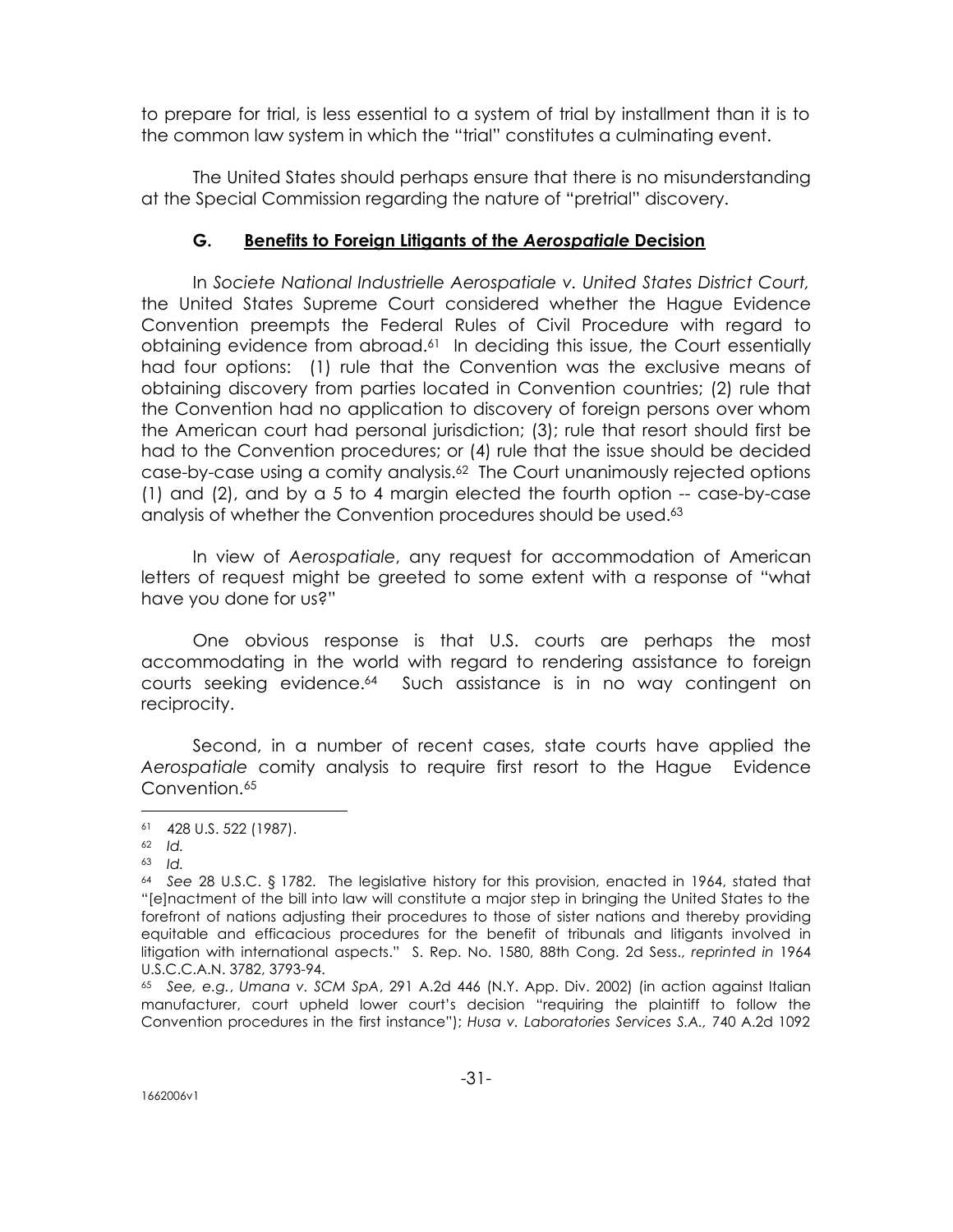Finally, the *Aerospatiale* decision extended special protection to foreign litigants, stating:

American courts, in supervising pretrial proceedings, should exercise special vigilance to protect foreign litigants from the danger that unnecessary, or unduly burdensome, discovery may place them in a disadvantageous position. . . . Objections to 'abusive' discovery that foreign litigants advance should therefore receive the most careful consideration.<sup>66</sup>

Thus, although U.S. courts do not typically mandate first resort to the Convention, they will often intervene to limit discovery in ways that would not have been likely in purely domestic litigation.67 In effect, the *Aerospatiale* opinion raises foreign litigants to the status of a protected class for whom the judge will exercise special vigilance to protect them against potentially abusive discovery tactics.<sup>68</sup>

Based upon *Aerospatiale*, foreign parties are often in a position to extract discovery concessions from the other side based on a threat to file a motion seeking resort to the Convention procedures (which, even if unsuccessful, will delay the case).<sup>69</sup> That point is reflected in the survey results. One of the questions asked:

<sup>(</sup>N.J. Super. Ct. App. Div. 1999) (requiring use of the Convention, New Jersey court observed "we are more generous in our use of the Convention's procedures than the [federal] courts"); *Geo-Culture, Inc. v. Siam Inv. Mgmt.*, 936 P.2d 1063 (Ore. App. 1997).

<sup>66</sup> 428 U.S. at 547.

<sup>67</sup> *See, e.g*., *DBMS Consultants, Ltd. v. Computer Assoc. Int'l, Inc.,* 131 F.R.D. 367, 370 (D. Mass. 1990) (foreign deposition of former employee of defendant ordered taken in writing rather than orally when "it would be unjust and inappropriate to request a full-blown oral examination, with the attendant time, travel and money constraints for all involved, when a simpler procedure may yield the desired information"); *Valois of Am., Inc. v. Risdon Corp.*, 183 F.R.D. 344, 349 (D. Conn. 1997) (approving Federal Rules discovery, but only on the condition that the discovery requests be narrowed); *In re Bedford Computer Corp.*, 114 B.R. 2, 6 (Bankr. D.N.H. 1990); *Oxford Indus. Inc. v. Luminco, Inc.,* 1990 WL 181488, at \*2 (E.D. Pa. Nov. 19, 1990).

<sup>68</sup> Indeed, foreign parties fare well in American courts generally. In the U.S. federal courts, for instance, foreign plaintiffs win 80% of their cases, as compared to a plaintiff win rate of only 64% in wholly domestic cases. When domestic plaintiffs sue foreign defendants, the plaintiff win rate drops to 50%. "Thus, domestic plaintiffs fare worse than foreign plaintiffs, and furthermore, domestic defendants fare worse than foreign defendants." Kevin Clermont & Theodore Eisenberg, *Xenophilia in American Courts,* 109 HARV. L. REV. 1120 (1996).

<sup>69</sup> *Cf., Boss Mfg. Co. v. Hugh Boss AG*, 1999 WL 20828 (S.D.N.Y. 1999) (current managing agent and former employee of German defendant agreed to waive applicability of Hague Evidence subject to deposition being conducted in Germany); *Triple Crown America, Inc. v. Biosynth AG*, 1998 WL 227886 (E.D. Pa. 1998).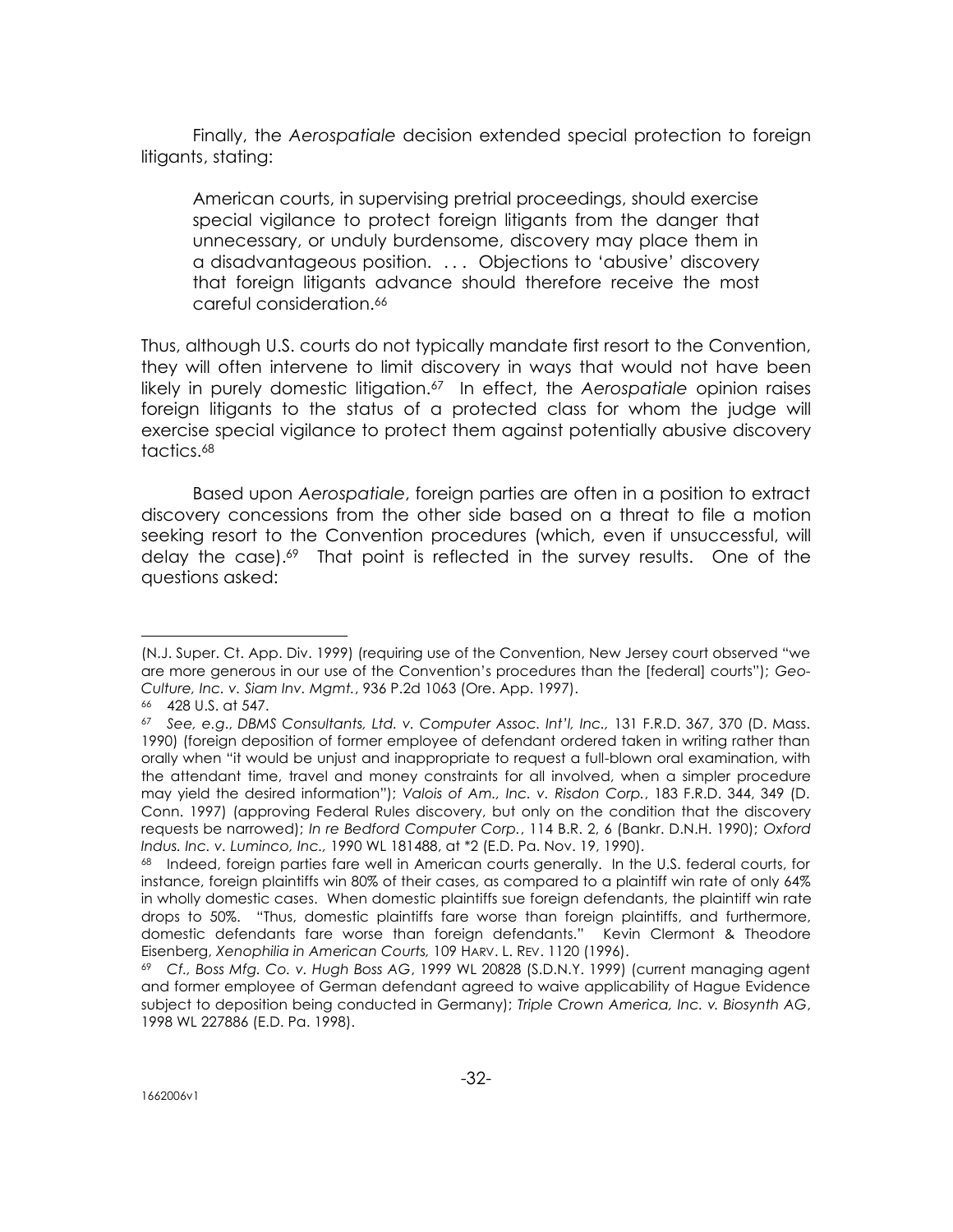Have you ever been involved in a case in which a party agreed not to file a motion to require resort to the Convention letter of request procedure with respect to a foreign witness in exchange for an agreement that the discovery proceed on stipulated terms (e.g., that the deposition occur in the witness' country of residence, etc).?

Of the 50 respondents who answered this question, 32 responded "yes."

#### **CONCLUSION**

The Hague Evidence Convention has been remarkably successful in bridging differences between the common law and civil law approaches to obtaining evidence and has significantly streamlined the procedures for compulsion of evidence from abroad. Members of the ILC are grateful for the assistance available from foreign judicial authorities. We hope the comments in this report will be accepted in the spirit in which they are offered – as a constructive effort to further enhance the effectiveness of this remarkable system for judicial cooperation between nations.

Thank you for the opportunity to submit this report.

Glenn P. Hendrix Co-Chair, International Litigation Committee, Section of International Law and Practice American Bar Association Robert F. Brodegaard Vice-Chair, International Litigation Committee, Section of International Law and Practice American Bar Association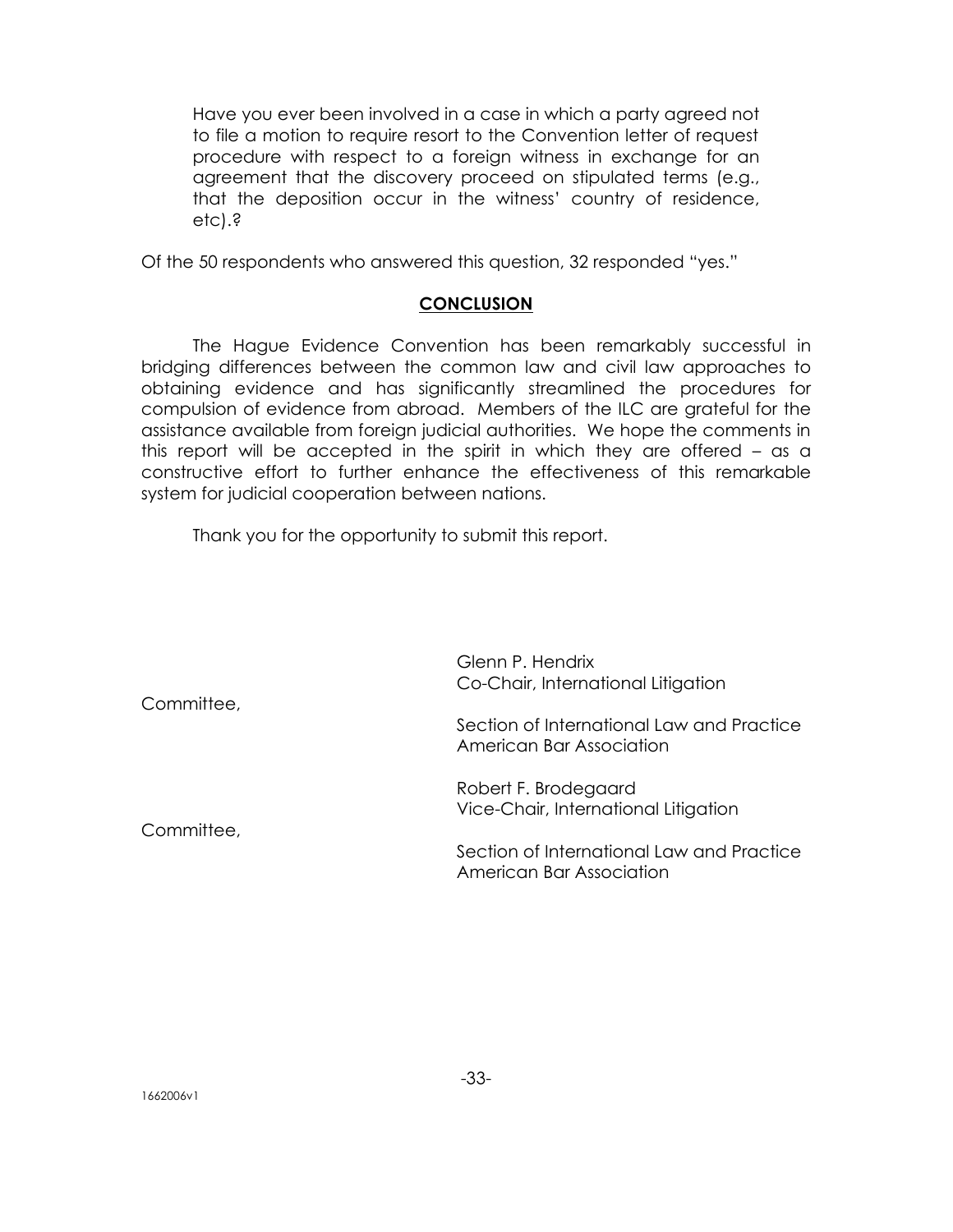# **APPENDIX A**

## **Questionnaire on Experience Under the Hague Evidence Convention**

The International Litigation Committees of the International and Litigation sections of the ABA are conducting this survey as part of a study of the effectiveness of the "letter of request" procedure under the Hague Convention on Taking Evidence Abroad in Civil or Commercial Matters (the "Convention").

**The results of the study will be used by the Office of Legal Adviser of the U.S. State Department at a Hague Conference review meeting regarding the operation of the Convention.** The Hague meeting is scheduled for October 28 – November 5, 2003. In order to conduct a meaningful analysis of the data prior to that meeting, we need your response as soon as possible.

The survey questionnaire was designed to make your entries as effortless as possible. **Most of the questions require only checking "yes" or "no" boxes. We estimate that it will take approximately 10 minutes to complete.**

**1. Have you ever participated in discovery of evidence from abroad (either as counsel for the requesting or responding party) through the Convention letter of request procedure?**

- $\approx$  Yes
- $\approx$  No

**If no, please proceed directly to Part VI.**

**2. If yes, how many times have you participated in the Convention letter of request procedure?**

- ? Once
- $\approx$  2-5 times
- $\approx$  6-10 times
- $\approx$  More than 10 times

**3. If you have participated in discovery of evidence from abroad through the Convention letter of request procedure, please indicate which country or countries were involved:**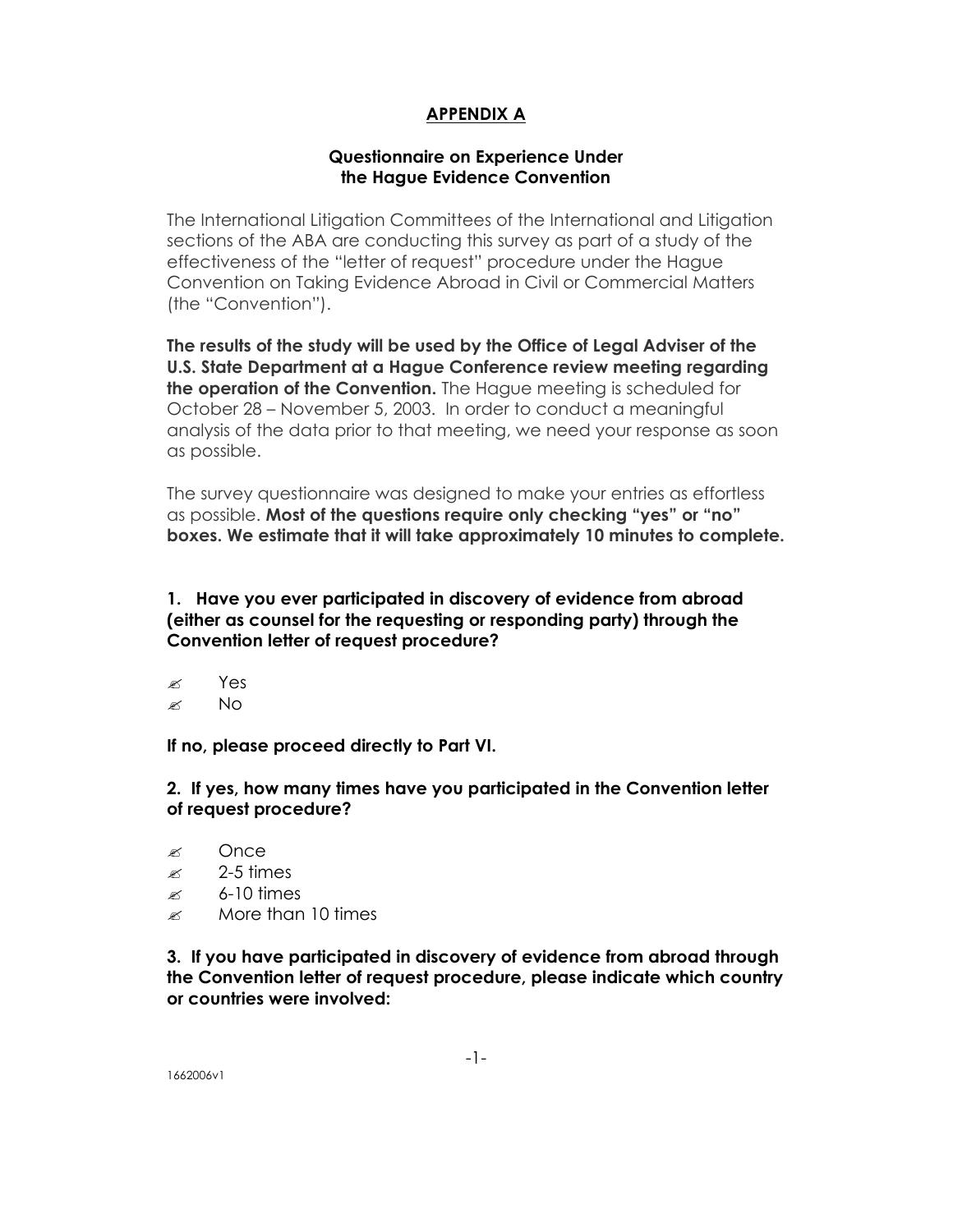- ? **Argentina** ? **Australia**
- ? **Barbados** ? **Belarus**
- ? **Bulgaria** ? **China**
- 
- ? **Denmark** ? **Estonia**
- ? **Finland** ? **France**
- 
- 
- ? **Kuwait** ? **Latvia**
- ? **Luxembourg** ? **Mexico**
- ? **Monaco** ? **Netherlands**
- $\mathscr{L}$  **Norway 2008 Norway 2008 Norway**
- ? **Portugal** ? **Russia**
- *E* **Singapore Proportional Proportion**
- ? **South Africa** ? **Spain**
- ? **Sri Lanka** ? **Sweden**
- ? **Switzerland** ? **Turkey**
- ? **United Kingdom** ? **Ukraine**
- ? **Venezuela**
- 
- -
- ? **Cyprus** ? **Czech Republic**
	-
	-
- ? **Germany** ? **Hong Kong**
- ? **Israel** ? **Italy**
	-
	-
	-
	-
	-
	-
	-
	-
	-
	-

## **2. Part II**

With regard to the following questions, if you have participated in Convention discovery of evidence from more than one country, we ask that you choose only one such country and answer the following questions as to only that country. Please select the country with respect to which you believe your experience would be most helpful to the Hague Conference. Obviously, we would be delighted if you would complete separate questionnaires as to each country for which you have Convention experience, and we encourage you to do so.

# **4. Consistent with the immediately preceding instructions, please indicate the country with respect to which you will be completing the following questions of this questionnaire. Please select one country:**

- ? **Argentina** ? **Australia**
- ? **Barbados** ? **Belarus**
- ? **Bulgaria** ? **China**
- 
- ? **Denmark** ? **Estonia**
- ? **Finland** ? **France**
- 
- 
- 
- 
- ? **Cyprus** ? **Czech Republic**
	-
	-
- ? **Germany** ? **Hong Kong**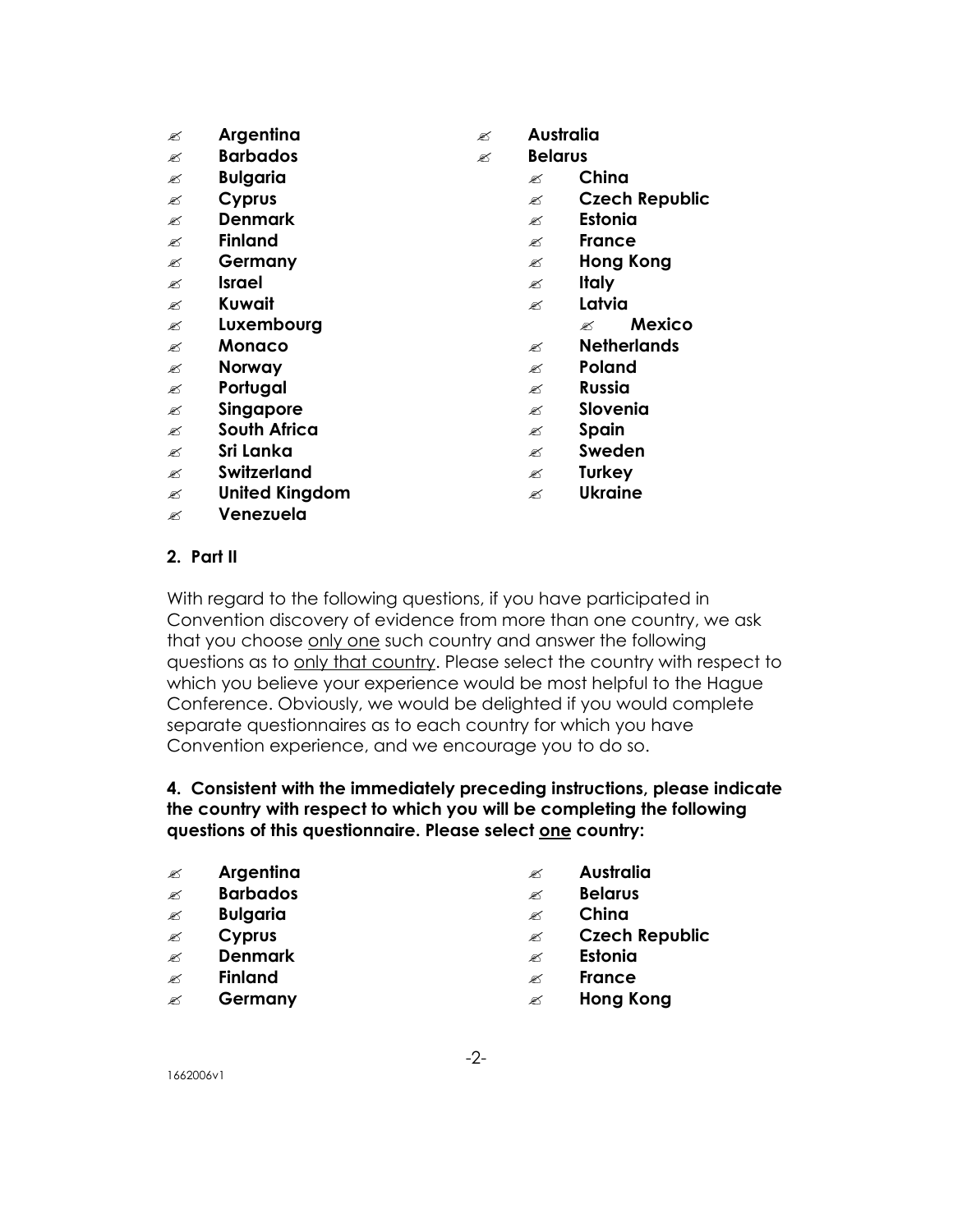- ? **Israel** ? **Italy**
- ? **Kuwait** ? **Latvia**
- ? **Luxembourg** ? **Mexico**
- 
- ? **Norway** ? **Poland**
- 
- 
- ? **South Africa** ? **Spain**
- 
- ? **Switzerland** ? **Turkey**
- ? **United Kingdom** ? **Ukraine**
- ? **Venezuela**
- 
- -
- ? **Monaco** ? **Netherlands**
	-
- ? **Portugal** ? **Russia**
- *E* **Singapore Proportional Proportional Proportional Proportional Proportional Proportional Proportional Proportional Proportional Proportional Proportional Proportional Proportional Proportional Proportional Proporti** 
	-
- ? **Sri Lanka** ? **Sweden**
	-
	-

**5. If you have participated in Convention discovery in that country on more than one occasion, please state how many times:**

- $\approx$  2-5 times
- $\approx$  6-10 times
- $\approx$  More than 10 times

## *The next section relates to oral examinations or depositions. If your discovery experience related only to document requests, please proceed directly to Part IV.*

## **3. Part III (Depositions)**

NOTE: If you have obtained evidence from that country in multiple instances, please respond to the following questions as to your typical experience with that country. If your experience with that country has varied, you will have an opportunity to supplement your "yes" or "no" responses in space provided at the end of the questionnaire.

# **6. Did you experience a situation in which the foreign judicial authority required the attendance of the witness through measures of compulsion (e.g., subpoena, etc.), but such measures did not result in the appearance of the witness?**

- ? Yes
- $\mathscr{L}$  No

## **7. Did you attend the oral examination/deposition?**

? Yes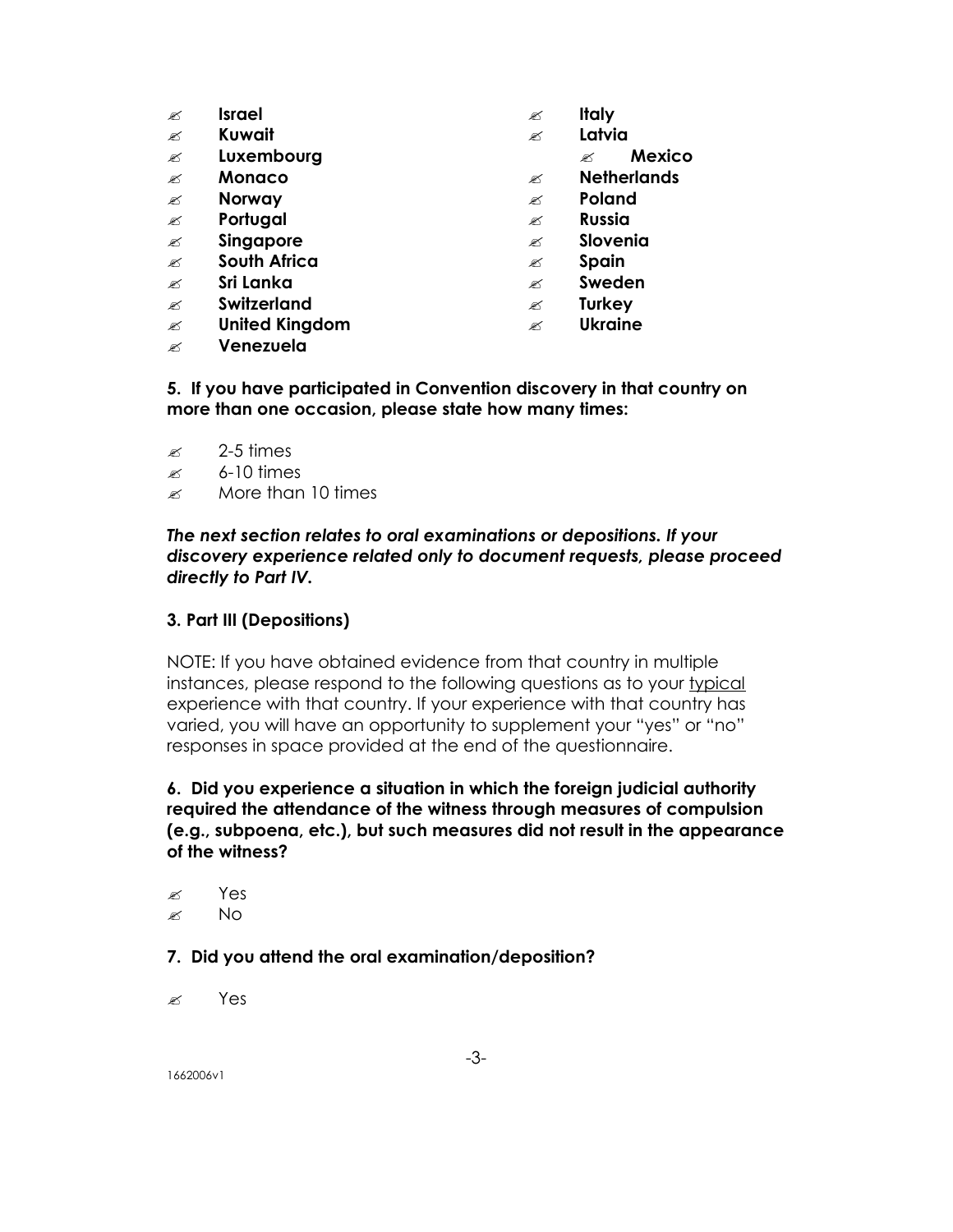$\approx$  No

## **8. If yes, please indicate who questioned the witness:**

- $\mathscr{E}$  me or other American counsel
- $\mathscr{\mathscr{E}}$  foreign counsel
- $\mathscr{L}$  the foreign judicial authority
- $\approx$  N/A
- ? Other (please specify) \_\_\_\_\_\_\_\_\_\_\_\_\_\_\_\_\_\_\_\_\_\_\_\_\_

## **9. If the parties' counsel examined the witness, were they able to conduct an American-style cross-examination?**

- ? Yes
- $\approx$  No
- $\approx$  N/A

**10. Did the foreign judicial authority uphold the assertion of any evidentiary privileges that would not likely have been recognized by the U.S. court issuing the letter of request?**

- ? Yes
- $\approx$  No
- $\mathbb{Z}$  N/A

## **11. Was a verbatim transcript taken of the testimony?**

- $\approx$  Yes
- $\approx$  No

## **12. If no verbatim transcript was taken, was the summary of the testimony substantially accurate?**

 $\approx$  Yes  $\approx$  No  $\approx$  I don't know  $\mathscr{\mathscr{L}}$  N/A

**13. Did the means by which the testimony was taken before the foreign judicial authority diminish the utility or effectiveness of the procedure?**

? Yes  $\approx$  No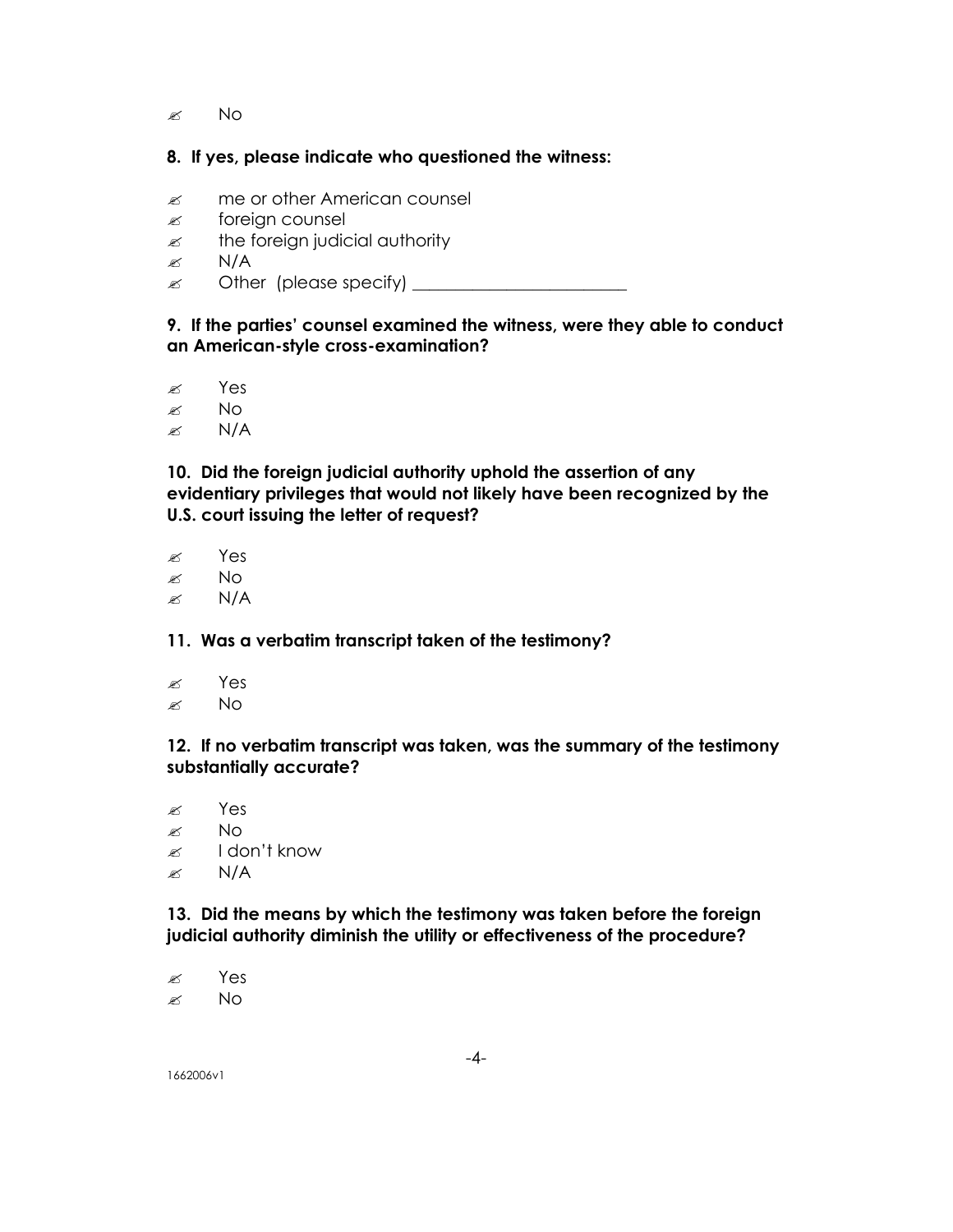#### $\approx$  I don't know

**14. If yes, please indicate how the utility or effectiveness of the procedure was diminished:** 

**\_\_\_\_\_\_\_\_\_\_\_\_\_\_\_\_\_\_\_\_\_\_\_\_\_\_\_\_\_\_\_\_\_\_\_\_\_\_\_\_\_\_\_\_\_\_\_\_\_\_\_\_\_\_\_\_\_\_\_\_\_\_\_\_\_\_\_\_\_\_\_\_ \_\_\_\_\_\_\_\_\_\_\_\_\_\_\_\_\_\_\_\_\_\_\_\_\_\_\_\_\_\_\_\_\_\_\_\_\_\_\_\_\_\_\_\_\_\_\_\_\_\_\_\_\_\_\_\_\_\_\_\_\_\_\_\_\_\_\_\_\_\_\_\_ \_\_\_\_\_\_\_\_\_\_\_\_\_\_\_\_\_\_\_\_\_\_\_\_\_\_\_\_\_\_\_\_\_\_\_\_\_\_\_\_\_\_\_\_\_\_\_\_\_\_\_\_\_\_\_\_\_\_\_\_\_\_\_\_\_\_\_\_\_\_\_\_ \_\_\_\_\_\_\_\_\_\_\_\_\_\_\_\_\_\_\_\_\_\_\_\_\_\_\_\_\_\_\_\_\_\_\_\_\_\_\_\_\_\_\_\_\_\_\_\_\_\_\_\_\_\_\_\_\_\_\_\_\_\_\_\_\_\_\_\_\_\_\_\_ \_\_\_\_\_\_\_\_\_\_\_\_\_\_\_\_\_\_\_\_\_\_\_\_\_\_\_\_\_\_\_\_\_\_\_\_\_\_\_\_\_\_\_\_\_\_\_\_\_\_\_\_\_\_\_\_\_\_\_\_\_\_\_\_\_\_\_\_\_\_\_\_ \_\_\_\_\_\_\_\_\_\_\_\_\_\_\_\_\_\_\_\_\_\_\_\_\_\_\_\_\_\_\_\_\_\_\_\_\_\_\_\_\_\_\_\_\_\_\_\_\_\_\_\_\_\_\_\_\_\_\_\_\_\_\_\_\_\_\_\_\_\_\_\_ \_\_\_\_\_\_\_\_\_\_\_\_\_\_\_\_\_\_\_\_\_\_\_**

**15. Was the testimony used in any proceeding before the U.S. court (e.g., at trial, in support of a motion, etc.)?**

? Yes  $\approx$  No

**16. If yes, were any objections upheld as to the admissibility of the Convention evidence that was obtained?**

? Yes  $\approx$  No  $\approx$  N/A

**17. Did the evidence obtained through the Convention procedure have any impact on the ultimate disposition or settlement posture of the case?**

- $\approx$  Yes
- $\approx$  No
- $\approx$  I don't know

**18. What was the length of time (or average length of time, if you used the Convention procedure in multiple instances) from the issuance of the letter of request until the parties' receipt of the evidence (or other final determination concerning the disposition of the letter of request)?** *If you are not able to determine the precise length of time, please respond to the best of your recollection (we are not asking you to retrieve your files from archives).* **Please check one:**

- $\approx$  1-2 months
- $\approx$  2-4 months
- $\approx$  4-6 months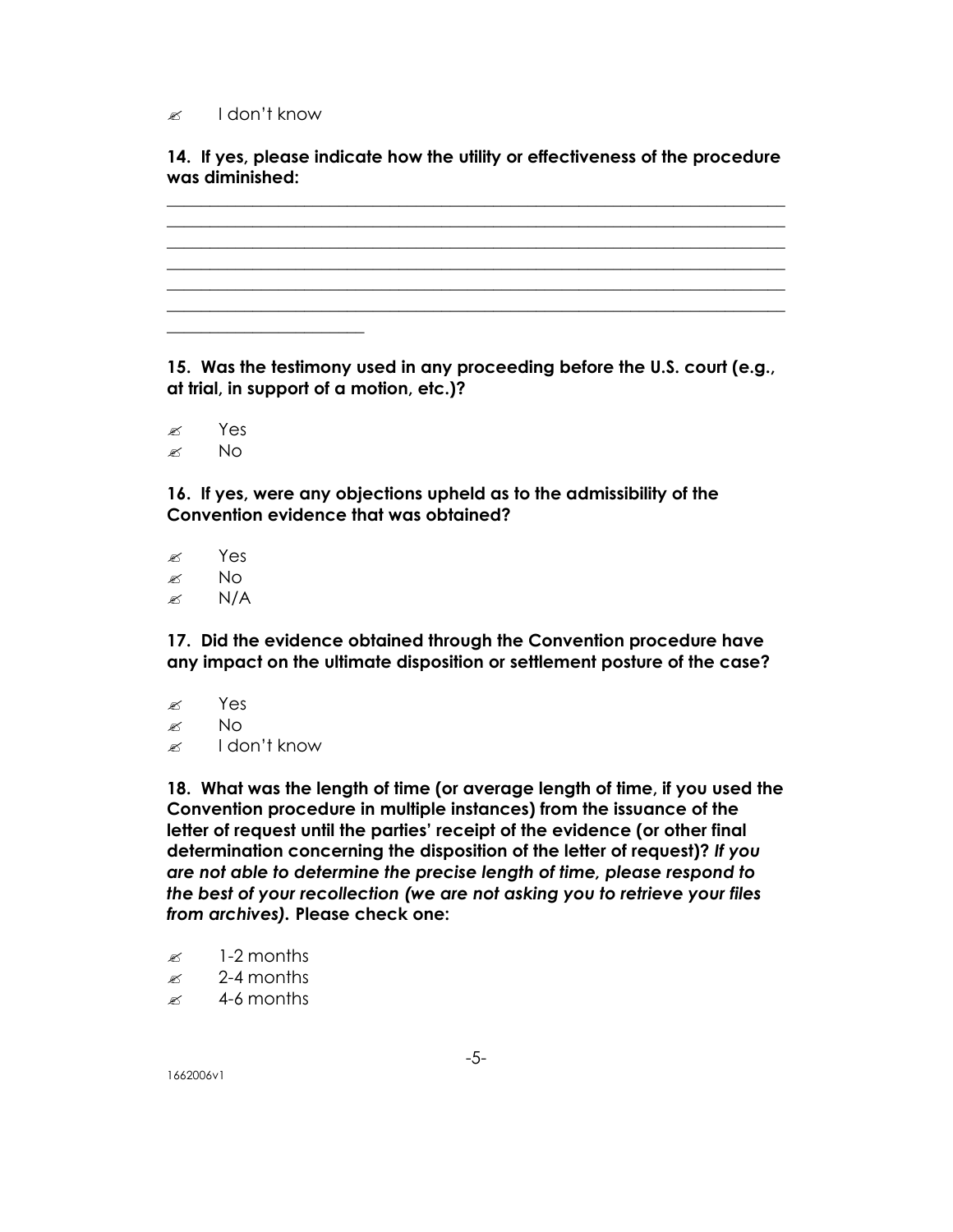- $\approx$  6-9 months
- $\approx$  9-12 months
- $\approx$  12-18 months

**\_\_\_\_\_\_\_\_\_\_\_\_\_\_\_\_\_\_\_\_\_\_\_**

 $\mathscr{L}$  N/A (e.g., never received the evidence or a final determination)

**19. If you used the Convention procedure in multiple instances, please comment as to any letters of request that were executed far outside the above-referenced average length of time for execution of such requests:** 

**\_\_\_\_\_\_\_\_\_\_\_\_\_\_\_\_\_\_\_\_\_\_\_\_\_\_\_\_\_\_\_\_\_\_\_\_\_\_\_\_\_\_\_\_\_\_\_\_\_\_\_\_\_\_\_\_\_\_\_\_\_\_\_\_\_\_\_\_\_\_\_\_ \_\_\_\_\_\_\_\_\_\_\_\_\_\_\_\_\_\_\_\_\_\_\_\_\_\_\_\_\_\_\_\_\_\_\_\_\_\_\_\_\_\_\_\_\_\_\_\_\_\_\_\_\_\_\_\_\_\_\_\_\_\_\_\_\_\_\_\_\_\_\_\_ \_\_\_\_\_\_\_\_\_\_\_\_\_\_\_\_\_\_\_\_\_\_\_\_\_\_\_\_\_\_\_\_\_\_\_\_\_\_\_\_\_\_\_\_\_\_\_\_\_\_\_\_\_\_\_\_\_\_\_\_\_\_\_\_\_\_\_\_\_\_\_\_ \_\_\_\_\_\_\_\_\_\_\_\_\_\_\_\_\_\_\_\_\_\_\_\_\_\_\_\_\_\_\_\_\_\_\_\_\_\_\_\_\_\_\_\_\_\_\_\_\_\_\_\_\_\_\_\_\_\_\_\_\_\_\_\_\_\_\_\_\_\_\_\_ \_\_\_\_\_\_\_\_\_\_\_\_\_\_\_\_\_\_\_\_\_\_\_\_\_\_\_\_\_\_\_\_\_\_\_\_\_\_\_\_\_\_\_\_\_\_\_\_\_\_\_\_\_\_\_\_\_\_\_\_\_\_\_\_\_\_\_\_\_\_\_\_ \_\_\_\_\_\_\_\_\_\_\_\_\_\_\_\_\_\_\_\_\_\_\_\_\_\_\_\_\_\_\_\_\_\_\_\_\_\_\_\_\_\_\_\_\_\_\_\_\_\_\_\_\_\_\_\_\_\_\_\_\_\_\_\_\_\_\_\_\_\_\_\_**

**NOTE: If the discovery was a request for documents, continue on to the next section. If not, go to Part V.**

# **4. Part IV (Request for Documents)**

NOTE: If you have obtained evidence from a particular country in multiple instances, please respond to the following questions as to your typical experience with that country. If your experience with that country has varied, you will have an opportunity to supplement your "yes" or "no" responses in space provided at the end of the questionnaire.

# **20. Did the foreign judicial authority compel production of all of the documents requested?**

- ? Yes
- $\approx$  No

## **21. If no, please indicate the reason (check all that apply):**

 $\mathbb Z$  the foreign country deemed the request as one for "pretrial discovery"

- $\mathbb{Z}$  the documents were not identified with sufficient specificity
- $\mathscr{\mathscr{E}}$  a claim of privilege
- $\approx$  N/A
- ? Other (please specify) \_\_\_\_\_\_\_\_\_\_\_\_\_\_\_\_\_\_\_\_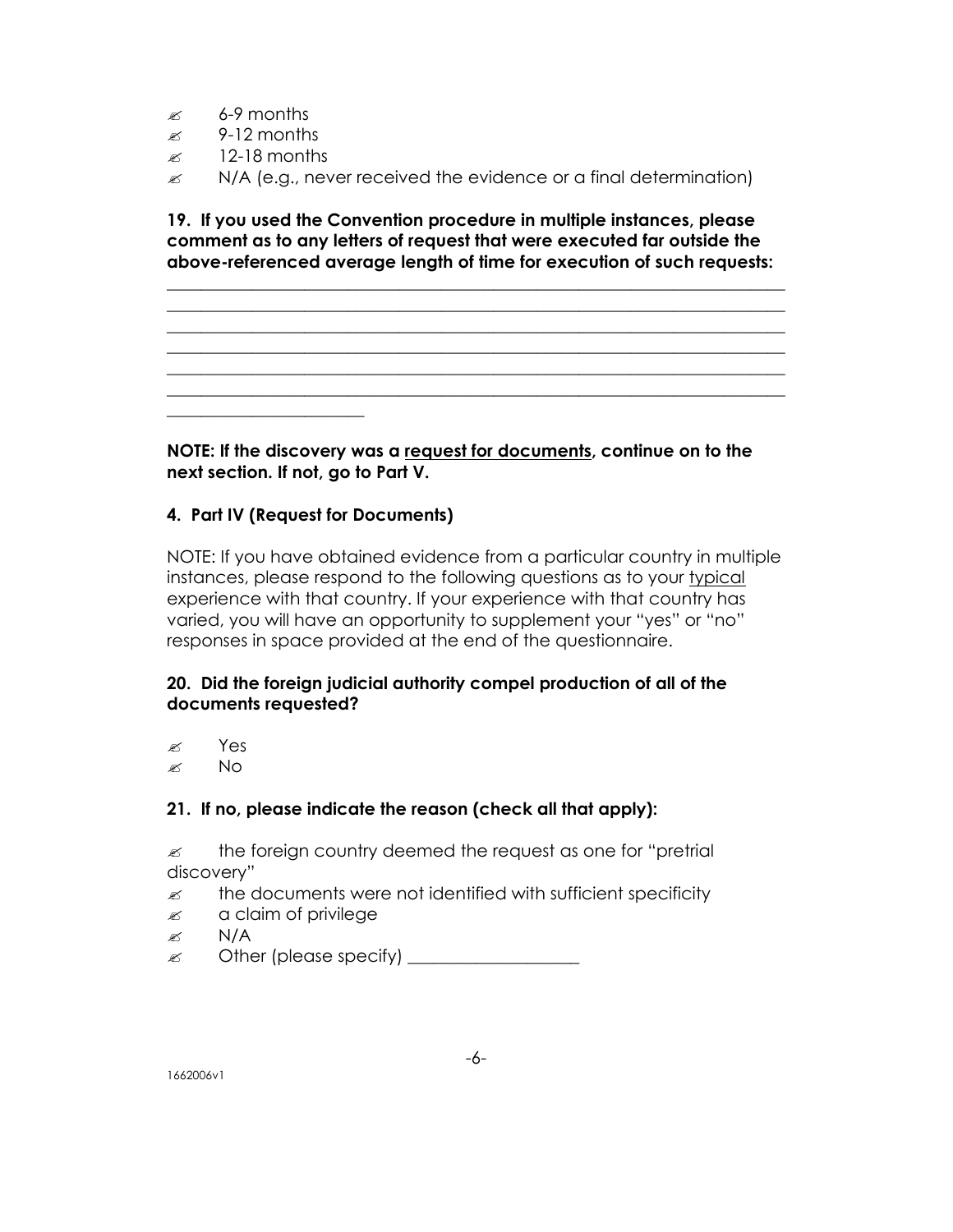**22. If you did not obtain all of the documents requested, did the foreign judicial authority limit or "blue pencil" the request and compel production of some of the documents requested?**

 $\approx$  Yes  $\approx$  No  $\approx$  N/A

**23. Were documents obtained through the Convention procedure used in any proceeding before the U.S. court (e.g., at trial, in support of a motion, etc.)?**

? Yes  $\approx$  No  $\approx$  N/A

**24. If yes, were any objections upheld as to the admissibility of the documents?**

- $\mathscr{B}$  Yes
- $\approx$  No
- $\mathbb{Z}$  N/A

**25. Did the documents obtained through the Convention procedure have any impact on the ultimate disposition or settlement posture of the case?**

- $\approx$  Yes
- $\approx$  No
- $\approx$  I don't know
- $\mathscr{\mathscr{L}}$  N/A

**26. What was the length of time (or average length of time, if you have used the Convention procedure in multiple instances) from the issuance of the letter of request until the parties' receipt of the evidence (or other final determination concerning the disposition of the letter of request)?** *If you are not able to determine the precise length of time, please respond to the best of your recollection (we are not asking you to retrieve your files from archives).* **Please check one:**

- $\approx$  1 month or less
- $\approx$  1-2 months
- $\approx$  2-4 months
- $\approx 4$ -6 months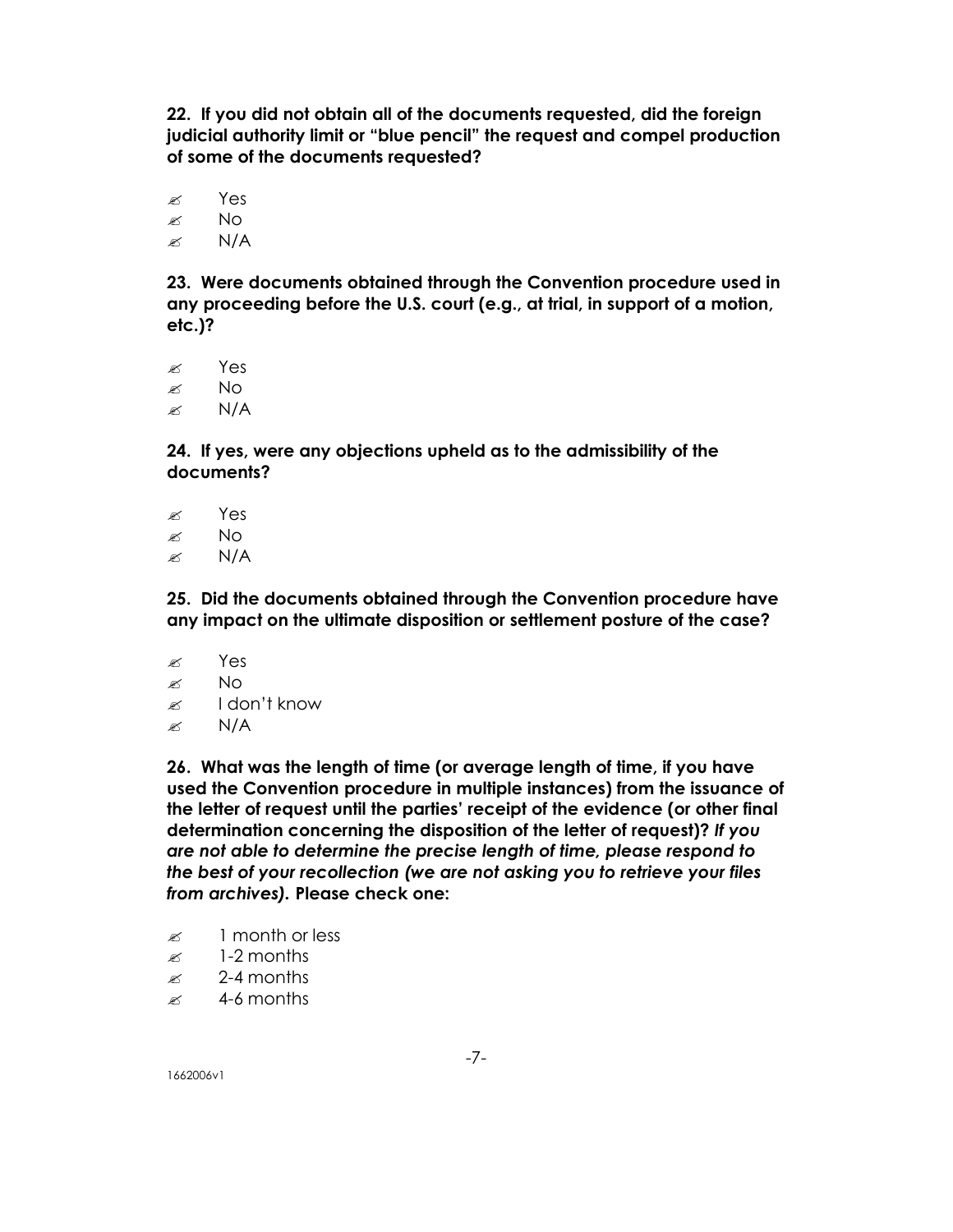- $\approx$  6-9 months
- $\approx$  9-12 months
- $\approx$  12-18 months

**\_\_\_\_\_\_\_\_\_\_\_\_\_\_\_\_\_\_\_\_\_\_\_**

- $\mathscr{R}$  more than 18 months
- $\mathscr{L}$  N/A (i.e., never received the evidence or a final determination)

**7. If you used the Convention procedure in multiple instances, please comment as to any letters of request that were executed far outside the above-referenced average length of time for execution of such requests:**

**\_\_\_\_\_\_\_\_\_\_\_\_\_\_\_\_\_\_\_\_\_\_\_\_\_\_\_\_\_\_\_\_\_\_\_\_\_\_\_\_\_\_\_\_\_\_\_\_\_\_\_\_\_\_\_\_\_\_\_\_\_\_\_\_\_\_\_\_\_\_\_\_ \_\_\_\_\_\_\_\_\_\_\_\_\_\_\_\_\_\_\_\_\_\_\_\_\_\_\_\_\_\_\_\_\_\_\_\_\_\_\_\_\_\_\_\_\_\_\_\_\_\_\_\_\_\_\_\_\_\_\_\_\_\_\_\_\_\_\_\_\_\_\_\_ \_\_\_\_\_\_\_\_\_\_\_\_\_\_\_\_\_\_\_\_\_\_\_\_\_\_\_\_\_\_\_\_\_\_\_\_\_\_\_\_\_\_\_\_\_\_\_\_\_\_\_\_\_\_\_\_\_\_\_\_\_\_\_\_\_\_\_\_\_\_\_\_ \_\_\_\_\_\_\_\_\_\_\_\_\_\_\_\_\_\_\_\_\_\_\_\_\_\_\_\_\_\_\_\_\_\_\_\_\_\_\_\_\_\_\_\_\_\_\_\_\_\_\_\_\_\_\_\_\_\_\_\_\_\_\_\_\_\_\_\_\_\_\_\_**

## **5. Part V (Effectiveness of the Process)**

If you represented the party that initiated the use of the Convention letter of request procedure, please respond to the following questions:

# **28. Did you associate foreign counsel to assist in processing the letter of request through the foreign central authority?**

- ? Yes
- $\approx$  No

**29. If yes, do you believe that this significantly expedited the process?**

- $\approx$  Yes
- $\approx$  No
- $\approx$  I don't know
- $\approx$  N/A

**30. Viewing the question with the benefit of hindsight, would you again initiate the use of the Convention letter of request procedure under the same circumstances? (i.e., are you glad you did it?)**

? Yes  $\mathscr{L}$  No  $\approx$  I don't know

**31. Was your experience with the Convention more or less satisfactory than you had anticipated prior to first using it?**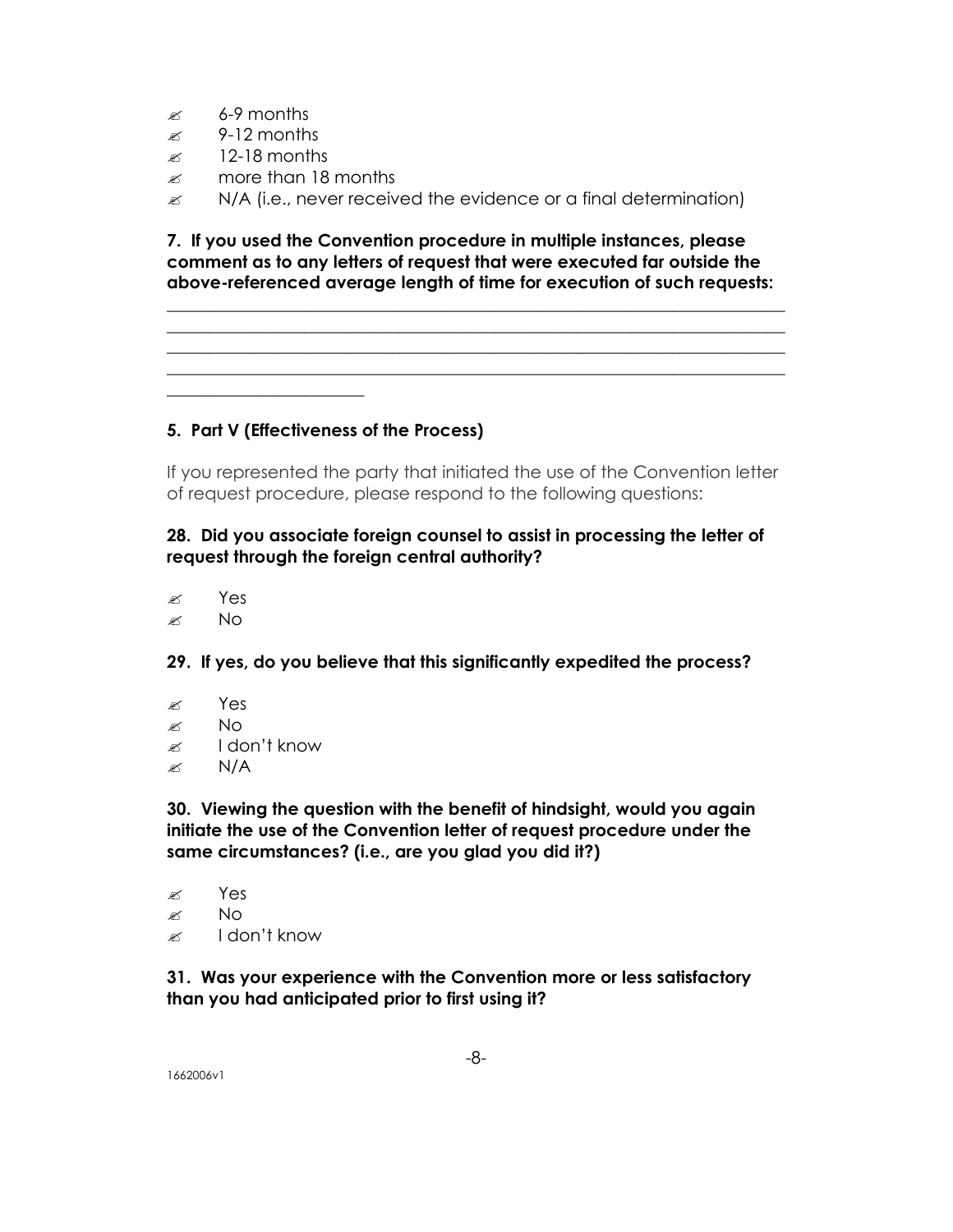- $\mathscr{L}$  more satisfactory
- $\mathscr{\mathscr{E}}$  less satisfactory
- $\approx$  I don't know

## **32. Did use of the Convention letter of request procedure delay case management or trial of the domestic litigation?**

- $\approx$  Yes
- $\approx$  No

## **6. Part VI (Reasons for not Using the Convention)**

# **33. Please indicate whether you have ever considered using the Convention letter of request procedures, but elected not to, as a result of (check all that apply):**

- $\mathscr{L}$  insufficient familiarity with the Convention procedure (either generally or with respect to a particular country)
- $\mathscr{L}$  concerns over delays
- $\approx$  concerns regarding the assertion of foreign evidentiary privileges
- $\mathscr{L}$  inability to conduct an American-style witness examination
- $\mathscr{L}$  inability to identify the documents sought with the specificity required by the foreign country
- $\approx$  expense to the client
- $\approx$  N/A
- $\mathscr{L}$  Other (please specify)

**34. Have you ever been involved in a case in which a party agreed not to file a motion to require resort to the Convention procedure with respect to a foreign witness in exchange for an agreement that the discovery proceed on stipulated terms (e.g., that the deposition occur in the witness' country of residence, etc.)?**

? Yes  $\mathscr{L}$  No

**7. Part VII (Additional Information)**

**35. Please use this space if any of your preceding answers require further elaboration or explanation:** 

**\_\_\_\_\_\_\_\_\_\_\_\_\_\_\_\_\_\_\_\_\_\_\_\_\_\_\_\_\_\_\_\_\_\_\_\_\_\_\_\_\_\_\_\_\_\_\_\_\_\_\_\_\_\_\_\_\_\_\_\_\_\_\_\_\_\_\_\_\_\_\_\_ \_\_\_\_\_\_\_\_\_\_\_\_\_\_\_\_\_\_\_\_\_\_\_\_\_\_\_\_\_\_\_\_\_\_\_\_\_\_\_\_\_\_\_\_\_\_\_\_\_\_\_\_\_\_\_\_\_\_\_\_\_\_\_\_\_\_\_\_\_\_\_\_**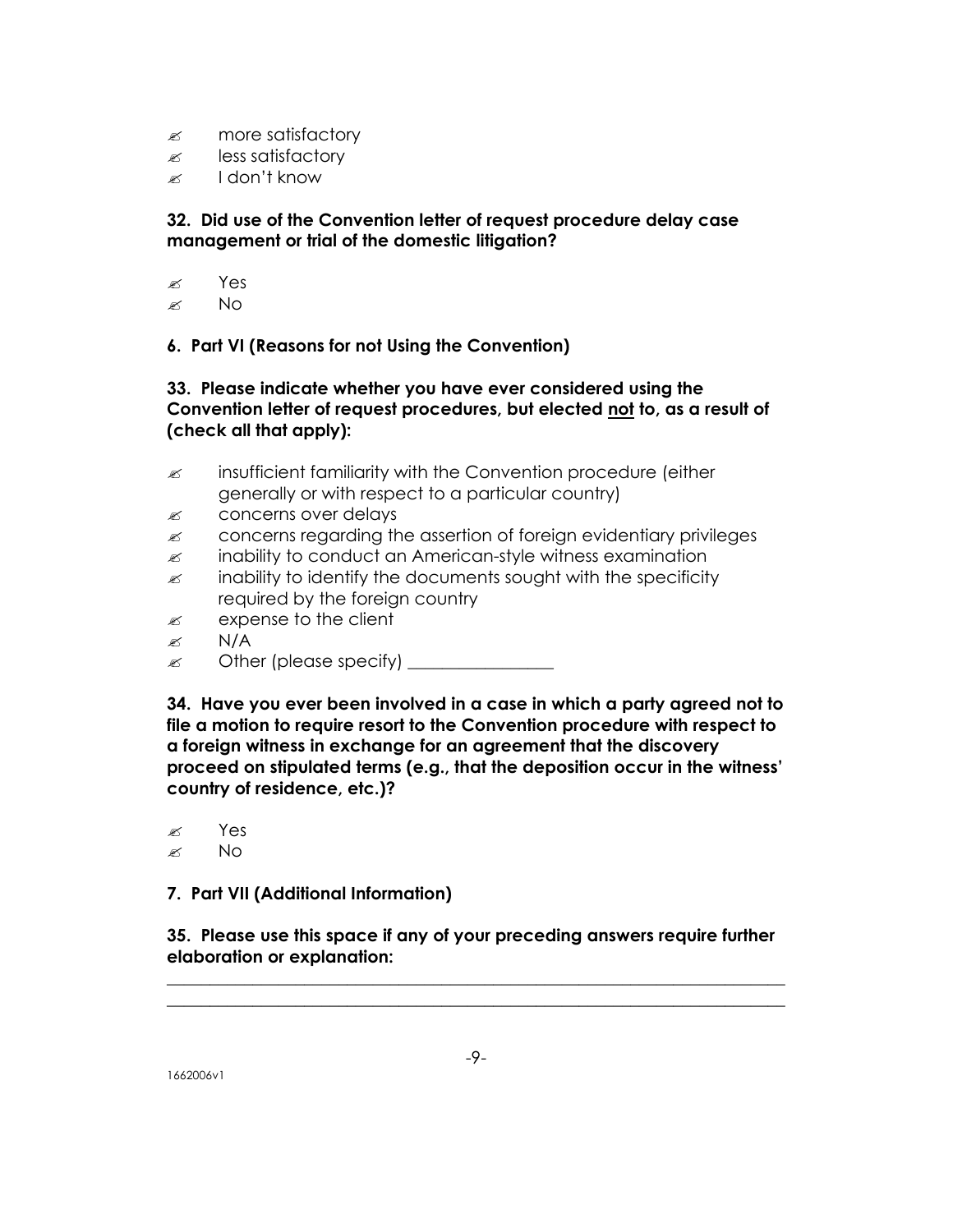**36. Please provide any other comments or proposals that might be pertinent to an assessment of the Convention's letter of request procedure:** 

**\_\_\_\_\_\_\_\_\_\_\_\_\_\_\_\_\_\_\_\_\_\_\_\_\_\_\_\_\_\_\_\_\_\_\_\_\_\_\_\_\_\_\_\_\_\_\_\_\_\_\_\_\_\_\_\_\_\_\_\_\_\_\_\_\_\_\_\_\_\_\_\_ \_\_\_\_\_\_\_\_\_\_\_\_\_\_\_\_\_\_\_\_\_\_\_\_\_\_\_\_\_\_\_\_\_\_\_\_\_\_\_\_\_\_\_\_\_\_\_\_\_\_\_\_\_\_\_\_\_\_\_\_\_\_\_\_\_\_\_\_\_\_\_\_ \_\_\_\_\_\_\_\_\_\_\_\_\_\_\_\_\_\_\_\_\_\_\_\_\_\_\_\_\_\_\_\_\_\_\_\_\_\_\_\_\_\_\_\_\_\_\_\_\_\_\_\_\_\_\_\_\_\_\_\_\_\_\_\_\_\_\_\_\_\_\_\_ \_\_\_\_\_\_\_\_\_\_\_\_\_\_\_\_\_\_\_\_\_\_\_\_\_\_\_\_\_\_\_\_\_\_\_\_\_\_\_\_\_\_\_\_\_\_\_\_\_\_\_\_\_\_\_\_\_\_\_\_\_\_\_\_\_\_\_\_\_\_\_\_**

**\_\_\_\_\_\_\_\_\_\_\_\_\_\_\_\_\_\_\_\_\_\_\_\_\_\_\_\_\_\_\_\_\_\_\_\_\_\_\_\_\_\_\_\_\_\_\_\_\_\_\_\_\_\_\_\_\_\_\_\_\_\_\_\_\_\_\_\_\_\_\_\_ \_\_\_\_\_\_\_\_\_\_\_\_\_\_\_\_\_\_\_\_\_\_\_\_\_\_\_\_\_\_\_\_\_\_\_\_\_\_\_\_\_\_\_\_\_\_\_\_\_\_\_\_\_\_\_\_\_\_\_\_\_\_\_\_\_\_\_\_\_\_\_\_**

**\_\_\_\_\_\_\_\_\_\_\_\_\_\_\_\_\_\_\_\_\_\_\_\_\_\_\_\_\_\_\_\_\_\_\_\_\_**

**\_\_\_\_\_\_\_\_\_\_\_\_\_\_\_\_\_\_\_\_\_\_\_\_\_\_\_\_\_\_\_\_\_\_\_\_\_**

**\_\_\_\_\_\_\_\_\_\_\_\_\_\_\_\_\_\_\_\_\_\_\_\_\_\_\_\_\_\_\_\_\_\_\_\_\_**

**37. Would you like to receive an electronic copy of the final study report and be listed in the appendix as one of the survey respondents?**

**\_\_\_\_\_\_\_\_\_\_\_\_\_\_\_\_\_\_\_\_\_\_\_\_\_\_\_\_\_\_\_\_\_\_\_\_\_\_\_\_\_\_\_\_\_\_\_\_\_\_\_\_\_\_\_\_\_\_\_\_\_\_\_\_\_\_\_\_\_\_\_\_ \_\_\_\_\_\_\_\_\_\_\_\_\_\_\_\_\_\_\_\_\_\_\_\_\_\_\_\_\_\_\_\_\_\_\_\_\_\_\_\_\_\_\_\_\_\_\_\_\_\_\_\_\_\_\_\_\_\_\_\_\_\_\_\_\_\_\_\_\_\_\_\_ \_\_\_\_\_\_\_\_\_\_\_\_\_\_\_\_\_\_\_\_\_\_\_\_\_\_\_\_\_\_\_\_\_\_\_\_\_\_\_\_\_\_\_\_\_\_\_\_\_\_\_\_\_\_\_\_\_\_\_\_\_\_\_\_\_\_\_\_\_\_\_\_**

? Yes  $\approx$  No

**38. If yes, please provide us with your name, firm, address, phone number, and email:**

## **8. Thank You**

Thank you for completing the questionnaire on experience under the Hague Evidence Convention.

If you have participated in Convention discovery in more than one country, please complete a separate questionnaire, with respect to each country. Please return the questionnaire to: Glenn P. Hendrix, Arnall Golden Gregory LLP, 1201 W. Peachtree Street, Suite 2800, Atlanta, Georgia 30309-3450.

If you have any questions regarding the questionnaire or this project, please contact:

Glenn P. Hendrix Co-Chair, International Litigation Committee ABA Section of International Law & Practice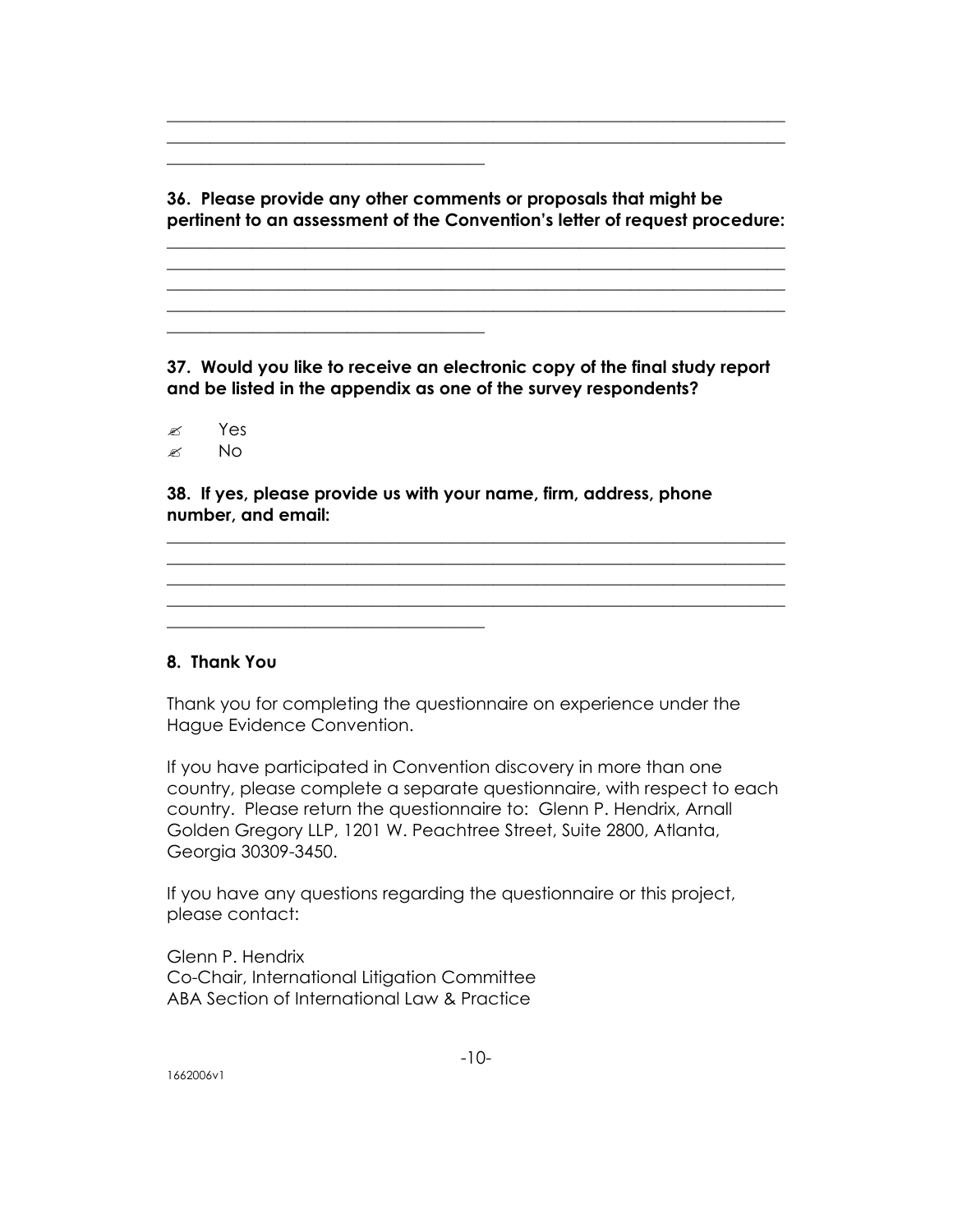Arnall Golden Gregory LLP 1201 W. Peachtree Street Suite 2800 Atlanta, Georgia 30309-3450 Ph: (404) 873-8692 Fax: (404) 873-8693 Email: glenn.hendrix@agg.com

Robert F. Brodegaard Vice-Chair, International Litigation Committee ABA Section of International Law & Practice Thacher Proffitt & Wood Two World Financial Center New York, New York 10281 Ph: (212) 912-7681 Fax: (212) 912-7751 Email: rbrodegaard@tpwlaw.com

Donald J. Hayden Vice-Chair, International Litigation Committee ABA Litigation Section Baker & McKenzie Mellon Financial Center 1111 Brickell Avenue Suite 1700 Miami, Florida 33131 Ph: (305) 789-8966 Fax: (305) 789-8953 E-mail: donald.j.hayden@bakernet.com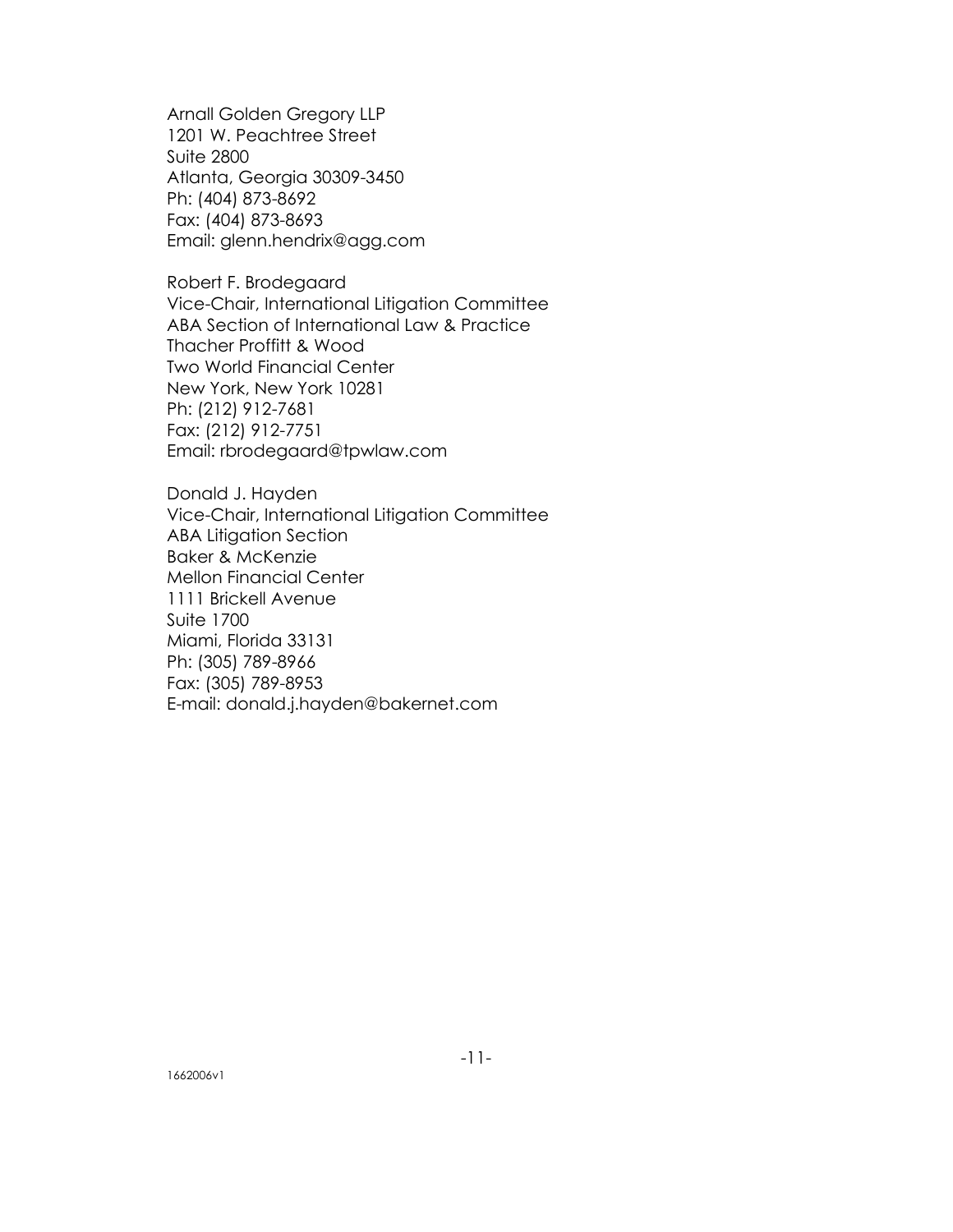## **APPENDIX B**

Respondents to Hague Evidence Convention Survey

Anonymous (28 Respondents) Craig M. J. Allely, Holland & Hart, LLP, Denver, CO Brigitte M. Anderson, Anderson Law Firm, Three Forks, MT Randall K. Anderson, Keogh, Caisley, Tunbridge, Wells, United Kingdom Harry L. Arkin, Arkin and Associates, P.C., Denver, CO William M. Barron, Alston & Bird, New York, NY Robert Brodegaard, Thacher Profit & Wood, New York, NY Peter I. Broeman, Ullman Furhman Broeman & Platt, P.C., Morristown, NJ Theresa L. Busch, Freeman, Freeman & Salzman, P.C., Chicago, IL Bernardo M. Cremades, B. Cremades & Asociados, Madrid, Spain James Martin Dickstein, Shapiro Morin & Oshinsky, LLP, Washington DC Christopher H. Dillon, Burke & Parsons, New York NY Grant J. Esposito, Mayer Brown Rowe & Maw, New York, NY Adam Freedman, Schulte Roth & Zabel LLP, New York, NY Gregory F. Hauser, Alston & Bird LLP, New York, NY Donald J. Hayden, Baker & McKenzie, Miami, FL Eckhard R. Hellbeck, White & Case, Washington, DC Glenn P. Hendrix, Arnall Golden Gregory LLP, Atlanta, GA Thomas B. Kenworthy, Morgan Lewis & Bockins LLP, Philadelphia, PA David J. Levy, Fulbright & Jaworski L.L.P., Houston, TX Dana C. MacGrath, O'Melveny & Myers LLP, New York, NY Harold Maier, Vanderbilt Law School, Nashville, TN Orual Marlow II, Morris, Lendais, Houston, TX Clifford R. Michel, LeBoeuf, Lamb, Greene & MacRae, L.L.P., New York, NY Michael L. Morkin, Baker & McKenzie, Chicago, IL Michael L. Novicoff, Reuben & Novicoff, Los Angeles, CA John B. Pinney, Graydon Head & Ritchey, Cincinnati, OH Daniel M. Press, Chung & Press, P.C., McLean, VA Mitch Purcell, Theler Reid & Priest, San Francisco, CA Evgeny Reyzman, Baker & McKenzie, Moscow, Russia Alice C. Richey, Kennedy Covington Lobdell & Hickman, Charlotte, NC Steven Richman, Duane Morris, Princeton, NJ Gerald Ross, Fryer & Ross LLP, New York, NY Joe Samarias, Wilmer, Cutler & Pickering, Tysons Corner, VA Judith Sapp, Komondorok LLC, Portland, ME Howard J. Schwartz, Porzio, Bromberg & Newman, Morristown, NJ Philip Schwartz, Fairfax, VA Margaret D. Stock, Stock & Donnelley LLC, Anchorage, AK